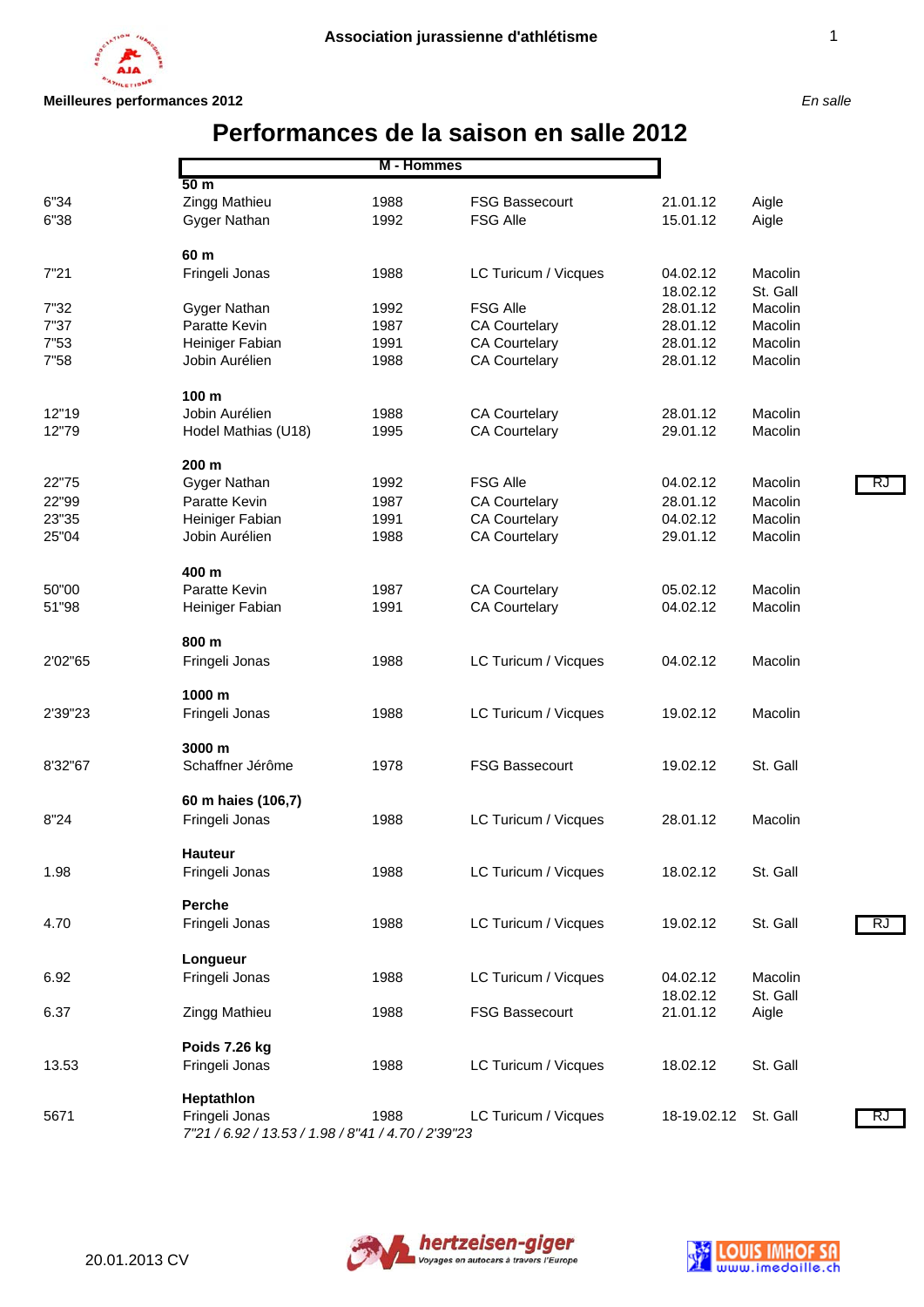

| ٠ |   |                    |   |
|---|---|--------------------|---|
|   |   | ۰,<br>۰.<br>۰.<br> | I |
|   | I |                    |   |

|         | <b>ATHLETISMS</b> |                                    | U20 M - Juniors  |                      |          |         |     |
|---------|-------------------|------------------------------------|------------------|----------------------|----------|---------|-----|
|         |                   | 60 m                               |                  |                      |          |         |     |
| 7"51    |                   | Beureux Nathan                     | 1994             | <b>FSG Alle</b>      | 04.02.12 | Macolin |     |
| 26"22   |                   | 200 m<br><b>Beureux Nathan</b>     | 1994             | <b>FSG Alle</b>      | 04.02.12 | Macolin |     |
|         |                   |                                    |                  |                      |          |         |     |
|         |                   | 50 <sub>m</sub>                    | U18 M - Cadets A |                      |          |         |     |
| 6"73    | Manue             | Witschi Sébastien                  | 1995             | <b>FSG Alle</b>      | 15.01.12 | Aigle   |     |
|         |                   | 60 m                               |                  |                      |          |         |     |
| 7"55    |                   | Pantet Xavier                      | 1996             | <b>CA Courtelary</b> | 28.01.12 | Macolin |     |
| 7"67    |                   | <b>Lachat Vincent</b>              | 1995             | <b>CA Fontenais</b>  | 04.02.12 | Macolin |     |
| 7"95    |                   | <b>Berberat Alexandre</b>          | 1995             | <b>CA Courtelary</b> | 04.02.12 | Macolin |     |
| 8"02    |                   | Witschi Sébastien                  | 1995             | <b>FSG Alle</b>      | 04.02.12 | Macolin |     |
| 8"06    |                   | <b>Hodel Mathias</b>               | 1995             | <b>CA Courtelary</b> | 28.01.12 | Macolin |     |
|         |                   |                                    |                  |                      | 29.01.12 | Macolin |     |
| 8"12    |                   | <b>Bringel Léo</b>                 | 1995             | <b>FSG Alle</b>      | 28.01.12 | Macolin |     |
| 8"53    |                   | Ducommun Célien                    | 1996             | <b>FSG Alle</b>      | 04.02.12 | Macolin |     |
|         |                   |                                    |                  |                      |          |         |     |
|         |                   | 200 m                              |                  |                      |          |         |     |
| 24"57   |                   | Pantet Xavier                      | 1996             | <b>CA Courtelary</b> | 28.01.12 | Macolin |     |
| 24"60   |                   | <b>Hodel Mathias</b>               | 1995             | <b>CA Courtelary</b> | 05.02.12 | Macolin |     |
| 25"97   |                   | <b>Berberat Alexandre</b>          | 1995             | <b>CA Courtelary</b> | 04.02.12 | Macolin |     |
|         |                   |                                    |                  |                      |          |         |     |
|         |                   | 400 m                              |                  |                      |          |         |     |
| 54"99   |                   | <b>Hodel Mathias</b>               | 1995             | <b>CA Courtelary</b> | 04.02.12 | Macolin |     |
|         |                   | 800 m                              |                  |                      |          |         |     |
| 2'07"32 |                   | Witschi Sébastien                  | 1995             | <b>FSG Alle</b>      | 28.01.12 | Macolin |     |
| 2'18"03 |                   | <b>Bron Arnaud</b>                 | 1996             | <b>FSG Courroux</b>  | 28.01.12 | Macolin |     |
| 2'21"09 |                   | Yerli Sébastien (U16)              | 1998             | <b>CA Delémont</b>   | 28.01.12 | Macolin |     |
|         |                   |                                    |                  |                      |          |         |     |
|         |                   | 1000 m                             |                  |                      |          |         |     |
| 2'46"29 |                   | Witschi Sébastien                  | 1995             | <b>FSG Alle</b>      | 04.02.12 | Macolin |     |
|         |                   | Longueur                           |                  |                      |          |         |     |
| 5.36    |                   | Witschi Sébastien                  | 1995             | <b>FSG Alle</b>      | 15.01.12 | Aigle   |     |
|         |                   | Poids 5 kg                         |                  |                      |          |         |     |
| 12.47   |                   | Lachat Vincent                     | 1995             | <b>CA Fontenais</b>  | 29.01.12 | Macolin |     |
|         |                   |                                    |                  |                      |          |         |     |
|         |                   |                                    | U16 M - Cadets B |                      |          |         |     |
| 8"30    |                   | 60 <sub>m</sub><br>Yerli Sébastien | 1998             | <b>CA Delémont</b>   | 11.02.12 | St-Gall |     |
|         |                   |                                    |                  |                      |          |         |     |
| 8"52    |                   | Chapuis Guillaume                  | 1997             | <b>CA Delémont</b>   | 29.01.12 | Macolin |     |
|         |                   | 1000 m                             |                  |                      |          |         |     |
| 3'09"03 |                   | Yerli Sébastien                    | 1998             | CA Delémont          | 29.01.12 | Macolin | MP. |
|         |                   | <b>Hauteur</b>                     |                  |                      |          |         |     |
|         |                   |                                    |                  |                      |          |         |     |
| 1.55    |                   | Yerli Sébastien                    | 1998             | CA Delémont          | 22.01.12 | Aigle   |     |
|         |                   | Longueur                           |                  |                      |          |         |     |
| 5.06    |                   | Yerli Sébastien                    | 1998             | <b>CA Delémont</b>   | 22.01.12 | Aigle   |     |
| 4.37    |                   | Chapuis Guillaume                  | 1997             | <b>CA Delémont</b>   | 29.01.12 | Macolin |     |
|         |                   |                                    |                  |                      |          |         |     |
|         |                   | Poids 4 kg                         |                  |                      |          |         |     |
| 11.18   |                   | <b>Winkler Dany</b>                | 1997             | <b>CA Fontenais</b>  | 29.01.12 | Macolin |     |
| 9.80    |                   | Yerli Sébastien                    | 1998             | <b>CA Delémont</b>   | 29.01.12 | Macolin |     |



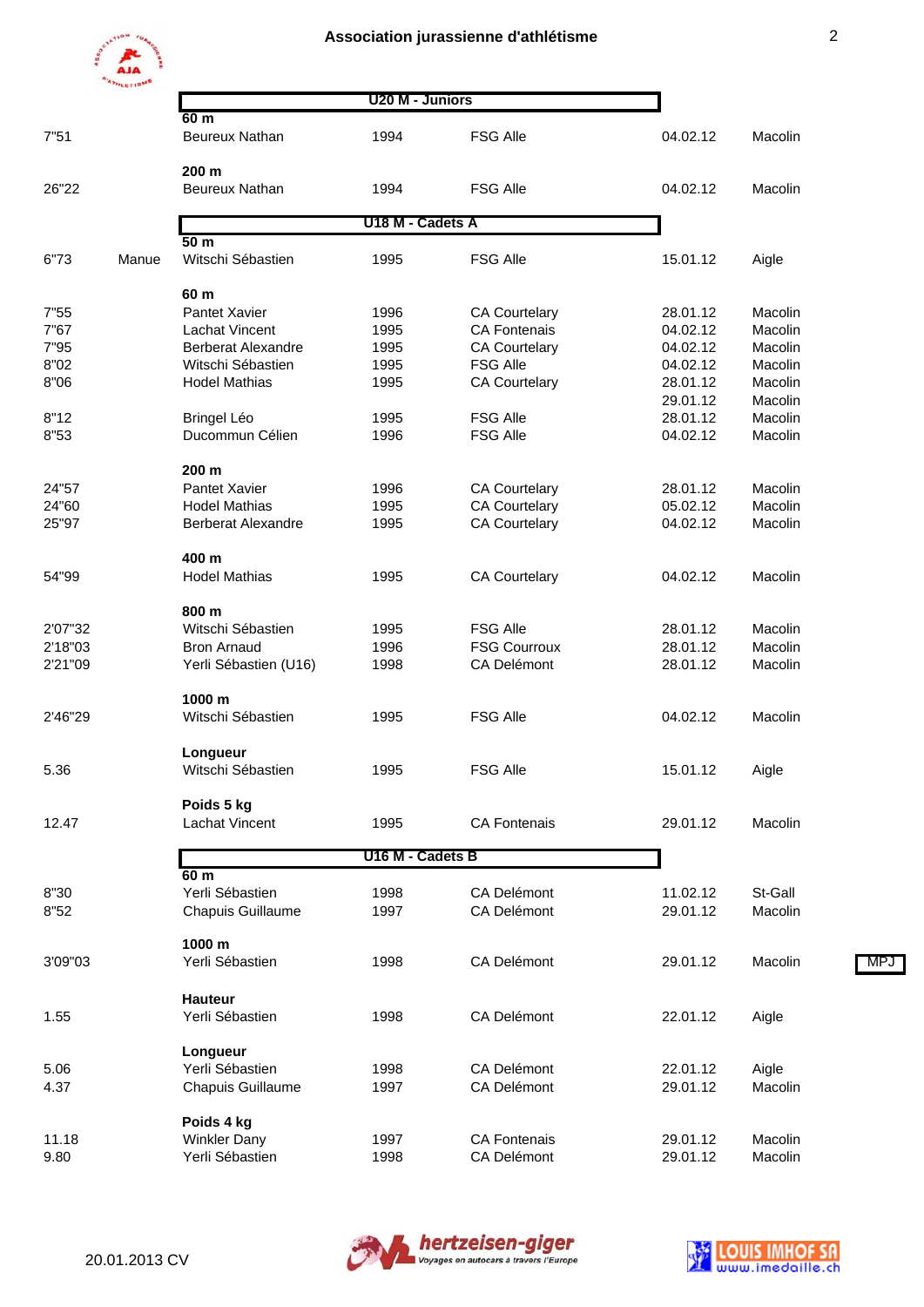

 **Pentathlon (60 m / longueur / poids 4 kg / hauteur / 1000m)**

2708 Yerli Sébastien 1998 CA Delémont 11.02.12 St-Gall PMPJ *8"30 / 4.71 / 9.51 / 1.50 / 3'16"81*

|              |       | 0 JU/4.11/9.31/1.30/JU001          |                        |                                                |                      |          |     |
|--------------|-------|------------------------------------|------------------------|------------------------------------------------|----------------------|----------|-----|
|              |       |                                    |                        |                                                |                      |          |     |
|              |       | 60 <sub>m</sub>                    | U14 M - Ecoliers A     |                                                |                      |          |     |
| 9"41         |       | <b>Gugel Matteo</b>                | 2000                   | FSG Malleray-Bévilard                          | 03.03.12             | Macolin  |     |
| 9"45         |       | <b>Bianco Valentin</b>             | 1999                   | FSG Malleray-Bévilard                          | 03.03.12             | Macolin  |     |
|              |       |                                    |                        |                                                |                      |          |     |
|              |       | 1000 m                             |                        |                                                |                      |          |     |
| 3'54"62      |       | <b>Gugel Matteo</b>                | 2000                   | FSG Malleray-Bévilard                          | 03.03.12             | Macolin  |     |
| 3'55"45      |       | <b>Bianco Valentin</b>             | 1999                   | FSG Malleray-Bévilard                          | 03.03.12             | Macolin  |     |
|              |       |                                    |                        |                                                |                      |          |     |
|              |       | Longueur<br><b>Bianco Valentin</b> |                        |                                                |                      | Macolin  |     |
| 3.71<br>3.59 |       | <b>Gugel Matteo</b>                | 1999<br>2000           | FSG Malleray-Bévilard<br>FSG Malleray-Bévilard | 03.03.12<br>03.03.12 | Macolin  |     |
|              |       |                                    |                        |                                                |                      |          |     |
|              |       | Poids 3 kg                         |                        |                                                |                      |          |     |
| 5.54         |       | <b>Gugel Matteo</b>                | 2000                   | FSG Malleray-Bévilard                          | 03.03.12             | Macolin  |     |
| 4.92         |       | <b>Bianco Valentin</b>             | 1999                   | FSG Malleray-Bévilard                          | 03.03.12             | Macolin  |     |
|              |       |                                    |                        |                                                |                      |          |     |
|              |       |                                    | W - Femmes             |                                                |                      |          |     |
|              |       | 50 <sub>m</sub>                    |                        |                                                |                      |          |     |
| 6"95         | Manue | Paupe Eléonore                     | 1992                   | <b>CA Delémont</b>                             | 15.01.12             | Aigle    |     |
| 7"04         |       | Paupe Eléonore                     | 1992                   | <b>CA Delémont</b>                             | 15.01.12             | Aigle    |     |
| 7"21         |       | Stieger Géraldine                  | 1988                   | <b>FSG Bassecourt</b>                          | 21.01.12             | Aigle    |     |
|              |       | 60 m                               |                        |                                                |                      |          |     |
| 7"84         |       | Humair Aurélie                     | 1989                   | FSG Bassecourt                                 | 04.02.12             | Macolin  |     |
| 7"85         |       | <b>Humair Fanette</b>              | 1991                   | <b>FSG Bassecourt</b>                          | 18.02.12             | St. Gall |     |
| 8"26         |       | Paupe Eléonore                     | 1992                   | <b>CA Delémont</b>                             | 04.02.12             | Macolin  |     |
| 8"30         |       | Stieger Géraldine                  | 1988                   | <b>FSG Bassecourt</b>                          | 04.02.12             | Macolin  |     |
|              |       |                                    |                        |                                                |                      |          |     |
|              |       | 200 m                              |                        |                                                |                      |          |     |
| 26"82        |       | Paupe Eléonore                     | 1992                   | CA Delémont                                    | 28.01.12             | Macolin  |     |
|              |       |                                    |                        |                                                |                      |          |     |
|              |       | 60 m haies (84,0)                  |                        |                                                |                      |          |     |
| 9"67         |       | Paupe Eléonore                     | 1992                   | CA Delémont                                    | 04.02.12             | Macolin  |     |
|              |       |                                    |                        |                                                |                      |          |     |
|              |       | <b>Hauteur</b>                     |                        |                                                |                      |          |     |
| 1.60         |       | <b>Humair Fanette</b>              | 1991                   | <b>FSG Bassecourt</b>                          | 28.01.12             | Macolin  |     |
|              |       | <b>Perche</b>                      |                        |                                                |                      |          |     |
| 2.80         |       | Petignat Marie (U16)               | 1997                   | <b>FSG Alle</b>                                | 26.02.12             | Macolin  | RJ  |
|              |       |                                    |                        |                                                |                      |          |     |
|              |       | Longueur                           |                        |                                                |                      |          |     |
| 5.37         |       | Stieger Géraldine                  | 1988                   | <b>FSG Bassecourt</b>                          | 21.01.12             | Aigle    | RJE |
| 5.17         |       | Paupe Eléonore                     | 1992                   | <b>CA Delémont</b>                             | 28.01.12             | Macolin  |     |
|              |       |                                    |                        |                                                | 18.02.12             | St. Gall |     |
|              |       |                                    |                        |                                                |                      |          |     |
|              |       |                                    | U20 W - Femmes-juniors |                                                |                      |          |     |
| 7"31         |       | 50 <sub>m</sub><br>Sarret Méline   | 1993                   | <b>CA Delémont</b>                             | 15.01.12             | Aigle    |     |
|              |       |                                    |                        |                                                |                      |          |     |
|              |       | Perche                             |                        |                                                |                      |          |     |
| 2.80         |       | Petignat Marie (U16)               | 1997                   | <b>FSG Alle</b>                                | 26.02.12             | Macolin  | RJ  |
|              |       |                                    |                        |                                                |                      |          |     |
|              |       | Poids 4 kg                         |                        |                                                |                      |          |     |
| 10.56        |       | Sarret Méline                      | 1993                   | <b>CA Delémont</b>                             | 26.02.12             | Macolin  | RJ  |
| 8.63         |       | Eicher Angélique                   | 1994                   | <b>FSG Courroux</b>                            | 28.01.12             | Macolin  |     |



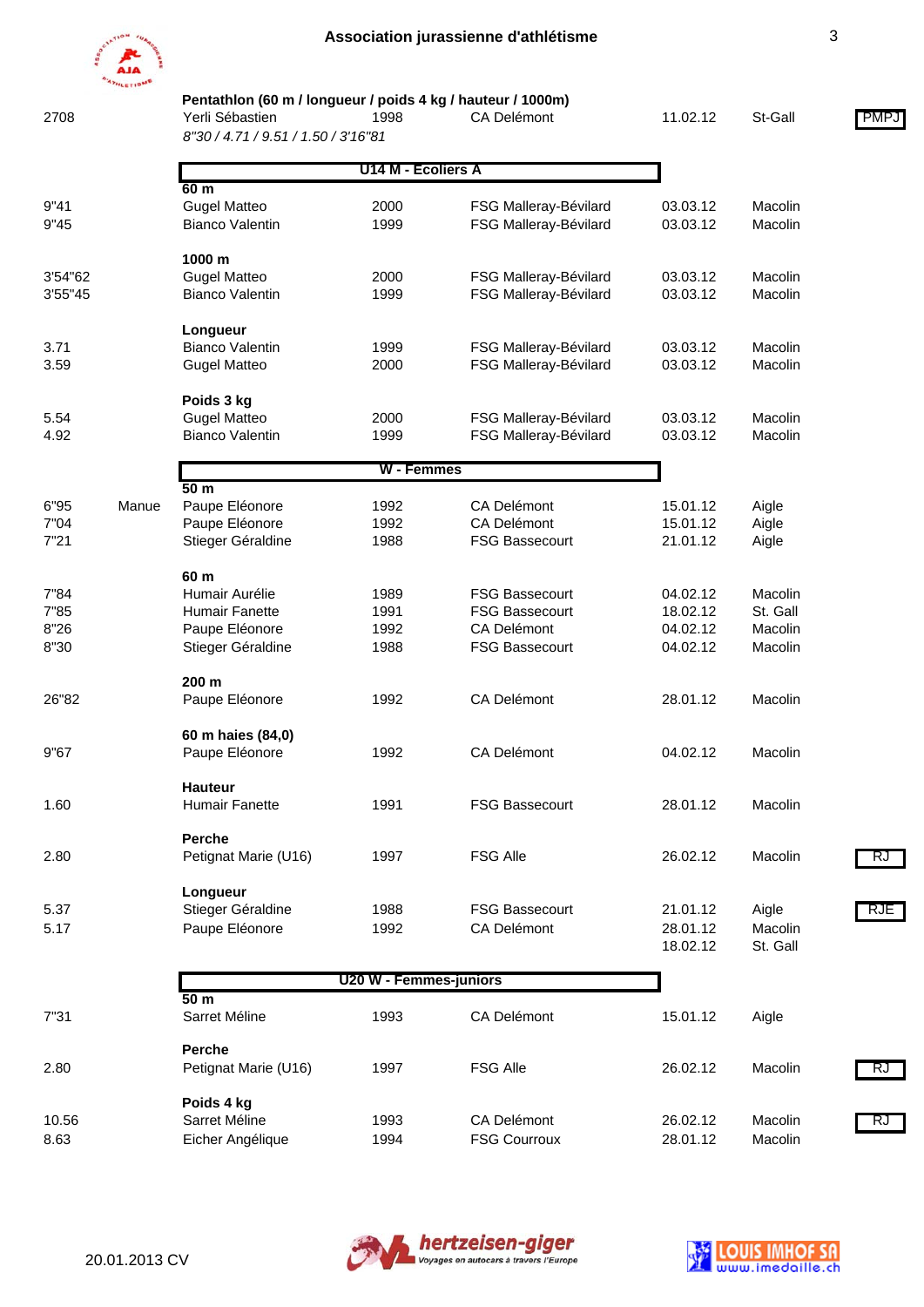8"80 Gugel Mélina 1996 FSG Malleray-Bévilard 03.03.12 Macolin 8"84 Joray Chloé 1995 Fémina Vicques 29.01.12 Macolin

66"09 Creti Lisa (U16) 1998 FSG Delémont 28.01.12 Macolin

2'39"13 Koller Tiffany 1996 FSG Courroux 28.01.12 Macolin 2'42"79 Creti Lisa (U16) 1998 FSG Delémont 28.01.12 Macolin

4'03"82 Gugel Mélina 1996 FSG Malleray-Bévilard 03.03.12 Macolin

10"04 Joray Chloé 1995 Fémina Vicques 29.01.12 Macolin



 **400 m**

 **800 m**

 **1000 m**

 **Hauteur**

 **60 m haies (76,2)**

|      | AJA          |                    |                      |          |         |
|------|--------------|--------------------|----------------------|----------|---------|
|      |              | U18 W - Cadettes A |                      |          |         |
|      | 60 m         |                    |                      |          |         |
| 8"55 | Eicher Lara  | 1996               | <b>FSG Courroux</b>  | 28.01.12 | Macolin |
| 8"70 | Merz Céline  | 1995               | <b>FSG Courroux</b>  | 28.01.12 | Macolin |
| 8"72 | Reber Amélie | 1996               | <b>FSG Courgenay</b> | 28.01.12 | Macolin |

65"56 Theurillat Marie (U16) 1998 FSG Alle 65"56 04.02.12 Macolin MPJ

2'27"13 Dolce Kirlène 1995 FSG Courroux 28.01.12 Macolin <mark>MPJ</mark>

| 1.24    | Gugel Mélina            | 1996               | FSG Malleray-Bévilard | 03.03.12 | Macolin |     |
|---------|-------------------------|--------------------|-----------------------|----------|---------|-----|
|         | Perche                  |                    |                       |          |         |     |
| 2.80    | Petignat Marie (U16)    | 1997               | <b>FSG Alle</b>       | 26.02.12 | Macolin | MP. |
|         | <b>Triple saut</b>      |                    |                       |          |         |     |
| 9.87    | Reber Amélie            | 1996               | <b>FSG Courgenay</b>  | 28.01.12 | Macolin |     |
|         | Poids 3 kg              |                    |                       |          |         |     |
| 6.38    | Gugel Mélina            | 1996               | FSG Malleray-Bévilard | 03.03.12 | Macolin |     |
|         |                         | U16 W - Cadettes B |                       |          |         |     |
|         | 60 <sub>m</sub>         |                    |                       |          |         |     |
| 8"43    | Kottelat Lysianne       | 1998               | <b>FSG Courroux</b>   | 28.01.12 | Macolin |     |
| 8"44    | <b>Ribeaud Fiona</b>    | 1997               | <b>FSG Alle</b>       | 03.03.12 | Macolin |     |
| 8"68    | Ortega Lolita           | 1997               | <b>FSG Bassecourt</b> | 28.01.12 | Macolin |     |
| 8"69    | <b>Theurillat Marie</b> | 1998               | <b>FSG Alle</b>       | 03.03.12 | Macolin |     |
| 9"60    | <b>Doriot Marine</b>    | 1998               | FSG Malleray-Bévilard | 03.03.12 | Macolin |     |
| 10"10   | Girardin Guénaëlle      | 1997               | <b>FSG Alle</b>       | 28.01.12 | Macolin |     |
|         | 1000 m                  |                    |                       |          |         |     |
| 3'29"03 | <b>Theurillat Marie</b> | 1998               | <b>FSG Alle</b>       | 26.02.12 | Macolin |     |
| 3'46"70 | <b>Ribeaud Fiona</b>    | 1997               | <b>FSG Alle</b>       | 03.03.12 | Macolin |     |
| 4'16"85 | <b>Doriot Marine</b>    | 1998               | FSG Malleray-Bévilard | 03.03.12 | Macolin |     |
|         | 60 m haies (76,2)       |                    |                       |          |         |     |
| 9"94    | <b>Theurillat Marie</b> | 1998               | <b>FSG Alle</b>       | 29.01.12 | Macolin |     |
|         | <b>Hauteur</b>          |                    |                       |          |         |     |
| 1.50    | Ribeaud Fiona           | 1997               | <b>FSG Alle</b>       | 15.01.12 | Aigle   | MP. |
|         |                         |                    |                       | 26.02.12 | Macolin |     |
|         | Perche                  |                    |                       |          |         |     |
| 2.80    | Petignat Marie          | 1997               | <b>FSG Alle</b>       | 26.02.12 | Macolin | MP. |
|         | Longueur                |                    |                       |          |         |     |
| 4.80    | <b>Theurillat Marie</b> | 1998               | <b>FSG Alle</b>       | 03.03.12 | Macolin |     |
| 4.73    | <b>Ribeaud Fiona</b>    | 1997               | <b>FSG Alle</b>       | 26.02.12 | Macolin |     |
| 4.42    | Petignat Marie          | 1997               | <b>FSG Alle</b>       | 15.01.12 | Aigle   |     |

3.77 Doriot Marine 1998 FSG Malleray-Bévilard 03.03.12 Macolin





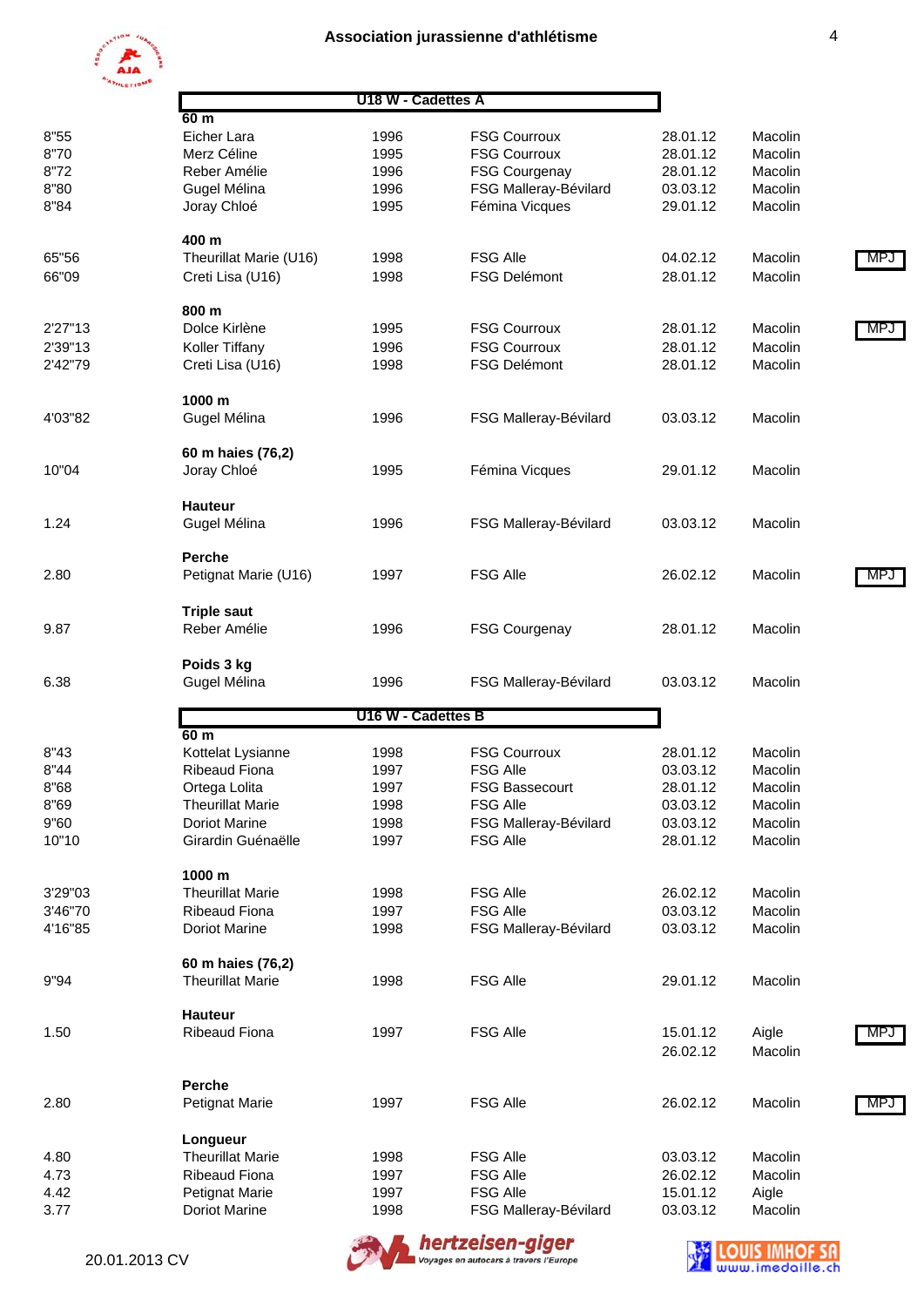

|         | Poids 3 kg              |                     |                       |          |         |     |
|---------|-------------------------|---------------------|-----------------------|----------|---------|-----|
| 11.65   | <b>Petignat Marie</b>   | 1997                | <b>FSG Alle</b>       | 26.02.12 | Macolin | MP. |
| 7.73    | <b>Ribeaud Fiona</b>    | 1997                | <b>FSG Alle</b>       | 03.03.12 | Macolin |     |
| 7.55    | <b>Theurillat Marie</b> | 1998                | <b>FSG Alle</b>       | 03.03.12 | Macolin |     |
| 7.40    | Doriot Marine           | 1998                | FSG Malleray-Bévilard | 03.03.12 | Macolin |     |
|         |                         | U14 W - Ecolières A |                       |          |         |     |
|         | 60 m                    |                     |                       |          |         |     |
| 8"89    | Meraglia Lory           | 1999                | FSG Malleray-Bévilard | 03.03.12 | Macolin |     |
| 8"91    | Camilotto Alyssa        | 2000                | <b>CA Courtelary</b>  | 03.03.12 | Macolin |     |
| 9"19    | Labate Romane           | 1999                | FSG Malleray-Bévilard | 03.03.12 | Macolin |     |
| 9"74    | Zbinden Ophélie         | 1999                | FSG Malleray-Bévilard | 03.03.12 | Macolin |     |
|         | 1000 m                  |                     |                       |          |         |     |
| 3'50"99 | Meraglia Lory           | 1999                | FSG Malleray-Bévilard | 03.03.12 | Macolin |     |
| 3'56"74 | Camilotto Alyssa        | 2000                | <b>CA Courtelary</b>  | 03.03.12 | Macolin |     |
| 3'57"83 | Zbinden Ophélie         | 1999                | FSG Malleray-Bévilard | 03.03.12 | Macolin |     |
| 3'59"87 | Labate Romane           | 1999                | FSG Malleray-Bévilard | 03.03.12 | Macolin |     |
|         | Longueur                |                     |                       |          |         |     |
| 4.34    | Meraglia Lory           | 1999                | FSG Malleray-Bévilard | 03.03.12 | Macolin |     |
| 3.84    | Camilotto Alyssa        | 2000                | <b>CA Courtelary</b>  | 03.03.12 | Macolin |     |
| 3.76    | Labate Romane           | 1999                | FSG Malleray-Bévilard | 03.03.12 | Macolin |     |
| 3.42    | Zbinden Ophélie         | 1999                | FSG Malleray-Bévilard | 03.03.12 | Macolin |     |
|         | Poids 3 kg              |                     |                       |          |         |     |
| 6.75    | Camilotto Alyssa        | 2000                | <b>CA Courtelary</b>  | 03.03.12 | Macolin |     |
| 6.74    | Meraglia Lory           | 1999                | FSG Malleray-Bévilard | 03.03.12 | Macolin |     |
| 6.01    | Labate Romane           | 1999                | FSG Malleray-Bévilard | 03.03.12 | Macolin |     |
| 4.22    | Zbinden Ophélie         | 1999                | FSG Malleray-Bévilard | 03.03.12 | Macolin |     |
|         |                         | U12 W - Ecolières B |                       |          |         |     |
| 9"90    | 60 m<br>Gomes Sarah     | 2001                | FSG Malleray-Bévilard | 03.03.12 | Macolin |     |
|         |                         |                     |                       |          |         |     |
| 4'04"91 | 1000 m<br>Gomes Sarah   | 2001                | FSG Malleray-Bévilard | 03.03.12 | Macolin |     |
|         |                         |                     |                       |          |         |     |
|         | Longueur<br>Gomes Sarah | 2001                |                       | 03.03.12 |         |     |
| 3.69    |                         |                     | FSG Malleray-Bévilard |          | Macolin |     |
|         | Poids 2.5 kg            |                     |                       |          |         |     |
| 5.41    | Gomes Sarah             | 2001                | FSG Malleray-Bévilard | 03.03.12 | Macolin |     |



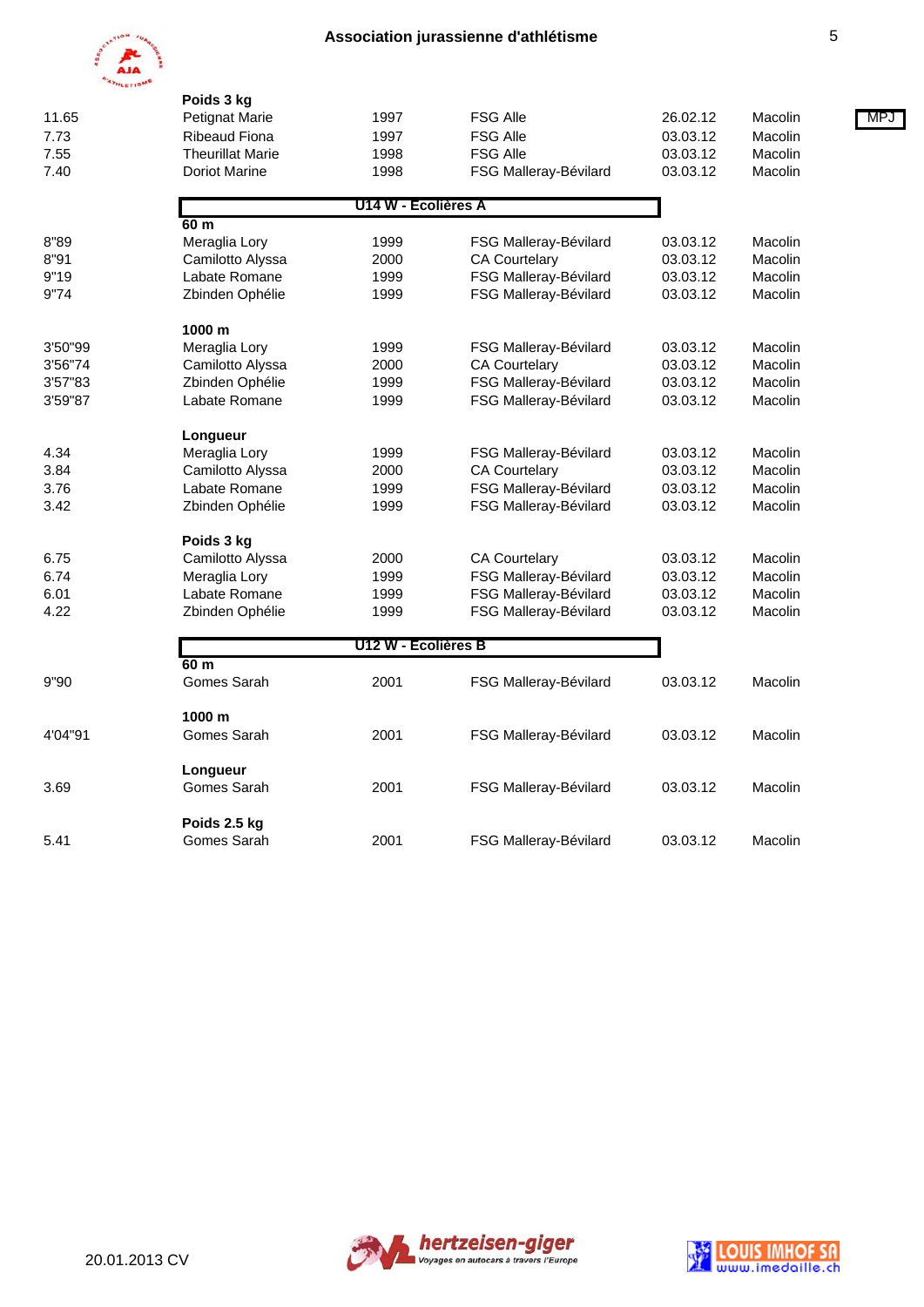# **Performances de la saison 2012**

|         |        | M - Hommes               |      |                                    |          |                   |
|---------|--------|--------------------------|------|------------------------------------|----------|-------------------|
|         |        | 100 <sub>m</sub>         |      |                                    |          |                   |
| 11"22   | 0.8    | Fringeli Jonas           | 1988 | LC Turicum / Vicques               | 27.06.12 | Helsinki / FIN    |
| 11"31   | 0.1    | Gyger Nathan             | 1992 | <b>FSG Alle</b>                    | 29.09.12 | Alle              |
| 11"34   | 0.3    | Gygax Johan              | 1991 | <b>FSG Delémont</b>                | 29.09.12 | Alle              |
| 11"44   | 0.6    | Heiniger Fabian          | 1991 | <b>CA Courtelary</b>               | 27.06.12 | La Chaux-de-Fonds |
| 11"50   | $-0.4$ | Guerdat Jonas            | 1987 | <b>FSG Bassecourt</b>              | 13.05.12 | La Chaux-de-Fonds |
| 11"50   | 0.3    | Erba Anou                | 1981 | CA des Franches-Montagnes 29.09.12 |          | Alle              |
| 11"67   | 1.4    | Paratte Kevin            | 1987 | <b>CA Courtelary</b>               | 03.07.12 | Olten             |
| 11"72   | $-0.1$ | Ngongo Jules             | 1981 | <b>FSG Bassecourt</b>              | 03.06.12 | La Chaux-de-Fonds |
| 11"73   | 0.6    | Jobin Aurélien           | 1988 | <b>CA Courtelary</b>               | 27.06.12 | La Chaux-de-Fonds |
| 11"80   | $-0.6$ | De Monte Valentino / ITA | 1985 | <b>FSG Bassecourt</b>              | 30.06.12 | Colombier         |
|         |        | 200 m                    |      |                                    |          |                   |
| 22"61   | 1.3    | Hoffmeyer Nolan          | 1988 | <b>FSG Bassecourt</b>              | 27.06.12 | La Chaux-de-Fonds |
| 22"71   | 0.3    | Gyger Nathan             | 1992 | <b>FSG Alle</b>                    | 13.05.12 | La Chaux-de-Fonds |
| 22"81   | 1.9    | Paratte Kevin            | 1987 | <b>CA Courtelary</b>               | 23.05.12 | La Chaux-de-Fonds |
| 22"82   | 1.9    | Heiniger Fabian          | 1991 | <b>CA Courtelary</b>               | 23.05.12 | La Chaux-de-Fonds |
| 23"48   | $-0.6$ | De Monte Valentino / ITA | 1985 | <b>FSG Bassecourt</b>              | 09.06.12 | Yverdon           |
| 25"51   | $-1.1$ | Liechti Florian          | 1979 | <b>FSG Courroux</b>                | 30.06.12 | Colombier         |
| 26"68   | $-0.7$ | Gobat Julien             | 1990 | <b>CA Moutier</b>                  | 30.06.12 | Colombier         |
|         |        | 300 m                    |      |                                    |          |                   |
| 35"58   |        | Paratte Kevin            | 1987 | <b>CA Courtelary</b>               | 28.04.12 | Delémont          |
| 36"49   |        | Heiniger Fabian          | 1991 | <b>CA Courtelary</b>               | 28.04.12 | Delémont          |
| 36"76   |        | Hoffmeyer Nolan          | 1988 | <b>FSG Bassecourt</b>              | 28.04.12 | Delémont          |
| 37"58   |        | Guerdat Jonas            | 1987 | <b>FSG Bassecourt</b>              | 17.05.12 | Langenthal        |
| 40"00   |        | Charmillot Jérémy        | 1992 | <b>FSG Bassecourt</b>              | 28.04.12 | Delémont          |
| 41"46   |        | Jobin Aurélien           | 1988 | <b>CA Courtelary</b>               | 28.04.12 | Delémont          |
|         |        | 400 m                    |      |                                    |          |                   |
| 48"68   |        | Fringeli Jonas           | 1988 | LC Turicum / Vicques               | 16.06.12 | Ibach             |
| 49"42   |        | Paratte Kevin            | 1987 | <b>CA Courtelary</b>               | 06.07.12 | Wankdorf          |
| 51"40   |        | Hoffmeyer Nolan          | 1988 | <b>FSG Bassecourt</b>              | 09.06.12 | Yverdon           |
| 51"48   |        | Heiniger Fabian          | 1991 | <b>CA Courtelary</b>               | 03.06.12 | La Chaux-de-Fonds |
| 51"93   |        | Giani Sébastien / FRA    | 1987 | <b>FSG Bassecourt</b>              | 09.06.12 | Yverdon           |
| 55"54   |        | Gygax Johan              | 1991 | <b>FSG Delémont</b>                | 22.09.12 | Martigny          |
| 55"71   |        | Charmillot Jérémy        | 1992 | <b>FSG Bassecourt</b>              | 30.06.12 | Colombier         |
| 59"38   |        | Liechti Florian          | 1979 | <b>FSG Courroux</b>                | 23.05.12 | La Chaux-de-Fonds |
|         |        | 600 m                    |      |                                    |          |                   |
| 1'22"53 |        | Giani Sébastien / FRA    | 1987 | <b>FSG Bassecourt</b>              | 28.04.12 | Delémont          |
| 1'24"21 |        | Paratte Kevin            | 1987 | <b>CA Courtelary</b>               | 05.05.12 | Pontaise          |
| 1'26"07 |        | Fleury Benjamin          | 1991 | <b>FSG Bassecourt</b>              | 28.04.12 | Delémont          |
| 1'30"86 |        | Charmillot Jérémy        | 1992 | <b>FSG Bassecourt</b>              | 28.04.12 | Delémont          |
| 1'31"47 |        | Heiniger Fabian          | 1991 | <b>CA Courtelary</b>               | 28.04.12 | Pontaise          |
| 1'35"35 |        | Oberli Frédéric          | 1970 | <b>CA Moutier</b>                  | 28.04.12 | Delémont          |
|         |        | 800 m                    |      |                                    |          |                   |
| 1'55"03 |        | Giani Sébastien / FRA    | 1987 | <b>FSG Bassecourt</b>              | 06.07.12 | Wankdorf          |
| 2'04"08 |        | Membrez Simon            | 1992 | <b>FSG Delémont</b>                | 16.08.12 | Aarau             |
| 2'05"92 |        | Charmillot Jérémy        | 1992 | <b>FSG Bassecourt</b>              | 09.06.12 | Yverdon           |
| 2'10"72 |        | Oberli Frédéric          | 1970 | <b>CA Moutier</b>                  | 30.06.12 | Colombier         |
| 2'23"34 |        | Liechti Florian          | 1979 | <b>FSG Courroux</b>                | 30.06.12 | Colombier         |



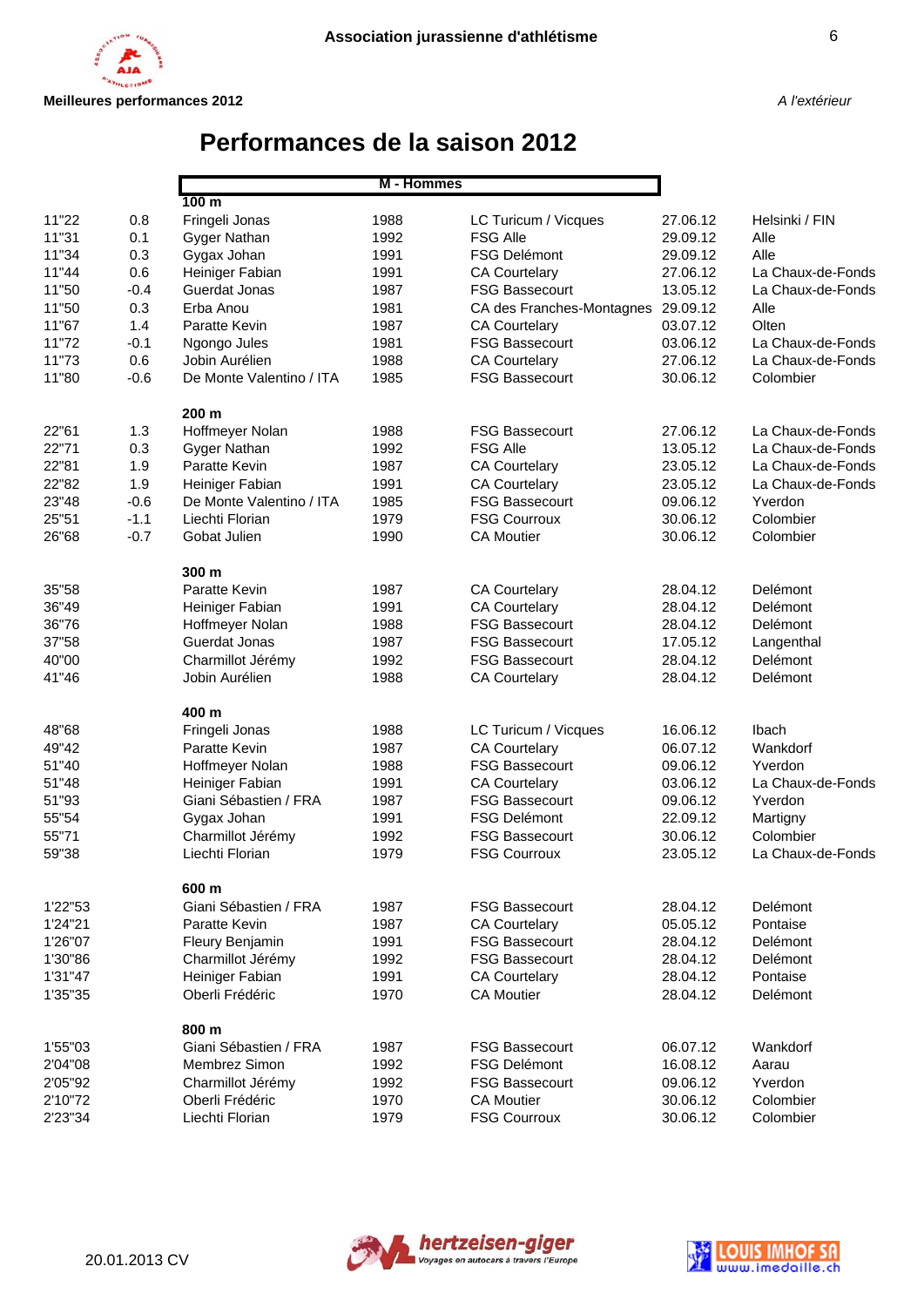

|          | MLETI <sub>B</sub> | 1000 m                   |      |                                                                                     |          |                    |
|----------|--------------------|--------------------------|------|-------------------------------------------------------------------------------------|----------|--------------------|
| 2'46"67  |                    | Membrez Simon            | 1992 | <b>FSG Delémont</b>                                                                 | 05.05.12 | Moutier            |
| 2'47"68  |                    | Hunt Jérémy              | 1992 | <b>GS Tabeillon</b>                                                                 | 28.04.12 | Delémont           |
| 2'52"18  |                    | Oberli Frédéric          | 1970 | <b>CA Moutier</b>                                                                   | 05.05.12 | Moutier            |
| 2'59"32  |                    | Gobat Julien             | 1990 | <b>CA Moutier</b>                                                                   | 29.09.12 | Alle               |
| 3'15"10  |                    |                          | 1991 | <b>FSG Delémont</b>                                                                 | 29.09.12 | Alle               |
| 3'17"10  |                    | Gygax Johan<br>Erba Anou | 1981 | CA des Franches-Montagnes                                                           | 29.09.12 | Alle               |
| 3'21"22  |                    | Gyger Nathan             | 1992 | <b>FSG Alle</b>                                                                     | 29.09.12 | Alle               |
| 3'30"34  |                    | Jobin Aurélien           | 1988 | <b>CA Courtelary</b>                                                                | 29.09.12 | Alle               |
| 4'45"24  |                    | Racordon Anouck          | 1976 | <b>CA Fontenais</b>                                                                 | 29.09.12 | Alle               |
|          |                    |                          |      |                                                                                     |          |                    |
|          |                    | 1500 m                   |      |                                                                                     |          |                    |
| 4'19"59  |                    | Fringeli Jonas           | 1988 | LC Turicum / Vicques                                                                | 17.06.12 | Ibach              |
| 5'06"23  |                    | Gygax Johan              | 1991 | <b>FSG Delémont</b>                                                                 | 23.09.12 | Martigny           |
|          |                    |                          |      |                                                                                     |          |                    |
|          |                    | 3000 m                   |      |                                                                                     |          |                    |
| 8'48"16  |                    | Garcia Pablo             | 1987 | <b>FSG Alle</b>                                                                     | 13.05.12 | La Chaux-de-Fonds  |
| 10'18"78 |                    | Charmillot Jérémy        | 1992 | <b>FSG Bassecourt</b>                                                               | 09.06.12 | Yverdon            |
| 10'41"09 |                    | Oberli Frédéric          | 1970 | <b>CA Moutier</b>                                                                   | 28.04.12 | Delémont           |
| 11'14"42 |                    | Gerber Séverin           | 1983 | <b>FSG Bassecourt</b>                                                               | 09.06.12 | Yverdon            |
| 11'27"27 |                    | Fleury Jean-Marc         | 1961 | <b>GS Tabeillon</b>                                                                 | 28.04.12 | Delémont           |
|          |                    |                          |      |                                                                                     |          |                    |
|          |                    | 5000 m                   |      |                                                                                     |          |                    |
| 14'01"57 |                    | Schaffner Jérôme         | 1978 | <b>FSG Bassecourt</b>                                                               | 20.04.12 | Walnut / USA<br>R. |
| 15'04"15 |                    | Garcia Pablo             | 1987 | <b>FSG Alle</b>                                                                     | 07.07.12 | Wankdorf           |
| 17'51"38 |                    | Oberli Frédéric          | 1970 | <b>CA Moutier</b>                                                                   | 01.07.12 | Sihlhölzli Zurich  |
|          |                    | 10000 m                  |      |                                                                                     |          |                    |
|          |                    |                          |      |                                                                                     |          |                    |
| 30'38"85 |                    | Schaffner Jérôme         | 1978 | <b>FSG Bassecourt</b>                                                               | 29.04.12 | Stanford / USA     |
|          |                    | 10 km sur route          |      |                                                                                     |          |                    |
| 39'20"9  |                    | Mahon François           | 1973 | <b>FSG Bassecourt</b>                                                               | 31.03.12 | Lyss               |
|          |                    |                          |      |                                                                                     |          |                    |
|          |                    | Semi-marathon            |      |                                                                                     |          |                    |
| 1h07'47" |                    | Schaffner Jérôme         | 1978 | <b>FSG Bassecourt</b>                                                               | 22.09.12 | Uster              |
| 1h08'35" |                    | Joly Stéphane            | 1983 | Stade Genève / Les Breuleux 22.09.12                                                |          | Uster              |
|          |                    |                          |      |                                                                                     |          |                    |
|          |                    | 110 m haies (106,7)      |      |                                                                                     |          |                    |
| 14"45    | 0.0                | Fringeli Jonas           | 1988 | LC Turicum / Vicques                                                                | 17.06.12 | Ibach              |
| 18"65    | $-0.4$             | Gygax Johan              | 1991 | FSG Delémont                                                                        | 23.09.12 | Martigny           |
|          |                    |                          |      |                                                                                     |          |                    |
|          |                    | 300 m haies (91,4)       |      |                                                                                     |          |                    |
| 39"12    |                    | Hoffmeyer Nolan          | 1988 | <b>FSG Bassecourt</b>                                                               | 17.05.12 | Langenthal         |
|          |                    | 400 m haies (91,4)       |      |                                                                                     |          |                    |
| 55"21    |                    | Hoffmeyer Nolan          | 1988 | <b>FSG Bassecourt</b>                                                               | 30.06.12 | Nottwil            |
| 63"61    |                    | De Monte Valentino / ITA | 1985 | <b>FSG Bassecourt</b>                                                               | 09.06.12 | Yverdon            |
|          |                    |                          |      |                                                                                     |          |                    |
|          |                    | 3000 m Steeple           |      |                                                                                     |          |                    |
| 11'40"83 |                    | Oberli Frédéric          | 1970 | <b>CA Moutier</b>                                                                   | 13.05.12 | La Chaux-de-Fonds  |
|          |                    |                          |      |                                                                                     |          |                    |
|          |                    | 4x100 m                  |      |                                                                                     |          |                    |
| 43"40    |                    | <b>FSG Bassecourt</b>    |      |                                                                                     | 09.06.12 | Yverdon            |
|          |                    |                          |      | Guerdat Jonas 87 / Hoffmeyer Nolan 88 / De Monte Valentino 85 / Ngongo Jules 81     |          |                    |
| 43"98    |                    | <b>CA Courtelary</b>     |      |                                                                                     | 01.06.12 | Delémont           |
|          |                    |                          |      | Heiniger Fabian 91 / Pantet Xavier 96 / Jobin Aurélien 88 / Paratte Kevin 87        |          |                    |
| 45"51    |                    | <b>FSG Alle</b>          |      |                                                                                     | 01.06.12 | Delémont           |
|          |                    |                          |      | Mahon Kaushal 86 / Gyger Nathan 92 / Heiniger Nicolas 90 / Beureux Nathan 94        |          |                    |
| 46"49    |                    | <b>FSG Bassecourt</b>    |      |                                                                                     | 01.06.12 | Delémont           |
|          |                    |                          |      | Hoffmeyer Marek 94 / Charmillot Jérémy 92 / De Monte Valentino 85 / Ngongo Jules 81 |          |                    |
| 46"56    |                    | AJA                      |      |                                                                                     | 13.05.12 | La Chaux-de-Fonds  |
|          |                    |                          |      | Guerdat Jonas 87 / Hoffmeyer Nolan 88 / De Monte Valentino 85 / Zingg Mathieu 88    |          |                    |
| 49"68    |                    | <b>CA Moutier</b>        |      |                                                                                     | 01.06.12 | Delémont           |
|          |                    |                          |      | Serra Luca 95 / Piquerez Adrien 94 / Gobat Julien 90 / Rodriguez Claudio 94         |          |                    |



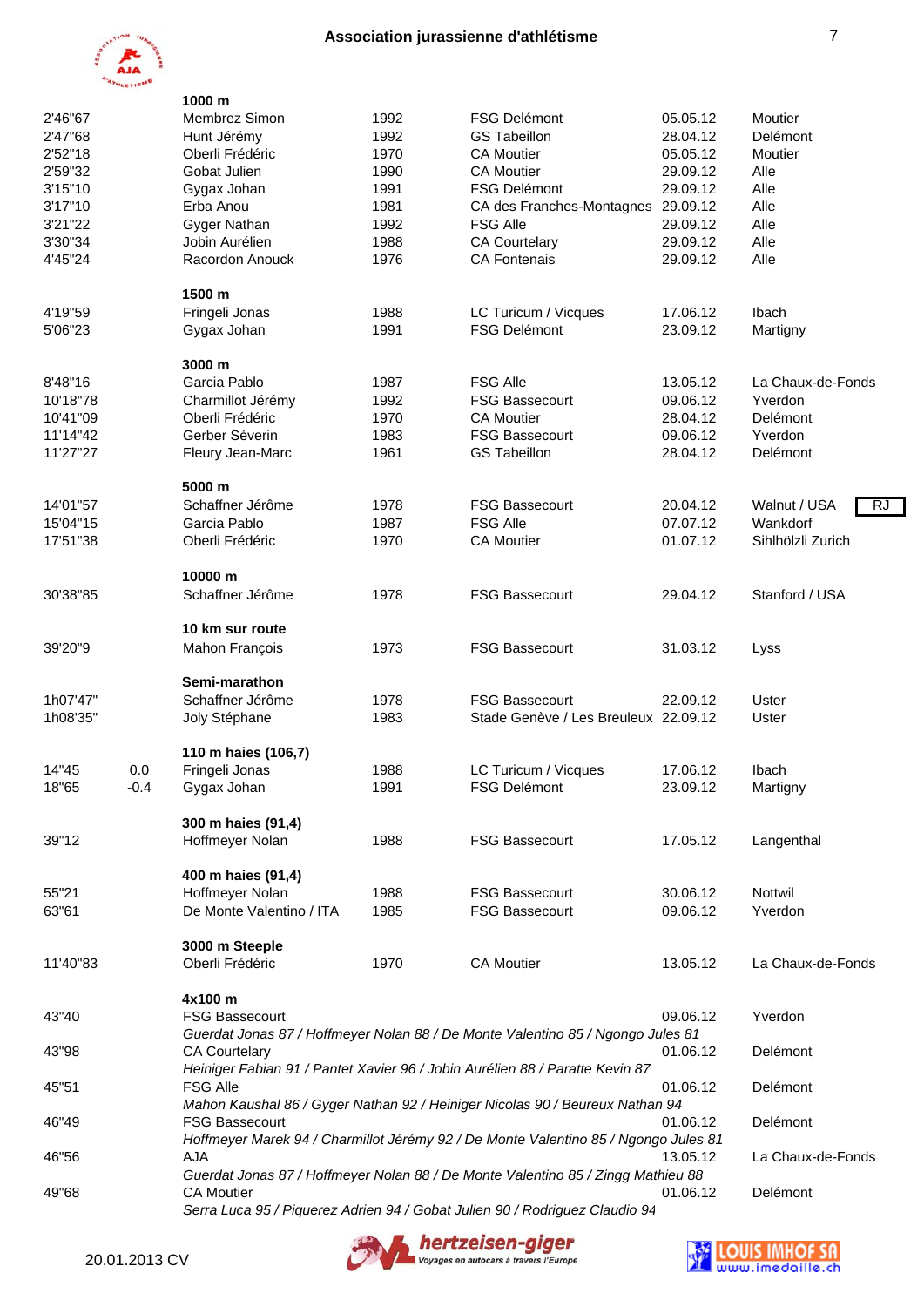

| 50"27         |               | CoA Delémont                     |              |                                                                                          | 01.06.12             | Delémont                  |
|---------------|---------------|----------------------------------|--------------|------------------------------------------------------------------------------------------|----------------------|---------------------------|
|               |               |                                  |              | Amstutz Stève 95 / Mertenat Martin 95 / Membrez Simon 92 / Béguin Lesly 92               |                      |                           |
|               |               |                                  |              |                                                                                          |                      |                           |
| 3'37"19       |               | Olympique<br><b>FSG Alle</b>     |              |                                                                                          | 01.06.12             | Delémont                  |
|               |               |                                  |              | Gracia Pablo 87 / Gyger Nathan 92 / Mahon Kaushal 86 / Heiniger Nicolas 90               |                      |                           |
| 3'37"25       |               | CoA Delémont                     |              |                                                                                          | 01.06.12             | Delémont                  |
|               |               |                                  |              | Membrez Simon 92 / Béguin Lesly 92 / Amstutz Stève 95 / Deschenaux Sylvain 96            |                      |                           |
| 3'38"08       |               | <b>FSG Bassecourt</b>            |              |                                                                                          | 01.06.12             | Delémont                  |
|               |               |                                  |              | Charmillot Jérémy 92 / De Monte Valentino 85 / Hoffmeyer Marek 94 / Vernier Christian 75 |                      |                           |
| 3'38"92       |               | <b>AJA</b>                       |              |                                                                                          | 13.05.12             | La Chaux-de-Fonds         |
|               |               |                                  |              | Charmillot Jérémy 92 / Heiniger Fabian 91 / Jobin Aurèlien 88 / Mahon Kaushal 86         |                      |                           |
| 3'52"40       |               | <b>CA Moutier</b>                |              |                                                                                          | 01.06.12             | Delémont                  |
|               |               |                                  |              | Oberli Frederic 70 / Rodriguez Claudio 94 / Piquerez Adrien 94 / Serra Luca 95           |                      |                           |
|               |               |                                  |              |                                                                                          |                      |                           |
|               |               | <b>Hauteur</b>                   |              |                                                                                          |                      |                           |
| 2.01          |               | Fringeli Jonas                   | 1988         | LC Turicum / Vicques                                                                     | 16.06.12             | Ibach                     |
| 1.80          |               | Gygax Johan                      | 1991         | FSG Delémont                                                                             | 30.06.12             | Colombier                 |
|               |               |                                  |              |                                                                                          | 15.09.12             | Delémont                  |
|               |               |                                  |              |                                                                                          | 22.09.12             | Martigny                  |
|               |               | Leuenberger Thomas               | 1991         | FSG Malleray-Bévilard                                                                    | 30.06.12             | Colombier                 |
| 1.76          |               | Erba Anou                        | 1981         | CA des Franches-Montagnes 29.09.12                                                       |                      | Alle                      |
| 1.75          |               | Ngongo Jules                     | 1981         | <b>FSG Bassecourt</b>                                                                    | 09.06.12             | Yverdon                   |
| 1.73          |               | Gyger Nathan                     | 1992         | <b>FSG Alle</b>                                                                          | 29.09.12             | Alle                      |
| 1.65          |               | <b>Schaller Yannick</b>          | 1986         | <b>FSG Bassecourt</b>                                                                    | 09.06.12             | Yverdon                   |
| 1.60          |               | Maillard Frédéric                | 1987         | <b>FSG Bassecourt</b>                                                                    | 09.06.12             | Yverdon                   |
|               |               | Membrez Simon<br>Racordon Anouck | 1992<br>1976 | <b>FSG Delémont</b><br><b>CA Fontenais</b>                                               | 29.09.12<br>29.09.12 | Alle<br>Alle              |
|               |               |                                  |              |                                                                                          |                      |                           |
|               |               | Perche                           |              |                                                                                          |                      |                           |
| 4.80          |               | Fringeli Jonas                   | 1988         | LC Turicum / Vicques                                                                     | 16.06.12             | RAJAE<br>Ibach            |
| 3.60          |               | Gygax Johan                      | 1991         | <b>FSG Delémont</b>                                                                      | 23.09.12             | Martigny                  |
| 3.20          |               | Frey Michel                      | 1968         | <b>FSG Bassecourt</b>                                                                    | 09.06.12             | Yverdon                   |
| 3.00          |               | Hentzi Guillaume                 | 1987         | <b>FSG Alle</b>                                                                          | 13.05.12             | La Chaux-de-Fonds         |
|               |               |                                  |              |                                                                                          | 30.06.12             | Colombier                 |
|               |               | Cattin Jean                      | 1977         | <b>FSG Alle</b>                                                                          | 30.06.12             | Colombier                 |
| 2.70          |               | Charmillot Jérémy                | 1992         | <b>FSG Bassecourt</b>                                                                    | 30.06.12             | Colombier                 |
| 2.40          |               | Maillard Frédéric                | 1987         | <b>FSG Bassecourt</b>                                                                    | 09.06.12             | Yverdon                   |
|               |               |                                  |              |                                                                                          |                      |                           |
|               |               | Longueur                         |              |                                                                                          |                      |                           |
| 7.05          | 0.0           | Fringeli Jonas                   | 1988         | LC Turicum / Vicques                                                                     | 22.09.12             | Hochdorf                  |
| 6.33          | 1.8           | Ngongo Jules                     | 1981         | <b>FSG Bassecourt</b>                                                                    | 09.06.12             | Yverdon                   |
| 6.16          | $-1.0$        | Gygax Johan                      | 1991         | <b>FSG Delémont</b>                                                                      | 22.09.12             | Martigny                  |
| 6.04          | $-0.2$<br>0.1 | Erba Anou<br>Mahon Kaushal       | 1981<br>1986 | CA des Franches-Montagnes 29.09.12<br><b>FSG Alle</b>                                    | 13.05.12             | Alle<br>La Chaux-de-Fonds |
| 5.97<br>5.65  | 0.2           | Gyger Nathan                     | 1992         | <b>FSG Alle</b>                                                                          | 29.09.12             | Alle                      |
| 5.49          | 0.2           | Membrez Simon                    | 1992         | FSG Delémont                                                                             | 29.09.12             | Alle                      |
| 5.24          | $-0.2$        | Jobin Aurélien                   | 1988         | <b>CA Courtelary</b>                                                                     | 29.09.12             | Alle                      |
| 5.22          | $-0.9$        | <b>Schaller Yannick</b>          | 1986         | <b>FSG Bassecourt</b>                                                                    | 09.06.12             | Yverdon                   |
| 5.12          | $-0.2$        | Racordon Anouck                  | 1976         | <b>CA Fontenais</b>                                                                      | 29.09.12             | Alle                      |
|               |               |                                  |              |                                                                                          |                      |                           |
|               |               | <b>Triple</b>                    |              |                                                                                          |                      |                           |
| 11.60         | 1.1           | Mahon Kaushal                    | 1986         | <b>FSG Alle</b>                                                                          | 13.05.12             | La Chaux-de-Fonds         |
|               |               |                                  |              |                                                                                          |                      |                           |
|               |               | Poids 7.26 kg                    |              |                                                                                          |                      |                           |
| 14.98         |               | Racordon Anouck                  | 1976         | <b>CA Fontenais</b>                                                                      | 26.06.12             | Mandeure / FRA            |
| 13.54         |               | Fringeli Jonas                   | 1988         | LC Turicum / Vicques                                                                     | 22.09.12             | Hochdorf                  |
| 12.91         |               | Pasquier Marc                    | 1974         | GG Berne / St-Imier                                                                      | 09.06.12             | Wankdorf                  |
| 12.73         |               | <b>Bigler Alain</b>              | 1972         | <b>FSG Bassecourt</b>                                                                    | 18.08.12             | <b>Bassecourt</b>         |
| 11.36         |               | Gurba Alexandre                  | 1984         | GG Berne / Alle                                                                          | 28.04.12             | Delémont                  |
| 11.23         |               | <b>Schaffter Hugues</b>          | 1983         | <b>FSG Bassecourt</b>                                                                    | 09.06.12             | Yverdon                   |
| 10.12<br>9.46 |               | Gygax Johan<br>Erba Anou         | 1991<br>1981 | <b>FSG Delémont</b><br>CA des Franches-Montagnes 29.09.12                                | 22.09.12             | Martigny<br>Alle          |
| 8.79          |               | Mahon Kaushal                    | 1986         | <b>FSG Alle</b>                                                                          | 05.05.12             | Moutier                   |
|               |               |                                  |              |                                                                                          |                      |                           |



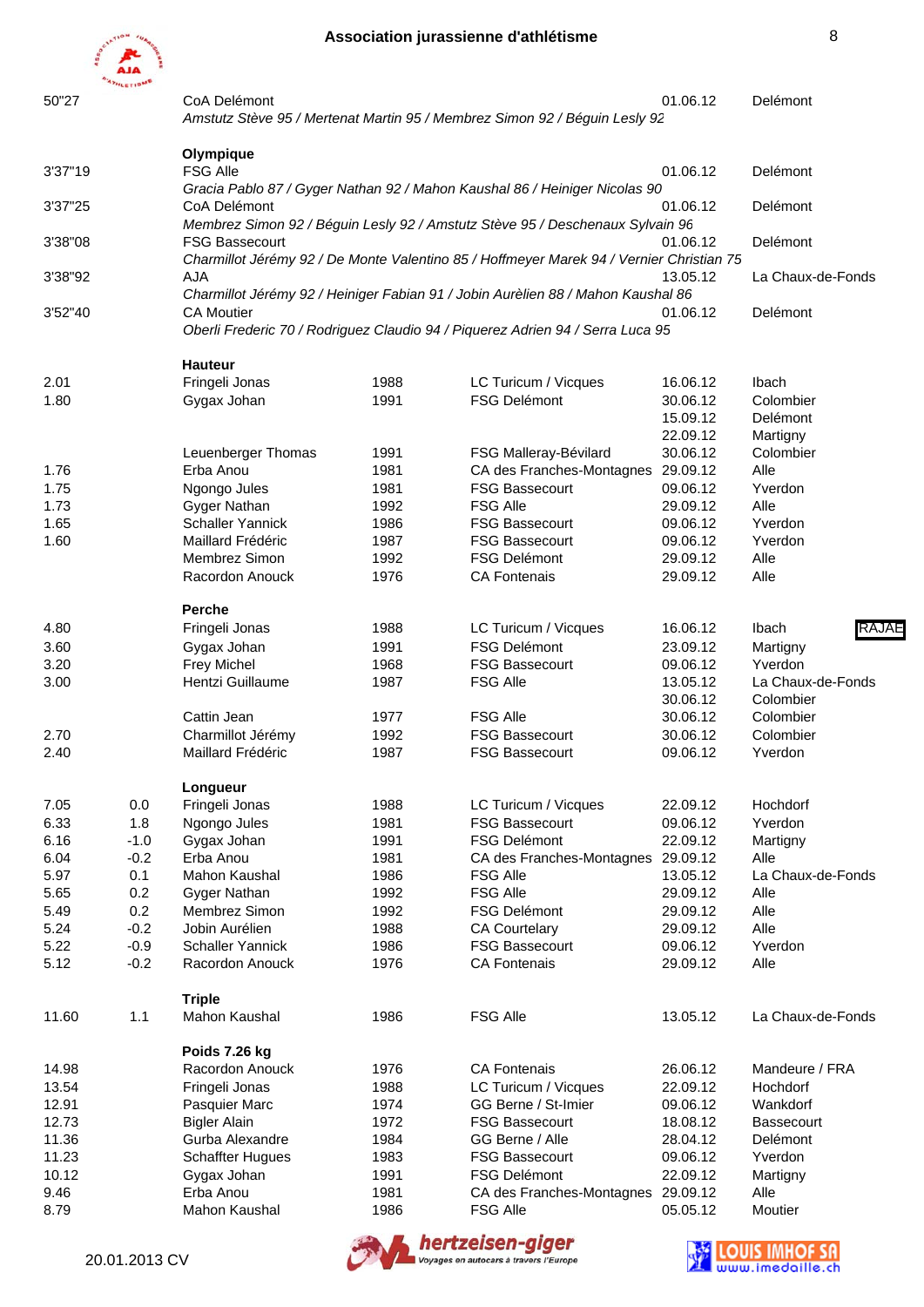

20.01.2013 CV

| 8.54  |        | Hentzi Guillaume                                                        | 1987            | <b>FSG Alle</b>                                                                             | 05.05.12   | Moutier           |
|-------|--------|-------------------------------------------------------------------------|-----------------|---------------------------------------------------------------------------------------------|------------|-------------------|
|       |        | Disque 2 kg                                                             |                 |                                                                                             |            |                   |
| 40.80 |        | Fringeli Jonas                                                          | 1988            | LC Turicum / Vicques                                                                        | 28.06.12   | Helsinki / FIN    |
| 39.12 |        | Racordon Anouck                                                         | 1976            | <b>CA Fontenais</b>                                                                         | 15.09.12   | Delémont          |
| 38.20 |        | <b>Schaffter Hugues</b>                                                 | 1983            | <b>FSG Bassecourt</b>                                                                       | 28.04.12   | Delémont          |
| 37.21 |        | <b>Bigler Alain</b>                                                     | 1972            | <b>FSG Bassecourt</b>                                                                       | 15.09.12   | Delémont          |
| 35.40 |        | Gurba Alexandre                                                         | 1984            | GG Berne / Alle                                                                             | 30.06.12   | Colombier         |
| 34.57 |        | Pasquier Marc                                                           | 1974            | GG Berne / St-Imier                                                                         | 09.06.12   | Wankdorf          |
| 31.77 |        | Gygax Johan                                                             | 1991            | <b>FSG Delémont</b>                                                                         | 28.04.12   | Delémont          |
| 30.55 |        | <b>Berger Pierre</b>                                                    | 1981            | <b>FSG Bassecourt</b>                                                                       | 30.06.12   | Colombier         |
|       |        | Marteau 7.26 kg                                                         |                 |                                                                                             |            |                   |
| 47.46 |        | Gurba Alexandre                                                         | 1984            | GG Berne / Alle                                                                             | 01.05.12   | Schützenmatte     |
| 36.70 |        | Vernier Christian                                                       | 1975            | <b>FSG Bassecourt</b>                                                                       | 30.06.12   | Colombier         |
| 35.22 |        | Gygax Johan                                                             | 1991            | <b>FSG Delémont</b>                                                                         | 15.09.12   | Delémont          |
| 31.82 |        | <b>Berger Pierre</b>                                                    | 1981            | <b>FSG Bassecourt</b>                                                                       | 03.07.12   | Olten             |
| 25.03 |        | Hentzi Guillaume                                                        | 1987            | <b>FSG Alle</b>                                                                             | 30.06.12   | Colombier         |
|       |        | Javelot 800 gr                                                          |                 |                                                                                             |            |                   |
| 53.39 |        | Fringeli Jonas                                                          | 1988            | LC Turicum / Vicques                                                                        | 17.06.12   | Ibach             |
| 47.00 |        | Gygax Johan                                                             | 1991            | <b>FSG Delémont</b>                                                                         | 23.09.12   | Martigny          |
| 45.13 |        | <b>Bigler Alain</b>                                                     | 1972            | <b>FSG Bassecourt</b>                                                                       | 28.04.12   | Delémont          |
| 40.02 |        | <b>Berger Pierre</b>                                                    | 1981            | <b>FSG Bassecourt</b>                                                                       | 09.06.12   | Yverdon           |
| 36.52 |        | Mahon Kaushal                                                           | 1986            | <b>FSG Alle</b>                                                                             | 05.05.12   | Moutier           |
| 21.76 |        | Girard Michaël                                                          | 1991            | SEP Olympic / Saignelégier                                                                  | 09.06.12   | Yverdon           |
|       |        |                                                                         |                 |                                                                                             |            |                   |
|       |        | <b>Décathlon</b>                                                        |                 |                                                                                             |            |                   |
| 7829  |        | Fringeli Jonas                                                          | 1988            | LC Turicum / Vicques                                                                        | 16-17.6.12 | RR<br>Ibach       |
|       |        |                                                                         |                 | 11"08 +2.2 / 7.26 +3.2 / 12.69 / 2.01 / 48"68 / 14"45 +0.0 / 39.90 / 4.80 / 53.39 / 4'19"59 |            |                   |
| 5497  |        | Gygax Johan                                                             | 1991            | <b>FSG Delémont</b>                                                                         | 22-23.9.12 | Martigny          |
|       |        |                                                                         |                 | 11"72 +0.5 / 6.16 -1.0 / 10.12 / 1.80 / 55"54 / 18"65 -0.4 / 28.27 / 3.60 / 47.00 / 5'06"23 |            |                   |
|       |        | <b>Pentathlon AJA</b>                                                   |                 |                                                                                             |            |                   |
| 3405  |        | Gygax Johan                                                             | 1991            | <b>FSG Delémont</b>                                                                         | 29.09.12   | Alle              |
|       |        | 11"34 + 0.3 / 5.76 - 0.1 / 9,45 / 1.79 / 3'15"10                        |                 |                                                                                             |            |                   |
| 3384  |        | Erba Anou                                                               | 1981            | CA des Franches-Montagnes 29.09.12                                                          |            | Alle              |
|       |        | 11"50 +0.3 / 6.04 -0.2 / 9.46 / 1.76 / 3'17"10                          |                 |                                                                                             |            |                   |
| 3188  |        | Gyger Nathan                                                            | 1992            | <b>FSG Alle</b>                                                                             | 29.09.12   | Alle              |
|       |        | 11"31 +0.1 / 5.65 +0.2 / 7.71 / 1.73 / 3'21"22                          |                 |                                                                                             |            |                   |
| 3161  |        | Membrez Simon                                                           | 1992            | <b>FSG Delémont</b>                                                                         | 29.09.12   | Alle              |
|       |        | 12"16 +0.1 / 5.49 +0.2 / 3.88 / 1.60 / 2'50"12                          |                 |                                                                                             |            |                   |
| 2849  |        | Gobat Julien                                                            | 1990            | <b>CA Moutier</b>                                                                           | 29.09.12   | Alle              |
|       |        | 12"65 + 0.3 / 4.60 - 0.2 / 7.82 / 1.55 / 2'59"32                        |                 |                                                                                             |            |                   |
| 2820  |        | Jobin Aurélien                                                          | 1988            | <b>CA Courtelary</b>                                                                        | 29.09.12   | Alle              |
|       |        | 11"76 + 0.1 / 5.24 - 0.2 / 8.15 / 1.50 / 3'30"34                        |                 |                                                                                             |            |                   |
| 2741  |        | Racordon Anouck                                                         | 1976            | <b>CA Fontenais</b>                                                                         | 29.09.12   | Alle              |
|       |        |                                                                         |                 |                                                                                             |            |                   |
|       |        | 12"76 +0.1 / 5.12 -0.2 / 14.62 / 1.60 / 4'45"24                         |                 |                                                                                             |            |                   |
| 2366  |        | Oberli Frédéric                                                         | 1970            | <b>CA Moutier</b>                                                                           | 29.09.12   | Alle              |
|       |        | 13"52 +0.1 / 4.21 -0.2 / 5.86 / 1.30 / 2'56"98                          |                 |                                                                                             |            |                   |
| 2280  |        | Frey Anthony (U20)<br>13"16 + 0.1 / 4.47 + 0.2 / 7.95 / 1.35 / 3'37" 62 | 1994            | <b>FSG Alle</b>                                                                             | 29.09.12   | Alle              |
|       |        |                                                                         |                 |                                                                                             |            |                   |
|       |        |                                                                         | U20 M - Juniors |                                                                                             |            |                   |
|       |        | 100 <sub>m</sub>                                                        |                 |                                                                                             |            |                   |
| 12"44 | $-1.1$ | Crevoisier Timothée                                                     | 1994            | <b>FSG Courroux</b>                                                                         | 15.09.12   | Delémont          |
| 12"46 | 1.2    | Hoffmeyer Marek                                                         | 1994            | <b>FSG Bassecourt</b>                                                                       | 27.06.12   | Delémont          |
| 12"64 | $-1.1$ | Rodriguez Claudio / POR                                                 | 1994            | <b>CA Moutier</b>                                                                           | 28.04.12   | Delémont          |
| 13"64 | $-0.9$ | Piquerez Adrien                                                         | 1994            | <b>CA Moutier</b>                                                                           | 18.08.12   | <b>Bassecourt</b> |
| 13"16 | 0.1    | Frey Anthony                                                            | 1994            | <b>FSG Alle</b>                                                                             | 29.09.12   | Alle              |
|       |        | 200 m                                                                   |                 |                                                                                             |            |                   |
| 25"16 | 1.5    | Hoffmeyer Marek                                                         | 1994            | <b>FSG Bassecourt</b>                                                                       | 17.06.12   | <b>Bulle</b>      |
| 27"21 | $-0.7$ | Piquerez Adrien                                                         | 1994            | <b>CA Moutier</b>                                                                           | 30.06.12   | Colombier         |
|       |        |                                                                         |                 |                                                                                             |            |                   |



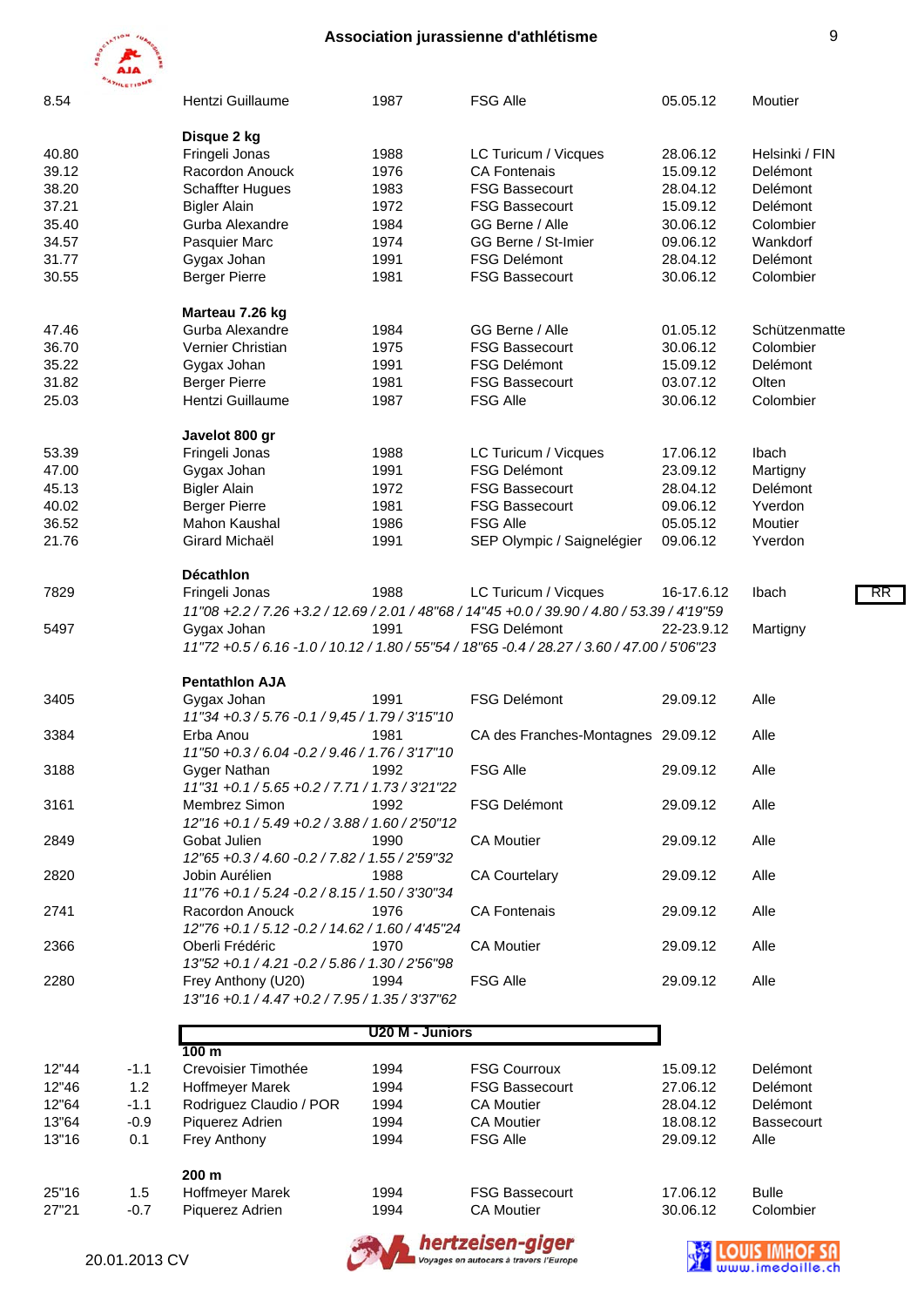

|              | <b>HETIS</b>  |                                   |                  |                                                            |                      |                   |
|--------------|---------------|-----------------------------------|------------------|------------------------------------------------------------|----------------------|-------------------|
|              |               | 300 m                             |                  |                                                            |                      |                   |
| 39"47        |               | Crevoisier Timothée               | 1994             | <b>FSG Courroux</b>                                        | 15.09.12             | Delémont          |
| 40"44        |               | Hoffmeyer Marek                   | 1994             | <b>FSG Bassecourt</b>                                      | 17.05.12             | Langenthal        |
|              |               | 1000 m                            |                  |                                                            |                      |                   |
| 3'37"62      |               | Frey Anthony                      | 1994             | <b>FSG Alle</b>                                            | 29.09.12             | Alle              |
|              |               |                                   |                  |                                                            |                      |                   |
|              |               | 400 m haies (91,4)                |                  |                                                            |                      |                   |
| 68"00        |               | Hoffmeyer Marek                   | 1994             | <b>FSG Bassecourt</b>                                      | 09.06.12             | Yverdon           |
|              |               |                                   |                  |                                                            |                      |                   |
|              |               | <b>Hauteur</b>                    |                  |                                                            |                      |                   |
| 1.60<br>1.35 |               | Beureux Nathan                    | 1994<br>1994     | <b>FSG Alle</b><br><b>FSG Alle</b>                         | 30.06.12<br>29.09.12 | Colombier<br>Alle |
|              |               | Frey Anthony                      |                  |                                                            |                      |                   |
|              |               | Longueur                          |                  |                                                            |                      |                   |
| 5.65         | 0.4           | <b>Bulliard Loïc</b>              | 1993             | <b>CA Fontenais</b>                                        | 30.06.12             | Colombier         |
| 4.48         | $-0.6$        | Hoffmeyer Marek                   | 1994             | <b>FSG Bassecourt</b>                                      | 18.08.12             | Bassecourt        |
| 4.11         | 0.6           | Piquerez Adrien                   | 1994             | <b>CA Moutier</b>                                          | 15.09.12             | Delémont          |
|              |               |                                   |                  |                                                            |                      |                   |
|              |               | Poids 6 kg                        |                  |                                                            |                      |                   |
| 11.12        |               | <b>Bulliard Loïc</b>              | 1993             | <b>CA Fontenais</b>                                        | 30.06.12             | Colombier         |
| 8.07         |               | Frey Anthony                      | 1994             | <b>FSG Alle</b>                                            | 05.05.12             | Moutier           |
|              |               | Disque 1,75 kg                    |                  |                                                            |                      |                   |
| 38.91        |               | <b>Bulliard Loïc</b>              | 1993             | <b>CA Fontenais</b>                                        | 30.06.12             | Colombier         |
| 37.85        |               | Lachat Vincent (U18)              | 1995             | <b>CA Fontenais</b>                                        | 15.09.12             | Delémont          |
| 24.35        |               | Heiniger Laurent                  | 1994             | <b>FSG Alle</b>                                            | 28.04.12             | Delémont          |
| 23.58        |               | Frey Anthony                      | 1994             | <b>FSG Alle</b>                                            | 30.06.12             | Colombier         |
|              |               |                                   |                  |                                                            |                      |                   |
|              |               | Marteau 6 kg                      |                  |                                                            |                      |                   |
| 36.13        |               | Heiniger Laurent                  | 1994             | <b>FSG Alle</b>                                            | 05.05.12             | Olten             |
| 19.53        |               | Frey Anthony                      | 1994             | <b>FSG Alle</b>                                            | 30.06.12             | Colombier         |
|              |               | Javelot 800 gr                    |                  |                                                            |                      |                   |
| 39.42        |               | Frey Anthony                      | 1994             | <b>FSG Alle</b>                                            | 01.05.12             | Schützenmatte     |
| 33.14        |               | Heiniger Laurent                  | 1994             | <b>FSG Alle</b>                                            | 28.04.12             | Delémont          |
|              |               |                                   |                  |                                                            |                      |                   |
|              |               |                                   | U18 M - Cadets A |                                                            |                      |                   |
| 11"56        | 0.4           | 100 <sub>m</sub><br>Pantet Xavier | 1996             | <b>CA Courtelary</b>                                       | 29.09.12             | Alle              |
| 11"98        | 0.4           | Witschi Sébastien                 | 1995             | <b>FSG Alle</b>                                            | 29.09.12             | Alle              |
| 12"12        | 0.4           | <b>Amstutz Steve</b>              | 1995             | <b>FSG Delémont</b>                                        | 29.09.12             | Alle              |
| 12"20        | 1.2           | <b>Hodel Mathias</b>              | 1995             | <b>CA Courtelary</b>                                       | 27.06.12             | La Chaux-de-Fonds |
| 12"37        | 0.8           | <b>Bron Arnaud</b>                | 1996             | <b>FSG Courroux</b>                                        | 15.09.12             | Delémont          |
| 12"10        | 0.4           | Von Büren Fabian                  | 1995             | <b>CA Courtelary</b>                                       | 29.09.12             | Alle              |
| 12"53        | $-0.2$        | Duc Augustin                      | 1995             | <b>FSG Alle</b>                                            | 30.06.12             | Colombier         |
| 12"54        | $-1.2$        | <b>Mertenat Martin</b>            | 1995             | <b>FSG Delémont</b>                                        | 30.06.12             | Colombier         |
| 12"56        | 0.1           | <b>Bringel Léo</b>                | 1995             | <b>FSG Alle</b>                                            | 29.09.12             | Alle              |
| 12"64        | $-1.2$        | Serra Luca                        | 1995             | <b>CA Moutier</b>                                          | 30.06.12             | Colombier         |
|              |               | 200 m                             |                  |                                                            |                      |                   |
| 23"53        | 1.0           | Pantet Xavier                     | 1996             | <b>CA Courtelary</b>                                       | 09.09.12             | Genève            |
| 24"42        | 0.8           | <b>Hodel Mathias</b>              | 1995             | <b>CA Courtelary</b>                                       | 27.06.12             | La Chaux-de-Fonds |
| 25"13        | $-1.1$        | <b>Amstutz Steve</b>              | 1995             | FSG Delémont                                               | 30.06.12             | Colombier         |
|              |               |                                   |                  |                                                            |                      |                   |
|              |               | 300 m                             |                  |                                                            |                      |                   |
| 39"18        |               | <b>Bron Arnaud</b>                | 1996             | <b>FSG Courroux</b>                                        | 15.09.12             | Delémont          |
| 39"25        |               | Pantet Xavier                     | 1996             | <b>CA Courtelary</b>                                       | 28.04.12             | Delémont          |
| 39"44        |               | <b>Hodel Mathias</b>              | 1995             | <b>CA Courtelary</b><br><b>FSG Bassecourt</b>              | 05.05.12             | Pontaise          |
| 42"67        |               | Erard Sacha                       | 1995             | <b>CA Moutier</b>                                          | 15.09.12             | Delémont          |
| 42"69        |               | Serra Luca                        | 1995             |                                                            | 28.04.12             | Delémont          |
|              |               | 400 m                             |                  |                                                            |                      |                   |
| 54"08        |               | <b>Hodel Mathias</b>              | 1995             | <b>CA Courtelary</b>                                       | 30.06.12             | Colombier         |
|              |               |                                   |                  |                                                            |                      |                   |
|              | 20.01.2013 CV |                                   |                  | hertzeisen-giger<br>Voyages en autocars à travers l'Europe |                      |                   |
|              |               |                                   |                  |                                                            |                      |                   |

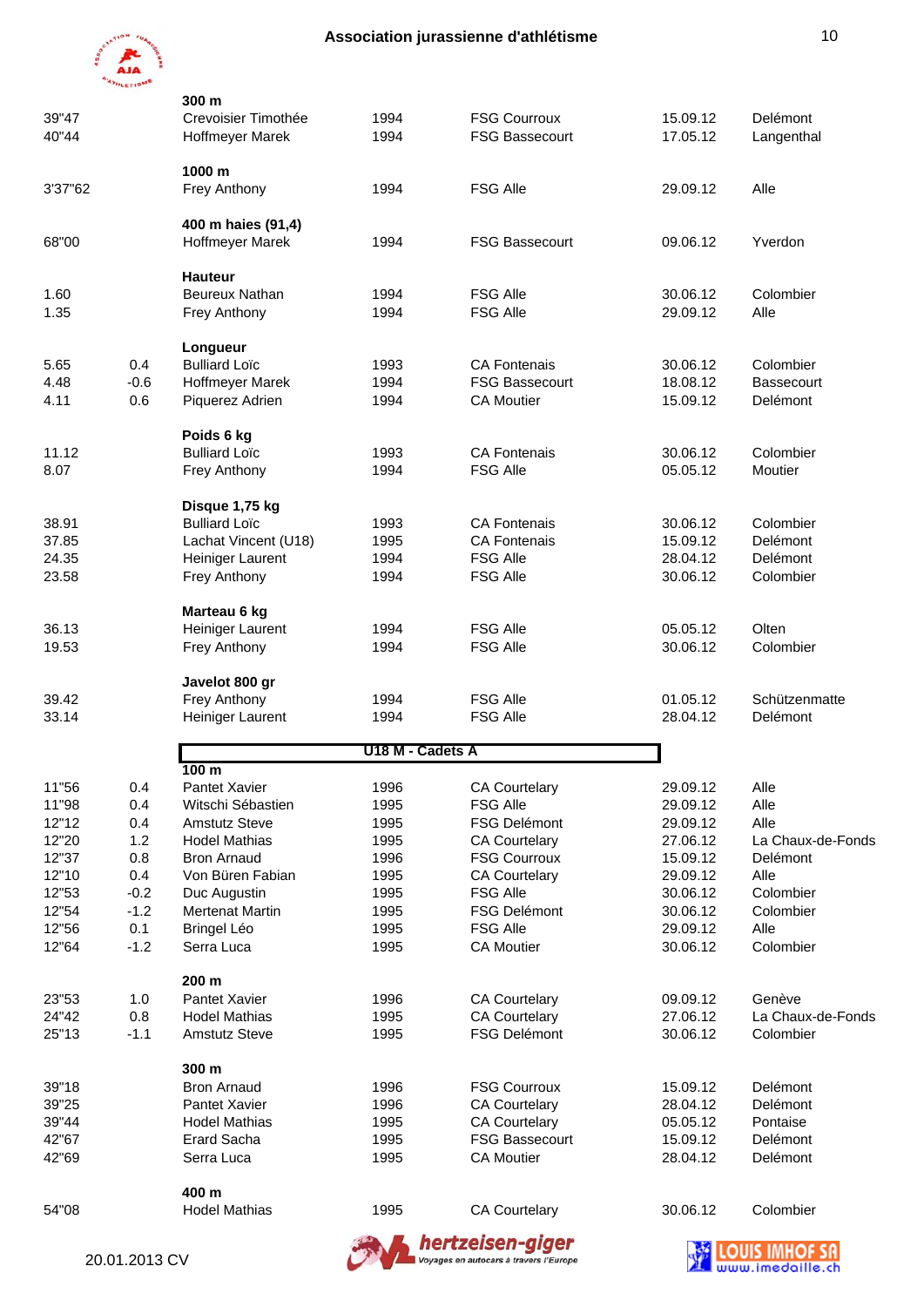

|          | <b>HLETISH</b> |                                                             |      |                                                                                       |          |                   |
|----------|----------------|-------------------------------------------------------------|------|---------------------------------------------------------------------------------------|----------|-------------------|
| 54"73    |                | <b>Bron Arnaud</b>                                          | 1996 | <b>FSG Courroux</b>                                                                   | 30.06.12 | Colombier         |
| 58"90    |                | Witschi Sébastien                                           | 1995 | <b>FSG Alle</b>                                                                       | 29.08.12 | La Chaux-de-Fonds |
| 59"23    |                | <b>Erard Sacha</b>                                          | 1995 | <b>FSG Bassecourt</b>                                                                 | 30.06.12 | Colombier         |
|          |                | 600 m                                                       |      |                                                                                       |          |                   |
| 1'34"83  |                | <b>Hodel Mathias</b>                                        | 1995 | <b>CA Courtelary</b>                                                                  | 05.05.12 | Pontaise          |
| 1'43"93  |                | <b>Beuchat Geoffrey</b>                                     | 1996 | <b>FSG Bassecourt</b>                                                                 | 28.04.12 | Delémont          |
|          |                | 800 m                                                       |      |                                                                                       |          |                   |
| 2'05"96  |                | Witschi Sébastien                                           | 1995 | <b>FSG Alle</b>                                                                       | 08.09.12 | Genève            |
| 2'21"54  |                | <b>Beuchat Geoffrey</b>                                     | 1996 | <b>FSG Bassecourt</b>                                                                 | 30.06.12 | Colombier         |
| 2'35"65  |                | <b>Juillard Quentin</b>                                     | 1996 | <b>FSG Alle</b>                                                                       | 30.06.12 | Colombier         |
|          |                | 1000 m                                                      |      |                                                                                       |          |                   |
| 2'44"85  |                | Witschi Sébastien                                           | 1995 | <b>FSG Alle</b>                                                                       | 01.05.12 | Schützenmatte     |
| 2'51"76  |                | <b>Bron Arnaud</b>                                          | 1996 | <b>FSG Courroux</b>                                                                   | 01.05.12 | Schützenmatte     |
| 3'04"06  |                | <b>Beuchat Geoffrey</b>                                     | 1996 | <b>FSG Bassecourt</b>                                                                 | 29.09.12 | Alle              |
| 3'13"78  |                | <b>Amstutz Steve</b>                                        | 1995 | <b>FSG Delémont</b>                                                                   | 29.09.12 | Alle              |
| 3'15"90  |                | <b>Bringel Léo</b>                                          | 1995 | <b>FSG Alle</b>                                                                       | 29.09.12 | Alle              |
| 3'18"54  |                | <b>Juillard Quentin</b>                                     | 1996 | <b>FSG Alle</b>                                                                       | 29.09.12 | Alle              |
| 3'25"52  |                | Pantet Xavier                                               | 1996 | <b>CA Courtelary</b>                                                                  | 29.09.12 | Alle              |
| 3'31"70  |                | Von Büren Fabian                                            | 1995 | <b>CA Courtelary</b>                                                                  | 29.09.12 | Alle              |
|          |                | 1500 m                                                      |      |                                                                                       |          |                   |
| 4'38"44  |                | Witschi Sébastien                                           | 1995 | <b>FSG Alle</b>                                                                       | 13.05.12 | La Chaux-de-Fonds |
| 5'03"94  |                | <b>Beuchat Geoffrey</b>                                     | 1996 | <b>FSG Bassecourt</b>                                                                 | 24.06.12 | Langenthal        |
|          |                | 110 m haies (91,4)                                          |      |                                                                                       |          |                   |
| 17"86    | $-2.4$         | Von Büren Fabian                                            | 1995 | <b>CA Courtelary</b>                                                                  | 12.05.12 | Courtelary        |
| 18"81    | $-1.2$         | <b>Mertenat Martin</b>                                      | 1995 | <b>FSG Delémont</b>                                                                   | 30.06.12 | Colombier         |
| 20"51    | 0.6            | Serra Luca                                                  | 1995 | <b>CA Moutier</b>                                                                     | 18.08.12 | <b>Bassecourt</b> |
|          |                | 4x100 m                                                     |      |                                                                                       |          |                   |
| 47"60    |                | <b>CA Courtelary</b>                                        |      |                                                                                       | 01.06.12 | Delémont          |
|          |                |                                                             |      | von Büren Fabian 95 / Hodel Mathias 95 / Docourt Laurentin 95 / Berberat Alexandre 95 |          |                   |
| 49"04    |                | CoA Delémont                                                |      |                                                                                       | 01.06.12 | Delémont          |
|          |                |                                                             |      | Mertenat Martin 95 / Gigon Justin 96 / Schaller Mathis 96 / Deschenaux Sylvain 96     |          |                   |
| 49"59    |                | <b>FSG Alle</b>                                             |      |                                                                                       | 01.06.12 | Delémont          |
|          |                |                                                             |      | Juillard Quentin 96 / Bringel Leo 95 / Witschi Sébastien 95 / Ducommun Célien 96      |          |                   |
| 52"19    |                | <b>FSG Bassecourt</b>                                       |      |                                                                                       | 01.06.12 | Delémont          |
|          |                |                                                             |      | Guerdat Andreas 97 / Jeanbourquin Lucas 98 / Erard Sacha 95 / Beuchat Geoffrey 96     |          |                   |
|          |                | 3x1000 m                                                    |      |                                                                                       |          |                   |
| 9'52"43  |                | <b>FSG Alle</b>                                             |      |                                                                                       | 01.06.12 | Delémont          |
|          |                | Bringel Leo 95 / Juillard Quentin 96 / Witschi Sébastien 95 |      |                                                                                       |          |                   |
| 10'25"62 |                | CoA Delémont                                                |      |                                                                                       | 01.06.12 | Delémont          |
|          |                | Suter Gaël 97 / Chapuis Guillaume 97 / Yerli Sébastien 98   |      |                                                                                       |          |                   |
|          |                |                                                             |      |                                                                                       |          |                   |



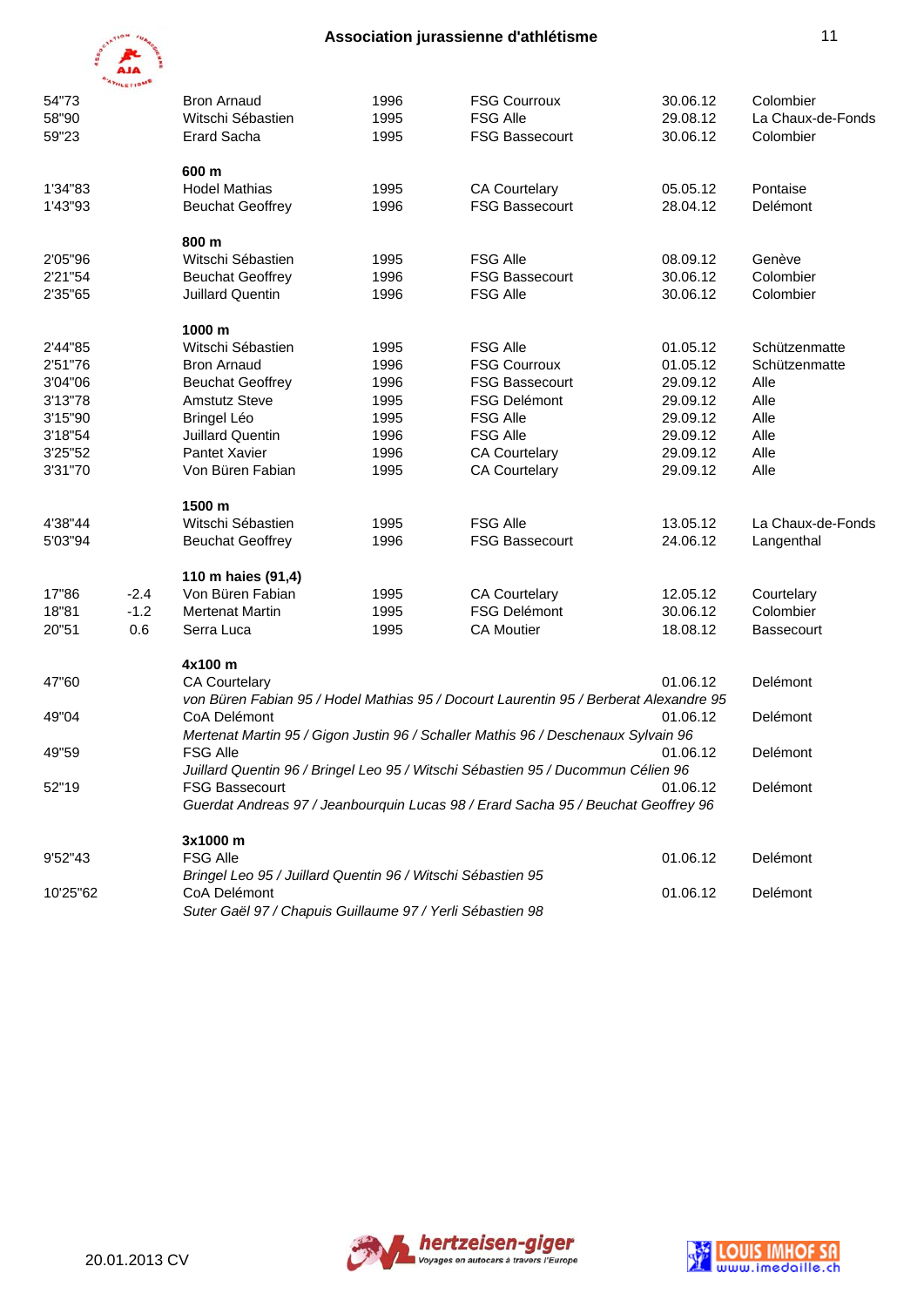

|         |        | Olympique               |      |                                                                                       |          |                   |
|---------|--------|-------------------------|------|---------------------------------------------------------------------------------------|----------|-------------------|
| 3'57"21 |        | <b>CA Courtelary</b>    |      |                                                                                       | 01.06.12 | Delémont          |
|         |        |                         |      | Berberat Alexandre 95 / Docourt Laurentin 95 / von Büren Fabian 95 / Hodel Mathias 95 |          |                   |
| 4'00"10 |        | <b>FSG Alle</b>         |      |                                                                                       | 01.06.12 | Delémont          |
|         |        |                         |      | Witschi Sébastien 95 / Bringel Leo 95 / Ducommun Célien 96 / Collin Mathieu 98        |          |                   |
| 4'12"49 |        | <b>FSG Bassecourt</b>   |      |                                                                                       | 01.06.12 | Delémont          |
|         |        |                         |      | Beuchat Geoffrey 96 / Erard Sacha 95 / Guerdat Andreas 97 / Frésard Ludovic 98        |          |                   |
|         |        |                         |      |                                                                                       |          |                   |
|         |        | <b>Hauteur</b>          |      |                                                                                       |          |                   |
| 1.73    |        | <b>Amstutz Steve</b>    | 1995 | <b>FSG Delémont</b>                                                                   | 30.06.12 | Colombier         |
| 1.72    |        | <b>Bringel Léo</b>      | 1995 | <b>FSG Alle</b>                                                                       | 29.09.12 | Alle              |
| 1.65    |        | <b>Schaller Mathis</b>  | 1996 | <b>FSG Delémont</b>                                                                   | 28.04.12 | Delémont          |
|         |        | Lachat Vincent          | 1995 | <b>CA Fontenais</b>                                                                   | 30.06.12 | Colombier         |
| 1.60    |        | Witschi Sébastien       | 1995 | <b>FSG Alle</b>                                                                       | 29.09.12 | Alle              |
| 1.55    |        | <b>Juillard Quentin</b> | 1996 | <b>FSG Alle</b>                                                                       | 29.09.12 | Alle              |
| 1.50    |        | <b>Pantet Xavier</b>    | 1996 | <b>CA Courtelary</b>                                                                  | 29.09.12 | Alle              |
|         |        | Von Büren Fabian        | 1995 | <b>CA Courtelary</b>                                                                  | 29.09.12 | Alle              |
|         |        | <b>Beuchat Geoffrey</b> | 1996 | <b>FSG Bassecourt</b>                                                                 | 29.09.12 | Alle              |
| 1.45    |        | Gigon Justin            | 1996 | <b>FSG Delémont</b>                                                                   | 30.06.12 | Colombier         |
|         |        |                         |      |                                                                                       |          |                   |
|         |        | <b>Perche</b>           |      |                                                                                       |          |                   |
| 3.40    |        | <b>Amstutz Steve</b>    | 1995 | <b>FSG Delémont</b>                                                                   | 28.04.12 | Delémont          |
| 2.30    |        | Gigon Justin            | 1996 | <b>FSG Delémont</b>                                                                   | 30.06.12 | Colombier         |
| 2.10    |        | <b>Schaller Mathis</b>  | 1996 | <b>FSG Delémont</b>                                                                   | 30.06.12 | Colombier         |
|         |        |                         |      |                                                                                       |          |                   |
|         |        | Longueur                |      |                                                                                       |          |                   |
| 5.92    | 1.4    | Lachat Vincent          | 1995 | <b>CA Fontenais</b>                                                                   | 30.06.12 | Colombier         |
|         | 1.8    | Von Büren Fabian        | 1995 | <b>CA Courtelary</b>                                                                  | 30.06.12 | Colombier         |
| 5.68    | 1.2    | Pantet Xavier           | 1996 | <b>CA Courtelary</b>                                                                  | 15.09.12 | Delémont          |
| 5.64    | 0.0    | <b>Amstutz Steve</b>    | 1995 | <b>FSG Delémont</b>                                                                   | 29.09.12 | Alle              |
| 5.60    | 0.6    | Witschi Sébastien       | 1995 | <b>FSG Alle</b>                                                                       | 18.08.12 | <b>Bassecourt</b> |
| 5.39    | 0.7    | <b>Bringel Léo</b>      | 1995 | <b>FSG Alle</b>                                                                       | 18.08.12 | <b>Bassecourt</b> |
| 5.16    | 0.7    | Duc Augustin            | 1995 | <b>FSG Alle</b>                                                                       | 30.06.12 | Colombier         |
| 5.12    | 0.6    | <b>Mertenat Martin</b>  | 1995 | <b>FSG Delémont</b>                                                                   | 28.04.12 | Delémont          |
| 5.05    | 1.5    | <b>Juillard Quentin</b> | 1996 | <b>FSG Alle</b>                                                                       | 30.06.12 | Colombier         |
| 4.99    | 1.3    | Serra Luca              | 1995 | <b>CA Moutier</b>                                                                     | 30.06.12 | Colombier         |
|         |        |                         |      |                                                                                       |          |                   |
|         |        | <b>Triple</b>           |      |                                                                                       |          |                   |
| 11.88   | 0.7    | Duc Augustin            | 1995 | <b>FSG Alle</b>                                                                       | 30.06.12 | Colombier         |
| 11.51   | 0.0    | <b>Bringel Léo</b>      | 1995 | <b>FSG Alle</b>                                                                       | 16.08.12 | Aarau             |
| 11.48   | 0.1    | Witschi Sébastien       | 1995 | <b>FSG Alle</b>                                                                       | 30.06.12 | Colombier         |
| 10.42   | $-0.5$ | Ducommun Célien         | 1996 | <b>FSG Alle</b>                                                                       | 05.05.12 | Moutier           |
|         |        |                         |      |                                                                                       |          |                   |
|         |        | Poids 5 kg              |      |                                                                                       |          |                   |
| 12.79   |        | Lachat Vincent          | 1995 | <b>CA Fontenais</b>                                                                   | 28.04.12 | Delémont          |
| 11.90   |        | Depoilly Sylvain        | 1995 | CA des Franches-Montagnes 30.06.12                                                    |          | Colombier         |
| 11.24   |        | Bringel Léo             | 1995 | <b>FSG Alle</b>                                                                       | 29.09.12 | Alle              |
| 10.28   |        | <b>Amstutz Steve</b>    | 1995 | FSG Delémont                                                                          | 29.09.12 | Alle              |
| 9.83    |        | Pantet Xavier           | 1996 | <b>CA Courtelary</b>                                                                  | 29.09.12 | Alle              |
| 9.37    |        | Witschi Sébastien       | 1995 | <b>FSG Alle</b>                                                                       | 18.08.12 | <b>Bassecourt</b> |
| 9.61    |        | Von Büren Fabian        | 1995 | <b>CA Courtelary</b>                                                                  | 29.09.12 | Alle              |
| 7.91    |        | <b>Beuchat Geoffrey</b> | 1996 | <b>FSG Bassecourt</b>                                                                 | 29.09.12 | Alle              |
| 7.38    |        | <b>Juillard Quentin</b> | 1996 | <b>FSG Alle</b>                                                                       | 29.09.12 | Alle              |
|         |        |                         |      |                                                                                       |          |                   |
|         |        | Disque 1,5 kg           |      |                                                                                       |          |                   |
| 44.04   |        | Lachat Vincent          | 1995 | <b>CA Fontenais</b>                                                                   | 24.06.12 | Langenthal        |
| 30.56   |        | <b>Amstutz Steve</b>    | 1995 | <b>FSG Delémont</b>                                                                   | 28.04.12 | Delémont          |
|         |        |                         |      |                                                                                       |          |                   |
|         |        | Marteau 5 kg            |      |                                                                                       |          |                   |
| 37.03   |        | Lachat Vincent          | 1995 | <b>CA Fontenais</b>                                                                   | 15.09.12 | Delémont          |
| 31.82   |        | Witschi Sébastien       | 1995 | <b>FSG Alle</b>                                                                       | 30.06.12 | Colombier         |
| 21.41   |        | <b>Gyseler Quentin</b>  | 1995 | <b>FSG Delémont</b>                                                                   | 28.04.12 | Delémont          |
|         |        |                         |      |                                                                                       |          |                   |



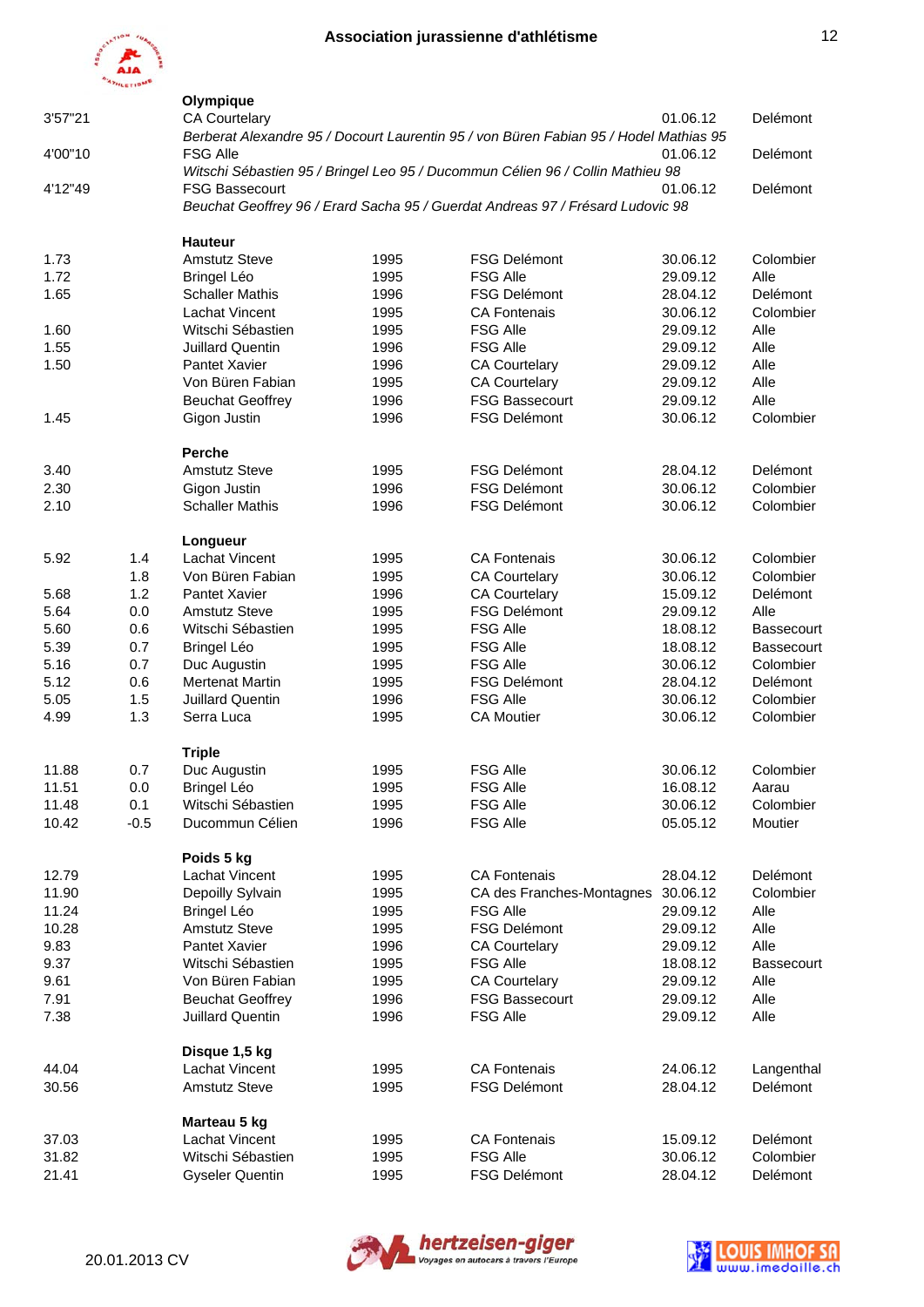

|         |        | Javelot 700 gr                                                 |                  |                                    |          |            |
|---------|--------|----------------------------------------------------------------|------------------|------------------------------------|----------|------------|
| 42.87   |        | Von Büren Fabian                                               | 1995             | <b>CA Courtelary</b>               | 30.06.12 | Colombier  |
| 39.26   |        | Lachat Vincent                                                 | 1995             | <b>CA Fontenais</b>                | 30.06.12 | Colombier  |
| 30.23   |        | <b>Gyseler Quentin</b>                                         | 1995             | <b>FSG Delémont</b>                | 30.06.12 | Colombier  |
| 28.58   |        | Depoilly Sylvain                                               | 1995             | CA des Franches-Montagnes 30.06.12 |          | Colombier  |
| 24.77   |        | Witschi Sébastien                                              | 1995             | FSG Alle                           | 05.05.12 | Moutier    |
|         |        |                                                                |                  |                                    |          |            |
| 3355    |        | <b>Pentathlon AJA</b><br>Witschi Sébastien                     | 1995             | <b>FSG Alle</b>                    | 29.09.12 | Alle       |
|         |        | 11"98 +0.4 / 5.51 +0.0 / 9.35 / 1.60 / 2'49"46                 |                  |                                    |          |            |
| 3230    |        | <b>Amstutz Steve</b>                                           | 1995             | <b>FSG Delémont</b>                | 29.09.12 | Alle       |
| 3172    |        | 12"12 +0.4 / 5.64 +0.0 / 10.28 / 1.69 / 3'13"78                | 1995             | <b>FSG Alle</b>                    | 29.09.12 | Alle       |
|         |        | Bringel Léo<br>12"56 +0.1 / 5.38 +0.0 / 11.24 / 1.72 / 3'15"90 |                  |                                    |          |            |
| 2999    |        | Pantet Xavier                                                  | 1996             | <b>CA Courtelary</b>               | 29.09.12 | Alle       |
|         |        | 11"56 + 0.4 / 5.25 + 0.1 / 9.83 / 1.50 / 3'25"52               |                  |                                    |          |            |
| 2882    |        | Von Büren Fabian                                               | 1995             | <b>CA Courtelary</b>               | 29.09.12 | Alle       |
|         |        | 12"10 +0.4 / 5.49 +0.0 / 9.61 / 1.50 / 3'31"70                 |                  |                                    |          |            |
| 2723    |        | <b>Beuchat Geoffrey</b>                                        | 1996             | <b>FSG Bassecourt</b>              | 29.09.12 | Alle       |
|         |        | 12"97 +0.1 / 4.62 +0.4 / 7.91 / 1.50 / 3'04"06                 |                  |                                    |          |            |
| 2541    |        | Juillard Quentin                                               | 1996             | <b>FSG Alle</b>                    | 29.09.12 | Alle       |
|         |        | 13"34 + 0.1 / 4.65 + 0.2 / 7.38 / 1.55 / 3'18"54               |                  |                                    |          |            |
|         |        |                                                                | U16 M - Cadets B |                                    |          |            |
|         |        | 80 <sub>m</sub>                                                |                  |                                    |          |            |
| 9"60    | 0.7    | Küng Denis                                                     | 1997             | <b>FSG Courgenay</b>               | 29.09.12 | Alle       |
| 9"96    | 0.7    | Yerli Sébastien                                                | 1998             | CA Delémont                        | 29.09.12 | Alle       |
| 10"02   | $-0.3$ | Joray Thibault                                                 | 1998             | <b>FSG Courroux</b>                | 30.06.12 | Colombier  |
| 10"08   | 0.7    | <b>Guerdat Andreas</b>                                         | 1997             | <b>FSG Bassecourt</b>              | 29.09.12 | Alle       |
| 10"14   | 0.6    | Chapuis Guillaume                                              | 1997             | CA Delémont                        | 29.09.12 | Alle       |
| 10"62   | 0.7    | Schärer Valentin                                               | 1997             | CA Delémont                        | 29.09.12 | Alle       |
| 10"64   | $-0.3$ | Schaldenbrandt Dylan                                           | 1997             | <b>CA Fontenais</b>                | 18.08.12 | Bassecourt |
| 10"66   | $-0.3$ | Radzuweit Raphaël                                              | 1998             | <b>CA Fontenais</b>                | 30.06.12 | Colombier  |
|         | 0.7    |                                                                |                  |                                    | 29.09.12 | Alle       |
| 10"66   | 0.6    | <b>Burkhard Antony</b>                                         | 1997             | <b>FSG Delémont</b>                | 29.09.12 | Alle       |
| 11"01   | $-0.3$ | Müller Valentin                                                | 1997             | <b>CA Fontenais</b>                | 18.08.12 | Bassecourt |
|         |        |                                                                |                  |                                    |          |            |
|         |        | 600 m                                                          |                  |                                    |          |            |
| 1'35"78 |        | Yerli Sébastien                                                | 1998             | CA Delémont                        | 24.06.12 | Langenthal |
| 1'46"90 |        | Collin Mathieu                                                 | 1998             | <b>FSG Alle</b>                    | 30.06.12 | Colombier  |
| 1'49"76 |        | Fleury Jérémie                                                 | 1998             | <b>FSG Courroux</b>                | 19.08.12 | Zofingue   |
| 1'51"81 |        | <b>Erard Jonas</b>                                             | 1998             | CA des Franches-Montagnes          | 19.08.12 | Zofingue   |
| 2'01"15 |        | <b>Erard Cédric</b>                                            | 1998             | CA des Franches-Montagnes          | 19.08.12 | Zofingue   |
| 2'05"66 |        | Koller Gauthier                                                | 1998             | <b>FSG Courroux</b>                | 28.04.12 | Delémont   |
|         |        | 1000 m                                                         |                  |                                    |          |            |
| 3'00"32 |        | Yerli Sébastien                                                | 1998             | <b>CA Delémont</b>                 | 22.09.12 | Aarau      |
| 3'09"76 |        | Radzuweit Raphaël                                              | 1998             | <b>CA Fontenais</b>                | 29.09.12 | Alle       |
| 3'15"40 |        | Schärer Valentin                                               | 1997             | <b>CA Delémont</b>                 | 29.09.12 | Alle       |
| 3'19"32 |        | Küng Denis                                                     | 1997             | <b>FSG Courgenay</b>               | 29.09.12 | Alle       |
| 3'19"82 |        | Chapuis Guillaume                                              | 1997             | CA Delémont                        | 29.09.12 | Alle       |
| 3'20"34 |        | Fleury Jérémie                                                 | 1998             | <b>FSG Courroux</b>                | 15.09.12 | Delémont   |
|         |        |                                                                |                  |                                    |          |            |
| 3'23"85 |        | <b>Collin Mathieu</b>                                          | 1998             | <b>FSG Alle</b>                    | 13.06.12 | Moutier    |
| 3'26"86 |        | <b>Erard Jonas</b>                                             | 1998             | CA des Franches-Montagnes          | 13.06.12 | Moutier    |
| 3'27"19 |        | <b>Erard Cédric</b>                                            | 1998             | CA des Franches-Montagnes          | 05.05.12 | Moutier    |
| 3'29"98 |        | Koller Gauthier                                                | 1998             | <b>FSG Courroux</b>                | 13.06.12 | Moutier    |
|         |        | 100 m haies (84)                                               |                  |                                    |          |            |
| 16"54   | 0.5    | Küng Denis                                                     | 1997             | <b>FSG Courgenay</b>               | 11.08.12 | Zofingue   |
| 20"20   | 0.5    | Muñoz Nicolas                                                  | 1998             | <b>FSG Courgenay</b>               | 11.08.12 | Zofingue   |
|         |        |                                                                |                  |                                    |          |            |

 **5x80 m**

20.01.2013 CV

50"41 AJA 19.08.12 Zofingue *Küng Denis 97 / Flückiger Clément 97 / Burkhard Antony 97 / Yerly Sébastien 98 / Chapuis Guillaume 97*



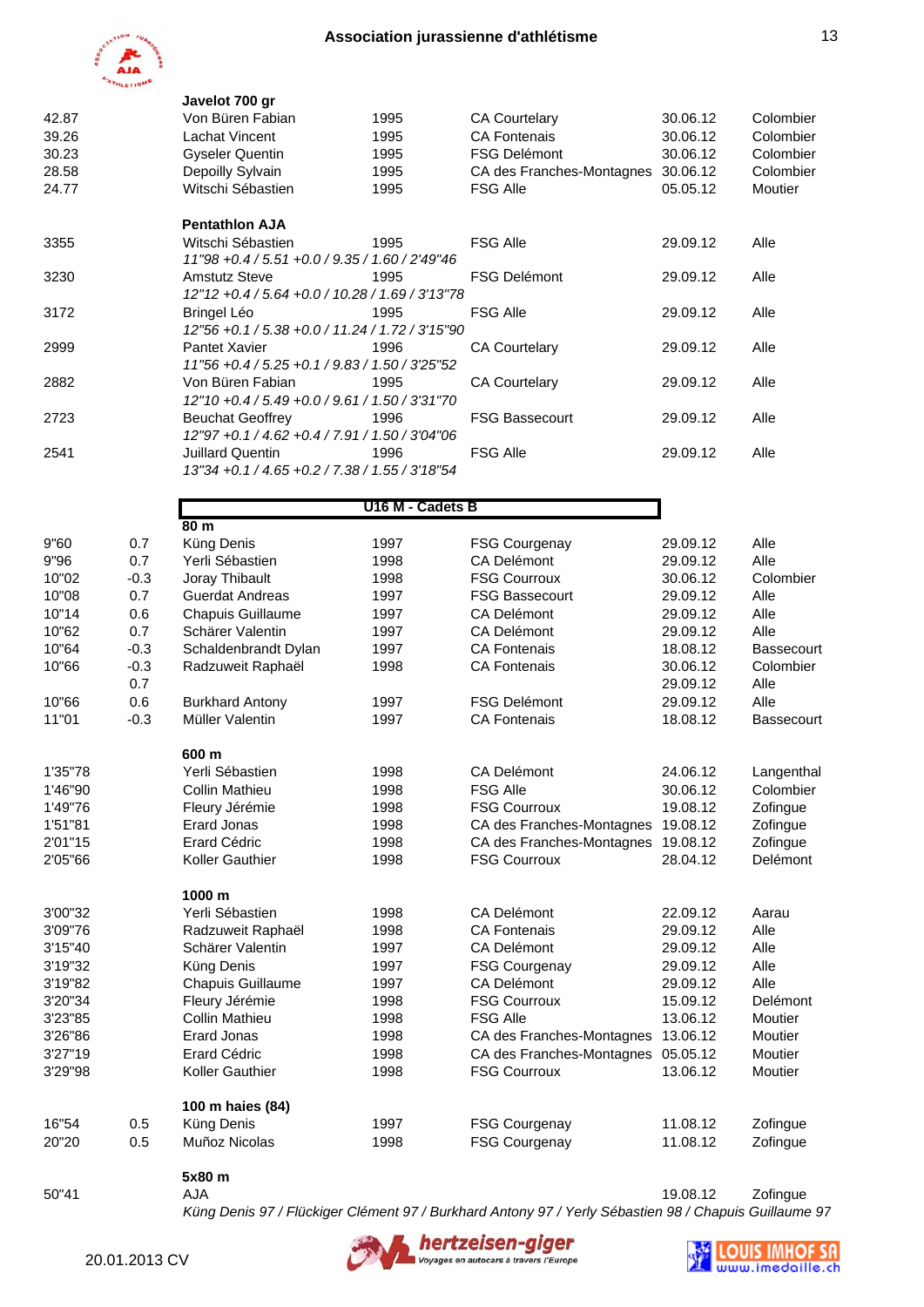



51"75 CoA Delémont 01.06.12 Delémont *Suter Gaël 97 / Flückiger Clément 97 / Burkhard Antony 97 / Yerli Sébastien 98 / Chapuis Guillaume 97*

|       |        | <b>Hauteur</b>         |      |                           |          |                   |
|-------|--------|------------------------|------|---------------------------|----------|-------------------|
| 1.60  |        | <b>Guerdat Andreas</b> | 1997 | <b>FSG Bassecourt</b>     | 30.06.12 | Colombier         |
|       |        |                        |      |                           | 18.08.12 | <b>Bassecourt</b> |
|       |        | Yerli Sébastien        | 1998 | CA Delémont               | 18.08.12 | <b>Bassecourt</b> |
|       |        | Küng Denis             | 1997 | <b>FSG Courgenay</b>      | 29.09.12 | Alle              |
| 1.51  |        | Radzuweit Raphaël      | 1998 | <b>CA Fontenais</b>       | 29.09.12 | Alle              |
| 1.50  |        | Jeanbourquin Lucas     | 1998 | <b>FSG Bassecourt</b>     | 18.08.12 | <b>Bassecourt</b> |
| 1.48  |        | <b>Burkhard Antony</b> | 1997 | <b>FSG Delémont</b>       | 29.09.12 | Alle              |
| 1.45  |        | <b>Erard Cédric</b>    | 1998 | CA des Franches-Montagnes | 15.09.12 | Delémont          |
| 1.40  |        | Schärer Valentin       | 1997 | <b>CA Delémont</b>        | 28.04.12 | Delémont          |
|       |        | Suter Gaël             | 1997 | <b>FSG Delémont</b>       | 28.04.12 | <b>Delémont</b>   |
|       |        |                        |      |                           | 30.06.12 | Colombier         |
| 1.35  |        | Chapuis Guillaume      | 1997 | <b>CA Delémont</b>        | 18.08.12 | <b>Bassecourt</b> |
|       |        |                        |      |                           | 29.09.12 | Alle              |
|       |        | Neukomm Noah           | 1998 | <b>FSG Courgenay</b>      | 29.09.12 | Alle              |
|       |        | Longueur               |      |                           |          |                   |
| 5.69  | $-0.3$ | Yerli Sébastien        | 1998 | CA Delémont               | 18.08.12 | <b>Bassecourt</b> |
| 5.55  | 1.8    | Küng Denis             | 1997 | <b>FSG Courgenay</b>      | 18.08.12 | <b>Bassecourt</b> |
| 5.38  | 0.8    | <b>Guerdat Andreas</b> | 1997 | <b>FSG Bassecourt</b>     | 18.08.12 | <b>Bassecourt</b> |
| 5.02  | 0.3    | Chapuis Guillaume      | 1997 | <b>CA Delémont</b>        | 29.09.12 | Alle              |
| 4.96  | 1.0    | Radzuweit Raphaël      | 1998 | <b>CA Fontenais</b>       | 18.08.12 | <b>Bassecourt</b> |
| 4.88  | 1.1    | Muñoz Nicolas          | 1998 | <b>FSG Courgenay</b>      | 05.05.12 | Moutier           |
| 4.74  | 0.1    | Müller Valentin        | 1997 | <b>CA Fontenais</b>       | 15.09.12 | Delémont          |
| 4.44  | 0.5    | Neukomm Noah           | 1998 | <b>FSG Courgenay</b>      | 18.08.12 | <b>Bassecourt</b> |
|       | 0.0    |                        |      |                           | 19.08.12 | Zofingue          |
|       | 0.3    | <b>Burkhard Antony</b> | 1997 | <b>FSG Delémont</b>       | 29.09.12 | Alle              |
| 4.42  | 0.6    | Schaldenbrandt Dylan   | 1997 | <b>CA Fontenais</b>       | 12.05.12 | Courtelary        |
|       |        | Longueur zone          |      |                           |          |                   |
| 5.12  |        | Radzuweit Raphaël      | 1998 | <b>CA Fontenais</b>       | 25.08.12 | Delémont          |
| 4.73  |        | Schaldenbrandt Dylan   | 1997 | <b>CA Fontenais</b>       | 25.08.12 | Delémont          |
|       |        | <b>Triple</b>          |      |                           |          |                   |
| 10.50 | 0.0    | Küng Denis             | 1997 | <b>FSG Courgenay</b>      | 24.06.12 | Langenthal        |
| 9.90  | 1.7    | Neukomm Noah           | 1998 | <b>FSG Courgenay</b>      | 24.06.12 | Langenthal        |
| 8.99  | 0.0    | Muñoz Nicolas          | 1998 | <b>FSG Courgenay</b>      | 24.06.12 | Langenthal        |
|       |        | Poids 4 kg             |      |                           |          |                   |
| 12.33 |        | <b>Winkler Dany</b>    | 1997 | <b>CA Fontenais</b>       | 18.08.12 | <b>Bassecourt</b> |
| 11.54 |        | Yerli Sébastien        | 1998 | CA Delémont               | 29.09.12 | Alle              |
| 11.36 |        | Küng Denis             | 1997 | <b>FSG Courgenay</b>      | 23.06.12 | Langenthal        |
| 10.12 |        | Radzuweit Raphaël      | 1998 | <b>CA Fontenais</b>       | 15.09.12 | Delémont          |
| 10.11 |        | Neukomm Noah           | 1998 | <b>FSG Courgenay</b>      | 18.08.12 | <b>Bassecourt</b> |
| 9.76  |        | Chapuis Guillaume      | 1997 | CA Delémont               | 15.09.12 | Delémont          |
| 9.69  |        | <b>Winkler Dany</b>    | 1997 | <b>CA Fontenais</b>       | 12.05.12 | Courtelary        |
| 9.34  |        | Muñoz Nicolas          | 1998 | <b>FSG Courgenay</b>      | 29.09.12 | Alle              |
| 9.15  |        | Schaldenbrandt Dylan   | 1997 | <b>CA Fontenais</b>       | 15.09.12 | Delémont          |
| 8.94  |        | <b>Burkhard Antony</b> | 1997 | FSG Delémont              | 29.09.12 | Alle              |
|       |        | Disque 1 kg            |      |                           |          |                   |
| 36.82 |        | <b>Winkler Dany</b>    | 1997 | <b>CA Fontenais</b>       | 26.06.12 | Mandeure / FRA    |
| 34.86 |        | Küng Denis             | 1997 | <b>FSG Courgenay</b>      | 11.08.12 | Zofingue          |
| 33.66 |        | <b>Burkhard Antony</b> | 1997 | FSG Delémont              | 19.08.12 | Zofingue          |
| 31.05 |        | Neukomm Noah           | 1998 | <b>FSG Courgenay</b>      | 24.06.12 | Langenthal        |
| 26.77 |        | Muñoz Nicolas          | 1998 | <b>FSG Courgenay</b>      | 30.06.12 | Colombier         |
| 21.52 |        | Müller Valentin        | 1997 | <b>CA Fontenais</b>       | 05.05.12 | Moutier           |
| 19.21 |        | <b>Cuenat Simon</b>    | 1998 | CA Delémont               | 15.09.12 | Delémont          |
| 17.32 |        | Mouttet François (U14) | 1999 | <b>FSG Alle</b>           | 30.06.12 | Colombier         |
|       |        |                        |      |                           |          |                   |

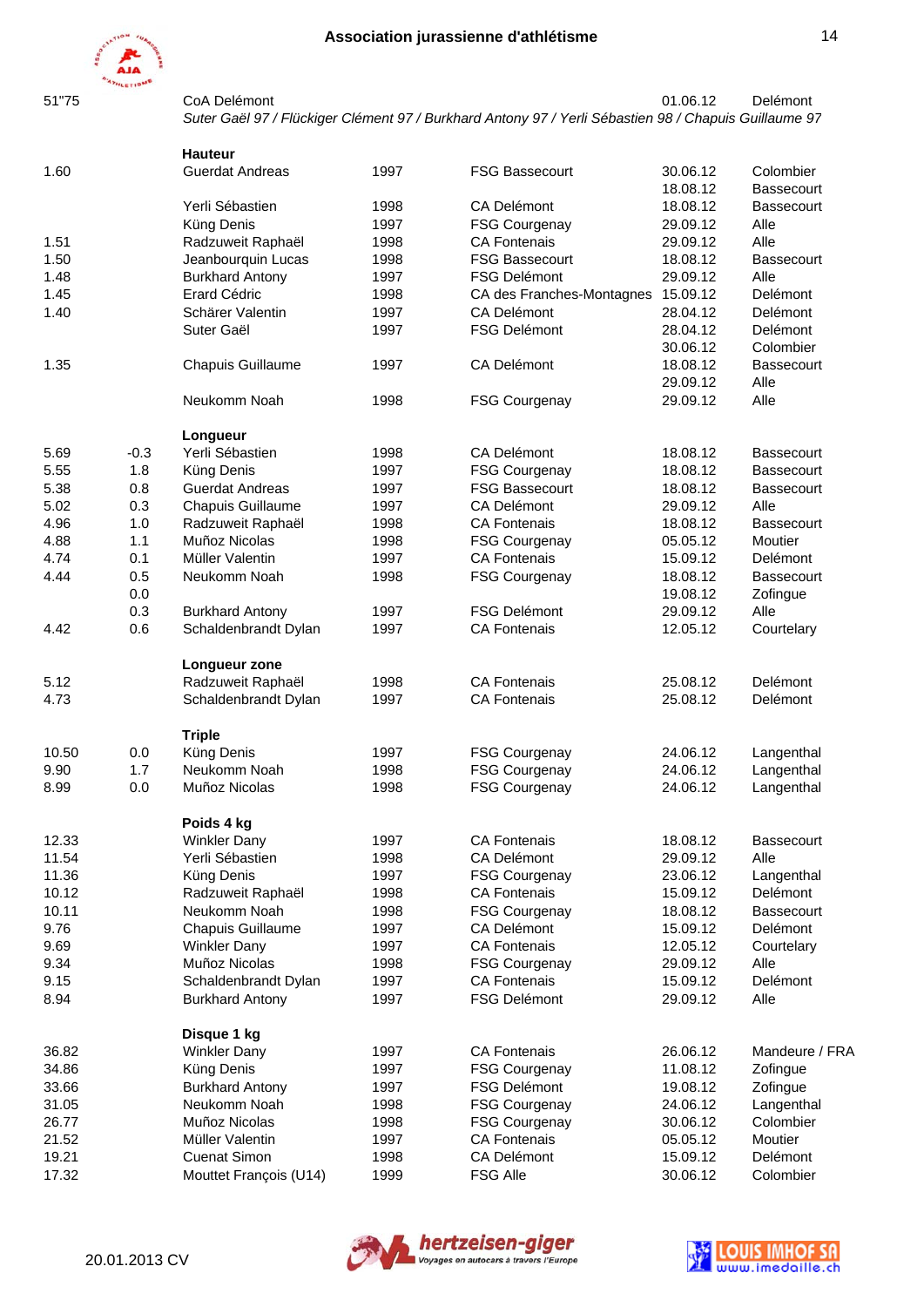

|       | Marteau 4 kg                                     |      |                                    |          |                   |
|-------|--------------------------------------------------|------|------------------------------------|----------|-------------------|
| 44.57 | <b>Burkhard Antony</b>                           | 1997 | <b>FSG Delémont</b>                | 09.09.12 | Genève            |
| 22.16 | Flückiger Clément                                | 1997 | <b>FSG Delémont</b>                | 30.06.12 | Colombier         |
| 17.41 | Suter Gaël                                       | 1997 | <b>FSG Delémont</b>                | 30.06.12 | Colombier         |
|       | Javelot 600 gr                                   |      |                                    |          |                   |
| 38.35 | <b>Burkhard Antony</b>                           | 1997 | <b>FSG Delémont</b>                | 30.06.12 | Colombier         |
| 32.78 | Küng Denis                                       | 1997 | <b>FSG Courgenay</b>               | 28.04.12 | Delémont          |
| 32.33 | <b>Winkler Dany</b>                              | 1997 | <b>CA Fontenais</b>                | 30.06.12 | Colombier         |
| 32.21 | Neukomm Noah                                     | 1998 | <b>FSG Courgenay</b>               | 15.09.12 | Delémont          |
| 30.53 | Muñoz Nicolas                                    | 1998 | <b>FSG Courgenay</b>               | 30.06.12 | Colombier         |
| 29.07 | <b>Erard Jonas</b>                               | 1998 | CA des Franches-Montagnes          | 15.09.12 | Delémont          |
| 26.38 | Müller Valentin                                  | 1997 | <b>CA Fontenais</b>                | 28.04.12 | Delémont          |
| 24.31 | Schärer Valentin                                 | 1997 | CA Delémont                        | 05.05.12 | Moutier           |
| 21.12 | Flückiger Clément                                | 1997 | <b>FSG Delémont</b>                | 28.04.12 | Delémont          |
| 19.03 | <b>Collin Mathieu</b>                            | 1998 | <b>FSG Alle</b>                    | 05.05.12 | Moutier           |
|       | <b>Pentathlon AJA</b>                            |      |                                    |          |                   |
| 3136  | Yerli Sébastien                                  | 1998 | CA Delémont                        | 29.09.12 | Alle              |
|       | 9"96 +0.7 / 5.23 +0.3 / 11.54 / 1.51 / 3'06"20   |      |                                    |          |                   |
| 3109  | Küng Denis                                       | 1997 | <b>FSG Courgenay</b>               | 29.09.12 | Alle              |
|       | 9"60 + 0.7 / 5.40 + 0.3 / 10.09 / 1.60 / 3'19"32 |      |                                    |          |                   |
| 2700  | Radzuweit Raphaël                                | 1998 | <b>CA Fontenais</b>                | 29.09.12 | Alle              |
|       | 10"66 +0.7 / 4.63 -0.2 / 9.01 / 1.51 / 3'09"76   |      |                                    |          |                   |
| 2681  | <b>Chapuis Guillaume</b>                         | 1997 | <b>CA Delémont</b>                 | 29.09.12 | Alle              |
|       | 10"14 + 0.6 / 5.02 + 0.3 / 9.22 / 1.35 / 3'19"82 |      |                                    |          |                   |
| 2407  | <b>Burkhard Antony</b>                           | 1997 | <b>FSG Delémont</b>                | 29.09.12 | Alle              |
|       | 10"66 + 0.6 / 4.44 + 0.3 / 8.94 / 1.48 / 3'38"90 |      |                                    |          |                   |
| 2351  | Schärer Valentin                                 | 1997 | CA Delémont                        | 29.09.12 | Alle              |
|       | 10"62 + 0.7 / 4.06 + 0.6 / 7.50 / 1.35 / 3'15"40 |      |                                    |          |                   |
|       | Neukomm Noah                                     | 1998 |                                    |          | Alle              |
| 2178  |                                                  |      | <b>FSG Courgenay</b>               | 29.09.12 |                   |
|       | 11"46 + 0.6 / 4.20 + 0.3 / 9.32 / 1.35 / 3'34"76 |      |                                    |          |                   |
| 2062  | Muñoz Nicolas                                    | 1998 | <b>FSG Courgenay</b>               | 29.09.12 | Alle              |
|       | 11"32 +0.7 / 3.83 +0.3 / 9.34 / 1.25 / 3'35"72   |      |                                    |          |                   |
| 1847  | <b>Cuenat Simon</b>                              | 1998 | CA Delémont                        | 29.09.12 | Alle              |
|       | 11"64 + 0.6 / 3.95 + 0.6 / 6.87 / 1,20 / 3'34"60 |      |                                    |          |                   |
| 1762  | Jeanbourquin Lucas                               | 1998 | <b>FSG Bassecourt</b>              | 29.09.12 | Alle              |
|       | 12"22 + 0.6 / 3,72 + 0.3 / 5.76 / 1.45 / 3'45"30 |      |                                    |          |                   |
|       | <b>Triathlon UBS Kids Cup</b>                    |      |                                    |          |                   |
| 2034  | Yerli Sébastien                                  | 1998 | CA Delémont                        | 25.08.12 | Delémont          |
|       | 7"94 / 5.37 / 58.28                              |      |                                    |          |                   |
| 1996  | Küng Denis                                       | 1997 | <b>FSG Courgenay</b>               | 01.09.12 | Letzigrund Zurich |
|       | 7"79 / 5.29 / 52.75                              |      |                                    |          |                   |
| 1731  | Radzuweit Raphaël                                | 1998 | <b>CA Fontenais</b>                | 25.08.12 | Delémont          |
|       | 8"28 / 5.12 / 43.80                              |      |                                    |          |                   |
| 1673  | Chapuis Guillaume                                | 1997 | CA Delémont                        | 25.08.12 | Delémont          |
|       | 7"96 / 4.92 / 35.00                              |      |                                    |          |                   |
| 1625  | Schaldenbrandt Dylan                             | 1997 | <b>CA Fontenais</b>                | 25.08.12 | Delémont          |
|       | 8"16 / 4.73 / 38.01                              |      |                                    |          |                   |
| 1540  | Müller Valentin                                  | 1997 | <b>CA Fontenais</b>                | 28.04.12 | Delémont          |
|       | 8"46 / 4.69 / 37.67                              |      |                                    |          |                   |
| 1484  | Muñoz Nicolas                                    | 1998 | <b>FSG Courgenay</b>               | 25.08.12 | Delémont          |
|       | 9"02 / 4.26 / 49.51                              |      |                                    |          |                   |
| 1292  | <b>Erard Jonas</b>                               | 1998 | CA des Franches-Montagnes 25.08.12 |          | Delémont          |
|       | 9"40 / 4.11 / 41.70                              |      |                                    |          |                   |
| 1260  | Frésard Ludovic                                  | 1998 | <b>FSG Bassecourt</b>              | 25.08.12 | Delémont          |
|       | 9"17/4.12/35.38                                  |      |                                    |          |                   |
| 1250  | Neukomm Noah                                     | 1998 | <b>FSG Courgenay</b>               | 25.08.12 | Delémont          |
|       | 9"09 / 4.21 / 32.08                              |      |                                    |          |                   |
|       |                                                  |      |                                    |          |                   |

#### **U14 M - Ecoliers A**



 **60 m**

8"22 Dolce Louis 1999 FSG Courroux 08.09.12 Moutier





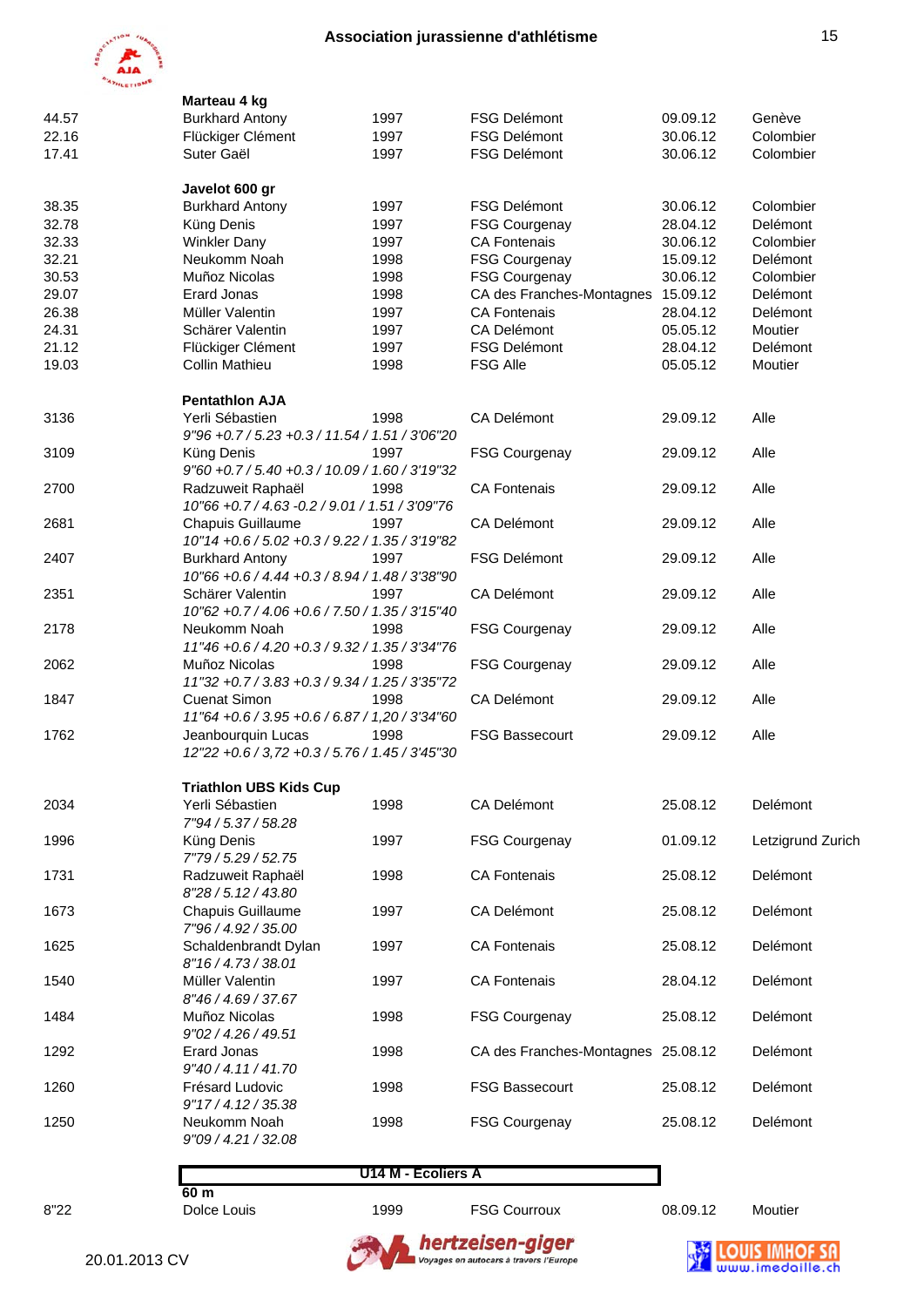

| <b>O'ATHLETISMS</b> |                           |      |                                                                                                         |          |                   |      |
|---------------------|---------------------------|------|---------------------------------------------------------------------------------------------------------|----------|-------------------|------|
| 8"23                | Pantet Stoyan             | 1999 | <b>CA Courtelary</b>                                                                                    | 29.09.12 | Alle              |      |
| 8"30                | Hidalgo Marc              | 1999 | <b>CA Courtelary</b>                                                                                    | 29.09.12 | Alle              |      |
| 8"38                | Stänz Lucien              | 2000 | CA Delémont                                                                                             | 29.09.12 | Alle              |      |
| 8"54                | Eschmann Jonas            | 1999 | <b>FSG Courroux</b>                                                                                     | 15.09.12 | Delémont          |      |
|                     | Labenishti Ledion         | 2000 | <b>FSG Reconvilier</b>                                                                                  | 29.09.12 | Alle              |      |
| 8"55                | <b>Gonzalez Nicolas</b>   | 1999 | CA Delémont                                                                                             | 18.08.12 | Bassecourt        |      |
| 8"56                | Murrell Kye               | 1999 | <b>FSG Courroux</b>                                                                                     | 25.08.12 | Delémont          |      |
| 8"58                | Paupe Joan                | 1999 | CA Delémont                                                                                             | 29.09.12 | Alle              |      |
| 8"62                | Vogel Florent             | 1999 | <b>FSG Delémont</b>                                                                                     | 29.09.12 | Alle              |      |
|                     |                           |      |                                                                                                         |          |                   |      |
|                     | 600 m                     |      |                                                                                                         |          |                   |      |
| 1'38"38             | Dolce Louis               | 1999 | <b>FSG Courroux</b>                                                                                     | 19.08.12 | Zofingue          | MPJ  |
| 1'40"52             | Murrell Kye               | 1999 | <b>FSG Courroux</b>                                                                                     | 19.08.12 | Zofingue          |      |
| 1'59"42             | Egger Samuel              | 1999 | <b>CA Moutier</b>                                                                                       | 19.08.12 | Zofingue          |      |
| 1'59"92             | <b>Fleury Mathieu</b>     | 2000 | <b>FSG Bassecourt</b>                                                                                   | 28.04.12 | Delémont          |      |
| 2'01"26             | <b>Gonzalez Nicolas</b>   | 1999 | CA Delémont                                                                                             | 28.04.12 | Delémont          |      |
| 2'14"47             | Grosjean David            | 1999 | <b>CA Courtelary</b>                                                                                    | 28.04.12 | Delémont          |      |
|                     |                           |      |                                                                                                         |          |                   |      |
|                     | 1000 m                    |      |                                                                                                         |          |                   |      |
| 2'57"27             | Murrell Kye               | 1999 | <b>FSG Courroux</b>                                                                                     | 22.09.12 | Aarau             |      |
| 2'57"92             | Dolce Louis               | 1999 | <b>FSG Courroux</b>                                                                                     | 22.09.12 | Aarau             |      |
| 3'23"28             | Egger Samuel              | 1999 | <b>CA Moutier</b>                                                                                       | 13.06.12 | Moutier           |      |
| 3'23"90             | Stänz Lucien              | 2000 | CA Delémont                                                                                             | 22.09.12 | Aarau             |      |
| 3'25"28             | <b>Ribeaud Eddy</b>       | 2000 | <b>FSG Alle</b>                                                                                         | 05.05.12 | Moutier           |      |
| 3'25"36             | Paupe Joan                | 1999 | <b>CA Delémont</b>                                                                                      | 08.09.12 | Moutier           |      |
| 3'33"10             | Christe Julien            | 2000 | <b>FSG Bassecourt</b>                                                                                   | 15.09.12 | Delémont          |      |
| 3'38"46             | <b>Steullet Paul</b>      | 1999 | CA Delémont                                                                                             | 13.06.12 | Moutier           |      |
| 3'38"54             | Eschmann Jonas            | 1999 | <b>FSG Courroux</b>                                                                                     | 13.06.12 | Moutier           |      |
| 3'42"75             | Bühler Yann               | 2000 | <b>CA Courtelary</b>                                                                                    | 13.06.12 | Moutier           |      |
|                     |                           |      |                                                                                                         |          |                   |      |
|                     | 2000 m                    |      |                                                                                                         |          |                   |      |
| 6'52"54             | Dolce Louis               | 1999 | <b>FSG Courroux</b>                                                                                     | 11.08.12 | Zofingue          | PMP. |
|                     | 3000 m                    |      |                                                                                                         |          |                   |      |
| 12'50"21            | Paupe Joan                | 1999 | CA Delémont                                                                                             | 28.04.12 | Delémont          |      |
| 13'15"91            | <b>Steullet Paul</b>      | 1999 | CA Delémont                                                                                             | 28.04.12 | Delémont          |      |
|                     |                           |      |                                                                                                         |          |                   |      |
|                     | 80 m haies (76,2)         |      |                                                                                                         |          |                   |      |
| 13"51               | Dolce Louis               | 1999 | <b>FSG Courroux</b>                                                                                     | 19.08.12 | Zofingue          |      |
| 14"84               | Grosjean David            | 1999 | <b>CA Courtelary</b>                                                                                    | 08.09.12 | Moutier           |      |
| 15"89               | Egger Samuel              | 1999 | <b>CA Moutier</b>                                                                                       | 08.09.12 | Moutier           |      |
| 16"47               | Cuenin Oscar              | 1999 | <b>FSG Reconvilier</b>                                                                                  | 08.09.12 | Moutier           |      |
| 16"73               | Pantet Stoyan             | 1999 | <b>CA Courtelary</b>                                                                                    | 12.05.12 | Courtelary        |      |
| 17"15               | Willemin Joey             | 2000 | <b>FSG Bassecourt</b>                                                                                   | 18.08.12 | <b>Bassecourt</b> |      |
| 17"46               | Bühler Yann               | 2000 | <b>CA Courtelary</b>                                                                                    | 08.09.12 | Moutier           |      |
| 17"73               | Zartemi Anthony           | 1999 | <b>CA Moutier</b>                                                                                       | 08.09.12 | Moutier           |      |
|                     |                           |      |                                                                                                         |          |                   |      |
|                     | 5xlibre                   |      |                                                                                                         |          |                   |      |
| 55"02               | <b>CoA Pierre-Pertuis</b> |      |                                                                                                         | 01.06.12 | Delémont          |      |
|                     |                           |      | Gugel Matteo 00 / Bianco Valentin 99 / Labenishti Ledion 00 / Pantet Stoyan 99 / Hidalgo Marc 99        |          |                   |      |
| 55"70               | CoA Delémont              |      |                                                                                                         | 01.06.12 | Delémont          |      |
|                     |                           |      | Vogel Florent 99 / Hanser Tristan 00 / Gonzalez Nicolas 99 / Paupe Joan 99 / Stänz Lucien 00            |          |                   |      |
| 55"93               | AJA                       |      |                                                                                                         | 19.08.12 | Zofingue          |      |
|                     |                           |      | Gugel Matteo 00 / Bianco Valentin 99 / Labenishti Ledion 00 / Pantet Stoyan 99 / Hidalgo Marc 99        |          |                   |      |
| 58"40               | <b>FSG Bassecourt</b>     |      |                                                                                                         | 01.06.12 | Delémont          |      |
|                     |                           |      | Willemin Joey 00 / Dib Edgar 01 / Montavon Gaëtan 99 / Fleury Mathieu 00 / Christe Julien 00            |          |                   |      |
| 59"35               | <b>FSG Alle</b>           |      |                                                                                                         | 01.06.12 | Delémont          |      |
|                     |                           |      |                                                                                                         |          |                   |      |
|                     |                           |      | Da Veiga Diego 03 / Mouttet François 99 / Fleury Maxime 01 / Gerber Rémi 01 / Ribeaud Eddy 00           |          |                   |      |
| 59"70               | CoA Delémont 2            |      |                                                                                                         | 01.06.12 | Delémont          |      |
|                     |                           |      | Gafner Enzo 01 / Cortat Valentin 03 / Duplain Simon 01 / Cuttat Florian 01 / Caillet Nicolas 01         |          |                   |      |
| 1'03"80             | <b>CA Courtelary</b>      |      |                                                                                                         | 01.06.12 | Delémont          |      |
|                     |                           |      | Schindler Quentin 01 / Schindelholz Mathieu 01 / Bonnet Eliot 02 / Snijders Greg 01 / Grosjean David 99 |          |                   |      |
| 1'05"14             | <b>FSG Courroux</b>       |      |                                                                                                         | 01.06.12 | Delémont          |      |
|                     |                           |      | Rion Névé 03 / Lachat Matthieu 04 / Cremona Lucas 03 / Kaiser Melvin 02 / Lachat Jérémy 02              |          |                   |      |



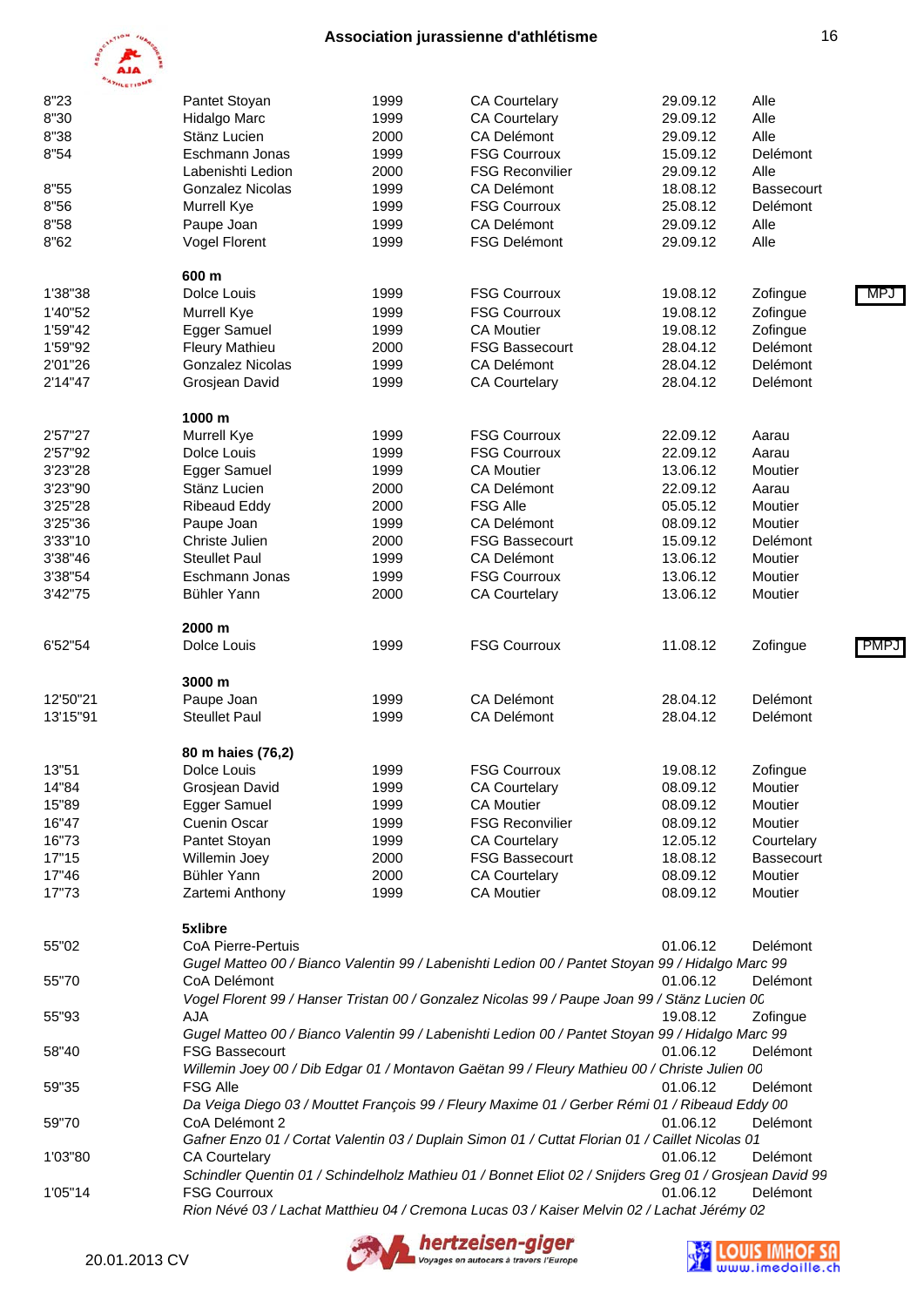

1'07"94 CoA Delémont 3 01.06.12 Delémont *Frund Lovro 01 / Flückiger Emilien 02 / Perret Michael 02 / Messerli Tom 02 / Vallat Gilles 02*

| 9'49"66  | 3 x 1000 m<br><b>FSG Courroux</b>                                                |      |                        | 01.06.12 | Delémont<br>MP.   |
|----------|----------------------------------------------------------------------------------|------|------------------------|----------|-------------------|
|          | Koller Robin 01 / Dolce Louis 99 / Murrell Kye 99                                |      |                        |          |                   |
| 10'38"46 | CoA Delémont<br>Paupe Joan 99 / Steullet Paul 99 / Stänz Lucien 00               |      | 01.06.12               | Delémont |                   |
| 10'48"58 | <b>CA Moutier</b>                                                                |      | 01.06.12               | Delémont |                   |
| 10'52"67 | Zartemi Anthony 99 / Vandoni Luca 00 / Egger Samuel 99<br>CA Courtelary 2        |      | 01.06.12               | Delémont |                   |
| 11'01"25 | Schindelholz Mathieu 01 / Bonnet Eliot 02 / Snijders Greg 01<br><b>FSG Alle</b>  |      |                        | 01.06.12 | Delémont          |
| 11'02"86 | Fleury Maxime 01 / Gerber Rémi 01 / Ribeaud Eddy 00<br>CoA Delémont 2            |      |                        | 01.06.12 | Delémont          |
| 11'21"41 | Gafner Enzo 01 / Vallat Gilles 02 / Duplain Simon 01<br><b>FSG Bassecourt</b>    |      |                        | 01.06.12 | Delémont          |
| 11'21"88 | Christe Julien 00 / Montavon Gaëtan 99 / Fleury Mathieu 00<br>CoA Pierre-Pertuis |      |                        | 01.06.12 | Delémont          |
| 11'30"58 | Bianco Valentin 99 / Pantet Stoyan 99 / Hidalgo Marc 99<br><b>CA Courtelary</b>  |      |                        | 01.06.12 | Delémont          |
|          | Schindler Quentin 01 / Bühler Yann 00 / Grosjean David 99                        |      |                        |          |                   |
| 11'46"53 | CoA Delémont 5<br>Frund Lovro 01 / Perret Michael 02 / Cortat Valentin 03        |      |                        | 01.06.12 | Delémont          |
|          | <b>Hauteur</b>                                                                   |      |                        |          |                   |
| 1.47     | Egger Samuel                                                                     | 1999 | <b>CA Moutier</b>      | 18.08.12 | <b>Bassecourt</b> |
| 1.45     | Pantet Stoyan                                                                    | 1999 | <b>CA Courtelary</b>   | 19.08.12 | Zofingue          |
| 1.41     | Bühler Yann                                                                      | 2000 | <b>CA Courtelary</b>   | 15.09.12 | Delémont          |
| 1.36     | Hidalgo Marc                                                                     | 1999 | <b>CA Courtelary</b>   | 29.09.12 | Alle              |
| 1.35     | Grosjean David                                                                   | 1999 | <b>CA Courtelary</b>   | 17.06.12 | Thoune            |
|          |                                                                                  |      |                        | 15.09.12 | Delémont          |
| 1.33     | Vogel Florent                                                                    | 1999 | <b>FSG Delémont</b>    | 29.09.12 | Alle              |
| 1.30     | <b>Roth Pierrick</b>                                                             | 1999 | CA Delémont            | 18.08.12 | <b>Bassecourt</b> |
|          |                                                                                  |      | <b>FSG Alle</b>        |          |                   |
|          | <b>Ribeaud Eddy</b>                                                              | 2000 |                        | 15.09.12 | Delémont          |
|          | Dolce Louis                                                                      | 1999 | <b>FSG Courroux</b>    | 29.09.12 | Uster             |
| 1.25     | Paupe Joan                                                                       | 1999 | CA Delémont            | 18.08.12 | <b>Bassecourt</b> |
|          |                                                                                  |      |                        | 08.09.12 | Moutier           |
|          | Vandoni Luca                                                                     | 2000 | <b>CA Moutier</b>      | 08.09.12 | Moutier           |
|          |                                                                                  |      |                        | 15.09.12 | Delémont          |
|          | Mouttet François                                                                 | 1999 | <b>FSG Alle</b>        | 29.09.12 | Alle              |
|          | Longueur zone                                                                    |      |                        |          |                   |
| 5.31     | Pantet Stoyan                                                                    | 1999 | <b>CA Courtelary</b>   | 15.09.12 | Delémont          |
| 5.15     | Dolce Louis                                                                      | 1999 | <b>FSG Courroux</b>    | 25.08.12 | Delémont          |
| 4.76     | Hidalgo Marc                                                                     | 1999 | <b>CA Courtelary</b>   | 05.05.12 | Moutier           |
| 4.47     | Murrell Kye                                                                      | 1999 | <b>FSG Courroux</b>    | 25.08.12 | Delémont          |
|          | Egger Samuel                                                                     | 1999 | <b>CA Moutier</b>      | 29.09.12 | Alle              |
| 4.45     | Stänz Lucien                                                                     | 2000 | CA Delémont            | 05.05.12 | Moutier           |
| 4.39     | Grosjean David                                                                   | 1999 | <b>CA Courtelary</b>   | 05.05.12 | Moutier           |
| 4.37     | Paupe Joan                                                                       | 1999 | <b>CA Delémont</b>     | 25.08.12 | Delémont          |
| 4.36     | Gonzalez Nicolas                                                                 | 1999 | CA Delémont            | 28.04.12 | Delémont          |
| 4.34     | <b>Ribeaud Eddy</b>                                                              | 2000 | <b>FSG Alle</b>        | 15.09.12 | Delémont          |
|          | Poids 3 kg                                                                       |      |                        |          |                   |
| 11.31    | Pantet Stoyan                                                                    | 1999 | <b>CA Courtelary</b>   | 19.08.12 | Zofingue          |
| 10.11    | Vogel Florent                                                                    | 1999 | <b>FSG Delémont</b>    | 08.09.12 | Moutier           |
| 8.80     | Eschmann Jonas                                                                   | 1999 | <b>FSG Courroux</b>    | 15.09.12 | Delémont          |
| 8.62     | Bühler Yann                                                                      | 2000 | <b>CA Courtelary</b>   | 29.09.12 | Alle              |
| 8.53     | Dolce Louis                                                                      | 1999 | <b>FSG Courroux</b>    | 29.09.12 | Uster             |
| 8.39     | Cuenin Oscar                                                                     | 1999 | <b>FSG Reconvilier</b> | 29.09.12 | Alle              |
| 8.23     | Hidalgo Marc                                                                     | 1999 | <b>CA Courtelary</b>   | 29.09.12 | Alle              |
| 8.05     | Grosjean David                                                                   | 1999 | <b>CA Courtelary</b>   | 29.09.12 | Alle              |
| 8.03     | Egger Samuel                                                                     | 1999 | <b>CA Moutier</b>      | 29.09.12 | Alle              |
|          |                                                                                  |      |                        |          |                   |



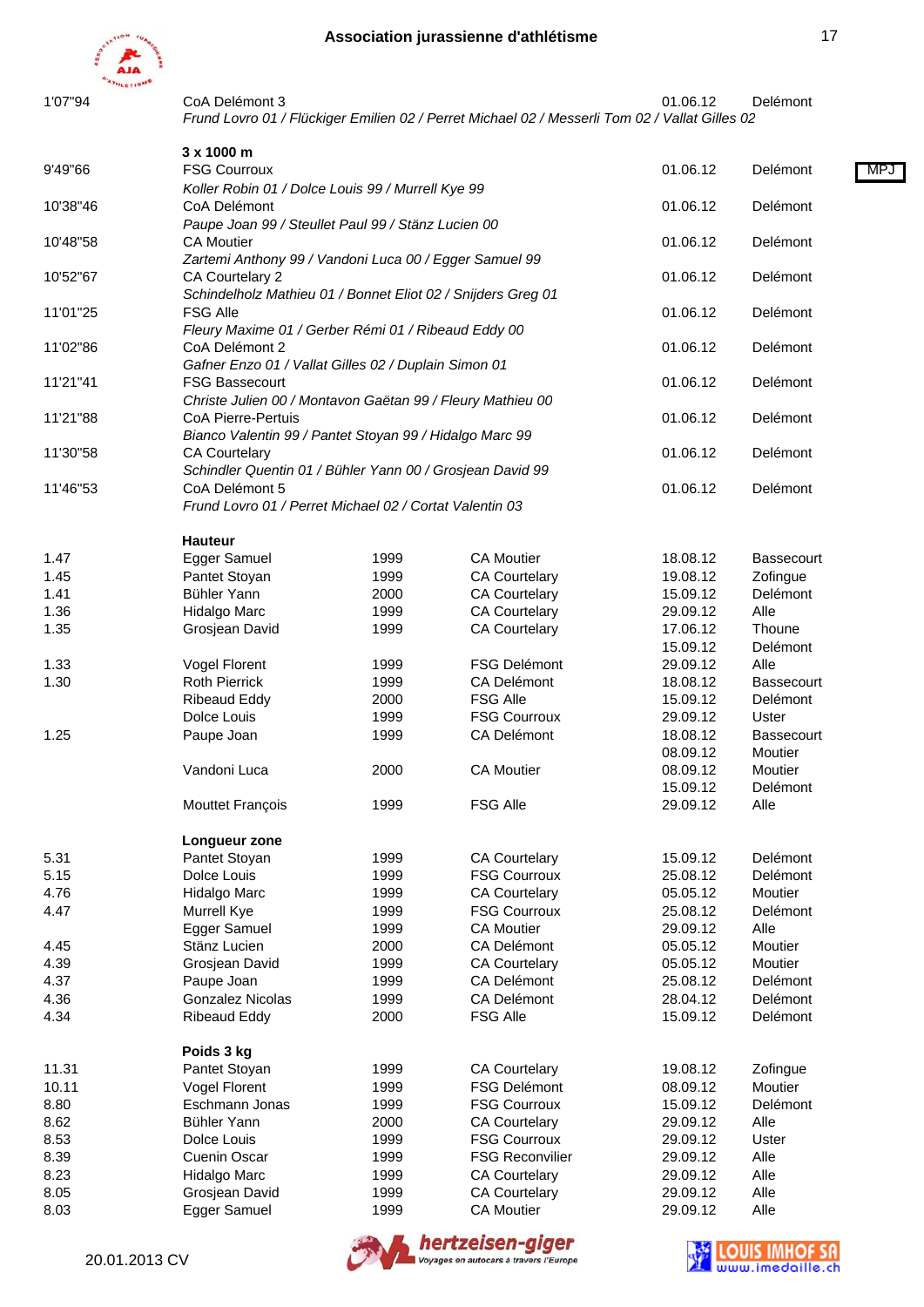

20.01.2013 CV

| <b>HLETIS</b><br>1999<br>CA Delémont<br>18.08.12<br>7.75<br><b>Gonzalez Nicolas</b><br><b>Bassecourt</b><br>Disque 0,75 kg<br>30.97<br>Pantet Stoyan<br>1999<br><b>CA Courtelary</b><br>11.08.12<br>Zofingue<br>20.38<br>1999<br><b>FSG Courroux</b><br>Delémont<br>Dolce Louis<br>28.04.12<br>16.91<br><b>Ribeaud Eddy</b><br>2000<br><b>FSG Alle</b><br>15.09.12<br>Delémont<br>Javelot 400 gr<br>Pantet Stoyan<br>1999<br><b>CA Courtelary</b><br>15.09.12<br>Delémont<br>40.71<br><b>FSG Courroux</b><br>Dolce Louis<br>1999<br>08.09.12<br>Moutier<br>36.48<br>31.76<br><b>Vogel Florent</b><br>1999<br><b>FSG Delémont</b><br>08.09.12<br>Moutier<br><b>FSG Alle</b><br>27.64<br>1999<br>08.09.12<br>Moutier<br><b>Mouttet François</b><br>27.29<br>2000<br><b>FSG Bassecourt</b><br>15.09.12<br>Delémont<br>Willemin Joey<br>25.80<br>Christe Julien<br>2000<br><b>FSG Bassecourt</b><br>15.09.12<br>Delémont<br>20.07<br>1999<br><b>CA Courtelary</b><br>05.05.12<br>Moutier<br>Grosjean David<br>19.71<br><b>FSG Alle</b><br>05.05.12<br>Moutier<br><b>Ribeaud Eddy</b><br>2000<br>Sprunger Sébastien<br>1999<br>FSG Malleray-Bévilard<br>05.05.12<br>Moutier<br>18.45<br>16.97<br><b>Gugel Matteo</b><br>2000<br>FSG Malleray-Bévilard<br>05.05.12<br>Moutier<br>Balle 200 gr<br>53.58<br>Dolce Louis<br>1999<br><b>FSG Courroux</b><br>01.09.12<br>Letzigrund Zurich<br>51.89<br>Grosjean David<br>1999<br><b>CA Courtelary</b><br>18.08.12<br>Bassecourt<br>Pantet Stoyan<br>1999<br><b>CA Courtelary</b><br>Courtelary<br>46.57<br>12.05.12<br>46.31<br>Cuenin Oscar<br>1999<br><b>FSG Reconvilier</b><br>08.09.12<br>Moutier<br>Vogel Florent<br>1999<br><b>FSG Delémont</b><br>Delémont<br>43.69<br>28.04.12<br>Willemin Joey<br>2000<br><b>FSG Bassecourt</b><br>18.08.12<br>42.25<br><b>Bassecourt</b><br>Egger Samuel<br>1999<br><b>CA Moutier</b><br>08.09.12<br>Moutier<br>41.66<br>Labenishti Ledion<br>2000<br><b>FSG Reconvilier</b><br>Moutier<br>40.89<br>08.09.12<br>Christe Julien<br>2000<br><b>FSG Bassecourt</b><br>18.08.12<br>40.27<br><b>Bassecourt</b><br><b>FSG Alle</b><br>Mouttet François<br>08.09.12<br>Moutier<br>40.16<br>1999<br><b>Pentathlon AJA</b><br>Pantet Stoyan<br>1999<br><b>CA Courtelary</b><br>Alle<br>2619<br>29.09.12<br>8"23 / 5.30 / 11.11 / 1.36 / 3'43"36<br>Egger Samuel<br><b>CA Moutier</b><br>Alle<br>2236<br>1999<br>29.09.12<br>9"08 / 4.47 / 8.03 / 1.45 / 3'32"70<br>Alle<br>2206<br>Hidalgo Marc<br>1999<br><b>CA Courtelary</b><br>29.09.12<br>8"30 / 4.28 / 8.23 / 1.36 / 3'51"14<br>Alle<br>2153<br><b>Vogel Florent</b><br>1999<br><b>FSG Delémont</b><br>29.09.12<br>8"62 / 4.32 / 9.74 / 1.33 / 4'00"66<br><b>FSG Alle</b><br>2073<br><b>Ribeaud Eddy</b><br>29.09.12<br>Alle<br>2000<br>8"73 / 4.32 / 7.24 / 1.30 / 3'40"26<br>2011<br>Grosjean David<br>1999<br><b>CA Courtelary</b><br>29.09.12<br>Alle<br>8"64 / 4.27 / 8.05 / 1.30 / 4'01"70<br><b>FSG Reconvilier</b><br>2002<br>Labenishti Ledion<br>29.09.12<br>Alle<br>2000<br>8"54 / 4.31 / 7.03 / 1.20 / 3'44"34<br>1985<br>Paupe Joan<br><b>CA Delémont</b><br>29.09.12<br>Alle<br>1999<br>8"58 / 4.03 / 6.29 / 1.20 / 3'31"90<br><b>FSG Alle</b><br>1982<br>Mouttet François<br>1999<br>29.09.12<br>Alle<br>8"72 / 4.04 / 7.43 / 1.25 / 3'43"66<br>Cuenin Oscar<br><b>FSG Reconvilier</b><br>1958<br>1999<br>29.09.12<br>Alle<br>9"02 / 4.17 / 8.39 / 1.20 / 3'44"28<br>Pentathlon (60 m - longueur - poids 3 kg - hauteur - 600 m)<br>Dolce Louis<br><b>FSG Courroux</b><br>2644<br>1999<br>29.09.12<br>Uster<br>8"24 / 4.65 / 8.53 / 1.30 / 1'39"46<br><b>Triathlon UBS Kids Cup</b><br>1999<br><b>FSG Courroux</b><br>01.09.12<br>Letzigrund Zurich<br>1822<br>Dolce Louis<br>8"36 / 5.09 / 53.58<br>Delémont<br>1480<br>Hidalgo Marc<br>1999<br><b>CA Courtelary</b><br>25.08.12<br>8"70 / 4.61 / 38.51<br>1426<br><b>FSG Courroux</b><br>Delémont<br>Murrell Kye<br>1999<br>25.08.12 |                     |  |     |
|-----------------------------------------------------------------------------------------------------------------------------------------------------------------------------------------------------------------------------------------------------------------------------------------------------------------------------------------------------------------------------------------------------------------------------------------------------------------------------------------------------------------------------------------------------------------------------------------------------------------------------------------------------------------------------------------------------------------------------------------------------------------------------------------------------------------------------------------------------------------------------------------------------------------------------------------------------------------------------------------------------------------------------------------------------------------------------------------------------------------------------------------------------------------------------------------------------------------------------------------------------------------------------------------------------------------------------------------------------------------------------------------------------------------------------------------------------------------------------------------------------------------------------------------------------------------------------------------------------------------------------------------------------------------------------------------------------------------------------------------------------------------------------------------------------------------------------------------------------------------------------------------------------------------------------------------------------------------------------------------------------------------------------------------------------------------------------------------------------------------------------------------------------------------------------------------------------------------------------------------------------------------------------------------------------------------------------------------------------------------------------------------------------------------------------------------------------------------------------------------------------------------------------------------------------------------------------------------------------------------------------------------------------------------------------------------------------------------------------------------------------------------------------------------------------------------------------------------------------------------------------------------------------------------------------------------------------------------------------------------------------------------------------------------------------------------------------------------------------------------------------------------------------------------------------------------------------------------------------------------------------------------------------------------------------------------------------------------------------------------------------------------------------------------------------------------------------------------------------------------------------------------------------------------------------------------------------------------------------------------------------------------------------------------------------------------------------------------------------------------------------------------------------------------------------------------------------------------------------------------------------------------------------------------------------------|---------------------|--|-----|
|                                                                                                                                                                                                                                                                                                                                                                                                                                                                                                                                                                                                                                                                                                                                                                                                                                                                                                                                                                                                                                                                                                                                                                                                                                                                                                                                                                                                                                                                                                                                                                                                                                                                                                                                                                                                                                                                                                                                                                                                                                                                                                                                                                                                                                                                                                                                                                                                                                                                                                                                                                                                                                                                                                                                                                                                                                                                                                                                                                                                                                                                                                                                                                                                                                                                                                                                                                                                                                                                                                                                                                                                                                                                                                                                                                                                                                                                                                                                   |                     |  |     |
|                                                                                                                                                                                                                                                                                                                                                                                                                                                                                                                                                                                                                                                                                                                                                                                                                                                                                                                                                                                                                                                                                                                                                                                                                                                                                                                                                                                                                                                                                                                                                                                                                                                                                                                                                                                                                                                                                                                                                                                                                                                                                                                                                                                                                                                                                                                                                                                                                                                                                                                                                                                                                                                                                                                                                                                                                                                                                                                                                                                                                                                                                                                                                                                                                                                                                                                                                                                                                                                                                                                                                                                                                                                                                                                                                                                                                                                                                                                                   |                     |  |     |
|                                                                                                                                                                                                                                                                                                                                                                                                                                                                                                                                                                                                                                                                                                                                                                                                                                                                                                                                                                                                                                                                                                                                                                                                                                                                                                                                                                                                                                                                                                                                                                                                                                                                                                                                                                                                                                                                                                                                                                                                                                                                                                                                                                                                                                                                                                                                                                                                                                                                                                                                                                                                                                                                                                                                                                                                                                                                                                                                                                                                                                                                                                                                                                                                                                                                                                                                                                                                                                                                                                                                                                                                                                                                                                                                                                                                                                                                                                                                   |                     |  |     |
|                                                                                                                                                                                                                                                                                                                                                                                                                                                                                                                                                                                                                                                                                                                                                                                                                                                                                                                                                                                                                                                                                                                                                                                                                                                                                                                                                                                                                                                                                                                                                                                                                                                                                                                                                                                                                                                                                                                                                                                                                                                                                                                                                                                                                                                                                                                                                                                                                                                                                                                                                                                                                                                                                                                                                                                                                                                                                                                                                                                                                                                                                                                                                                                                                                                                                                                                                                                                                                                                                                                                                                                                                                                                                                                                                                                                                                                                                                                                   |                     |  |     |
|                                                                                                                                                                                                                                                                                                                                                                                                                                                                                                                                                                                                                                                                                                                                                                                                                                                                                                                                                                                                                                                                                                                                                                                                                                                                                                                                                                                                                                                                                                                                                                                                                                                                                                                                                                                                                                                                                                                                                                                                                                                                                                                                                                                                                                                                                                                                                                                                                                                                                                                                                                                                                                                                                                                                                                                                                                                                                                                                                                                                                                                                                                                                                                                                                                                                                                                                                                                                                                                                                                                                                                                                                                                                                                                                                                                                                                                                                                                                   |                     |  |     |
|                                                                                                                                                                                                                                                                                                                                                                                                                                                                                                                                                                                                                                                                                                                                                                                                                                                                                                                                                                                                                                                                                                                                                                                                                                                                                                                                                                                                                                                                                                                                                                                                                                                                                                                                                                                                                                                                                                                                                                                                                                                                                                                                                                                                                                                                                                                                                                                                                                                                                                                                                                                                                                                                                                                                                                                                                                                                                                                                                                                                                                                                                                                                                                                                                                                                                                                                                                                                                                                                                                                                                                                                                                                                                                                                                                                                                                                                                                                                   |                     |  |     |
|                                                                                                                                                                                                                                                                                                                                                                                                                                                                                                                                                                                                                                                                                                                                                                                                                                                                                                                                                                                                                                                                                                                                                                                                                                                                                                                                                                                                                                                                                                                                                                                                                                                                                                                                                                                                                                                                                                                                                                                                                                                                                                                                                                                                                                                                                                                                                                                                                                                                                                                                                                                                                                                                                                                                                                                                                                                                                                                                                                                                                                                                                                                                                                                                                                                                                                                                                                                                                                                                                                                                                                                                                                                                                                                                                                                                                                                                                                                                   |                     |  | MPR |
|                                                                                                                                                                                                                                                                                                                                                                                                                                                                                                                                                                                                                                                                                                                                                                                                                                                                                                                                                                                                                                                                                                                                                                                                                                                                                                                                                                                                                                                                                                                                                                                                                                                                                                                                                                                                                                                                                                                                                                                                                                                                                                                                                                                                                                                                                                                                                                                                                                                                                                                                                                                                                                                                                                                                                                                                                                                                                                                                                                                                                                                                                                                                                                                                                                                                                                                                                                                                                                                                                                                                                                                                                                                                                                                                                                                                                                                                                                                                   |                     |  |     |
|                                                                                                                                                                                                                                                                                                                                                                                                                                                                                                                                                                                                                                                                                                                                                                                                                                                                                                                                                                                                                                                                                                                                                                                                                                                                                                                                                                                                                                                                                                                                                                                                                                                                                                                                                                                                                                                                                                                                                                                                                                                                                                                                                                                                                                                                                                                                                                                                                                                                                                                                                                                                                                                                                                                                                                                                                                                                                                                                                                                                                                                                                                                                                                                                                                                                                                                                                                                                                                                                                                                                                                                                                                                                                                                                                                                                                                                                                                                                   |                     |  |     |
|                                                                                                                                                                                                                                                                                                                                                                                                                                                                                                                                                                                                                                                                                                                                                                                                                                                                                                                                                                                                                                                                                                                                                                                                                                                                                                                                                                                                                                                                                                                                                                                                                                                                                                                                                                                                                                                                                                                                                                                                                                                                                                                                                                                                                                                                                                                                                                                                                                                                                                                                                                                                                                                                                                                                                                                                                                                                                                                                                                                                                                                                                                                                                                                                                                                                                                                                                                                                                                                                                                                                                                                                                                                                                                                                                                                                                                                                                                                                   |                     |  |     |
|                                                                                                                                                                                                                                                                                                                                                                                                                                                                                                                                                                                                                                                                                                                                                                                                                                                                                                                                                                                                                                                                                                                                                                                                                                                                                                                                                                                                                                                                                                                                                                                                                                                                                                                                                                                                                                                                                                                                                                                                                                                                                                                                                                                                                                                                                                                                                                                                                                                                                                                                                                                                                                                                                                                                                                                                                                                                                                                                                                                                                                                                                                                                                                                                                                                                                                                                                                                                                                                                                                                                                                                                                                                                                                                                                                                                                                                                                                                                   |                     |  |     |
|                                                                                                                                                                                                                                                                                                                                                                                                                                                                                                                                                                                                                                                                                                                                                                                                                                                                                                                                                                                                                                                                                                                                                                                                                                                                                                                                                                                                                                                                                                                                                                                                                                                                                                                                                                                                                                                                                                                                                                                                                                                                                                                                                                                                                                                                                                                                                                                                                                                                                                                                                                                                                                                                                                                                                                                                                                                                                                                                                                                                                                                                                                                                                                                                                                                                                                                                                                                                                                                                                                                                                                                                                                                                                                                                                                                                                                                                                                                                   |                     |  |     |
|                                                                                                                                                                                                                                                                                                                                                                                                                                                                                                                                                                                                                                                                                                                                                                                                                                                                                                                                                                                                                                                                                                                                                                                                                                                                                                                                                                                                                                                                                                                                                                                                                                                                                                                                                                                                                                                                                                                                                                                                                                                                                                                                                                                                                                                                                                                                                                                                                                                                                                                                                                                                                                                                                                                                                                                                                                                                                                                                                                                                                                                                                                                                                                                                                                                                                                                                                                                                                                                                                                                                                                                                                                                                                                                                                                                                                                                                                                                                   |                     |  |     |
|                                                                                                                                                                                                                                                                                                                                                                                                                                                                                                                                                                                                                                                                                                                                                                                                                                                                                                                                                                                                                                                                                                                                                                                                                                                                                                                                                                                                                                                                                                                                                                                                                                                                                                                                                                                                                                                                                                                                                                                                                                                                                                                                                                                                                                                                                                                                                                                                                                                                                                                                                                                                                                                                                                                                                                                                                                                                                                                                                                                                                                                                                                                                                                                                                                                                                                                                                                                                                                                                                                                                                                                                                                                                                                                                                                                                                                                                                                                                   |                     |  |     |
|                                                                                                                                                                                                                                                                                                                                                                                                                                                                                                                                                                                                                                                                                                                                                                                                                                                                                                                                                                                                                                                                                                                                                                                                                                                                                                                                                                                                                                                                                                                                                                                                                                                                                                                                                                                                                                                                                                                                                                                                                                                                                                                                                                                                                                                                                                                                                                                                                                                                                                                                                                                                                                                                                                                                                                                                                                                                                                                                                                                                                                                                                                                                                                                                                                                                                                                                                                                                                                                                                                                                                                                                                                                                                                                                                                                                                                                                                                                                   |                     |  |     |
|                                                                                                                                                                                                                                                                                                                                                                                                                                                                                                                                                                                                                                                                                                                                                                                                                                                                                                                                                                                                                                                                                                                                                                                                                                                                                                                                                                                                                                                                                                                                                                                                                                                                                                                                                                                                                                                                                                                                                                                                                                                                                                                                                                                                                                                                                                                                                                                                                                                                                                                                                                                                                                                                                                                                                                                                                                                                                                                                                                                                                                                                                                                                                                                                                                                                                                                                                                                                                                                                                                                                                                                                                                                                                                                                                                                                                                                                                                                                   |                     |  |     |
|                                                                                                                                                                                                                                                                                                                                                                                                                                                                                                                                                                                                                                                                                                                                                                                                                                                                                                                                                                                                                                                                                                                                                                                                                                                                                                                                                                                                                                                                                                                                                                                                                                                                                                                                                                                                                                                                                                                                                                                                                                                                                                                                                                                                                                                                                                                                                                                                                                                                                                                                                                                                                                                                                                                                                                                                                                                                                                                                                                                                                                                                                                                                                                                                                                                                                                                                                                                                                                                                                                                                                                                                                                                                                                                                                                                                                                                                                                                                   |                     |  |     |
|                                                                                                                                                                                                                                                                                                                                                                                                                                                                                                                                                                                                                                                                                                                                                                                                                                                                                                                                                                                                                                                                                                                                                                                                                                                                                                                                                                                                                                                                                                                                                                                                                                                                                                                                                                                                                                                                                                                                                                                                                                                                                                                                                                                                                                                                                                                                                                                                                                                                                                                                                                                                                                                                                                                                                                                                                                                                                                                                                                                                                                                                                                                                                                                                                                                                                                                                                                                                                                                                                                                                                                                                                                                                                                                                                                                                                                                                                                                                   |                     |  |     |
|                                                                                                                                                                                                                                                                                                                                                                                                                                                                                                                                                                                                                                                                                                                                                                                                                                                                                                                                                                                                                                                                                                                                                                                                                                                                                                                                                                                                                                                                                                                                                                                                                                                                                                                                                                                                                                                                                                                                                                                                                                                                                                                                                                                                                                                                                                                                                                                                                                                                                                                                                                                                                                                                                                                                                                                                                                                                                                                                                                                                                                                                                                                                                                                                                                                                                                                                                                                                                                                                                                                                                                                                                                                                                                                                                                                                                                                                                                                                   |                     |  |     |
|                                                                                                                                                                                                                                                                                                                                                                                                                                                                                                                                                                                                                                                                                                                                                                                                                                                                                                                                                                                                                                                                                                                                                                                                                                                                                                                                                                                                                                                                                                                                                                                                                                                                                                                                                                                                                                                                                                                                                                                                                                                                                                                                                                                                                                                                                                                                                                                                                                                                                                                                                                                                                                                                                                                                                                                                                                                                                                                                                                                                                                                                                                                                                                                                                                                                                                                                                                                                                                                                                                                                                                                                                                                                                                                                                                                                                                                                                                                                   |                     |  |     |
|                                                                                                                                                                                                                                                                                                                                                                                                                                                                                                                                                                                                                                                                                                                                                                                                                                                                                                                                                                                                                                                                                                                                                                                                                                                                                                                                                                                                                                                                                                                                                                                                                                                                                                                                                                                                                                                                                                                                                                                                                                                                                                                                                                                                                                                                                                                                                                                                                                                                                                                                                                                                                                                                                                                                                                                                                                                                                                                                                                                                                                                                                                                                                                                                                                                                                                                                                                                                                                                                                                                                                                                                                                                                                                                                                                                                                                                                                                                                   |                     |  |     |
|                                                                                                                                                                                                                                                                                                                                                                                                                                                                                                                                                                                                                                                                                                                                                                                                                                                                                                                                                                                                                                                                                                                                                                                                                                                                                                                                                                                                                                                                                                                                                                                                                                                                                                                                                                                                                                                                                                                                                                                                                                                                                                                                                                                                                                                                                                                                                                                                                                                                                                                                                                                                                                                                                                                                                                                                                                                                                                                                                                                                                                                                                                                                                                                                                                                                                                                                                                                                                                                                                                                                                                                                                                                                                                                                                                                                                                                                                                                                   |                     |  |     |
|                                                                                                                                                                                                                                                                                                                                                                                                                                                                                                                                                                                                                                                                                                                                                                                                                                                                                                                                                                                                                                                                                                                                                                                                                                                                                                                                                                                                                                                                                                                                                                                                                                                                                                                                                                                                                                                                                                                                                                                                                                                                                                                                                                                                                                                                                                                                                                                                                                                                                                                                                                                                                                                                                                                                                                                                                                                                                                                                                                                                                                                                                                                                                                                                                                                                                                                                                                                                                                                                                                                                                                                                                                                                                                                                                                                                                                                                                                                                   |                     |  |     |
|                                                                                                                                                                                                                                                                                                                                                                                                                                                                                                                                                                                                                                                                                                                                                                                                                                                                                                                                                                                                                                                                                                                                                                                                                                                                                                                                                                                                                                                                                                                                                                                                                                                                                                                                                                                                                                                                                                                                                                                                                                                                                                                                                                                                                                                                                                                                                                                                                                                                                                                                                                                                                                                                                                                                                                                                                                                                                                                                                                                                                                                                                                                                                                                                                                                                                                                                                                                                                                                                                                                                                                                                                                                                                                                                                                                                                                                                                                                                   |                     |  |     |
|                                                                                                                                                                                                                                                                                                                                                                                                                                                                                                                                                                                                                                                                                                                                                                                                                                                                                                                                                                                                                                                                                                                                                                                                                                                                                                                                                                                                                                                                                                                                                                                                                                                                                                                                                                                                                                                                                                                                                                                                                                                                                                                                                                                                                                                                                                                                                                                                                                                                                                                                                                                                                                                                                                                                                                                                                                                                                                                                                                                                                                                                                                                                                                                                                                                                                                                                                                                                                                                                                                                                                                                                                                                                                                                                                                                                                                                                                                                                   |                     |  |     |
|                                                                                                                                                                                                                                                                                                                                                                                                                                                                                                                                                                                                                                                                                                                                                                                                                                                                                                                                                                                                                                                                                                                                                                                                                                                                                                                                                                                                                                                                                                                                                                                                                                                                                                                                                                                                                                                                                                                                                                                                                                                                                                                                                                                                                                                                                                                                                                                                                                                                                                                                                                                                                                                                                                                                                                                                                                                                                                                                                                                                                                                                                                                                                                                                                                                                                                                                                                                                                                                                                                                                                                                                                                                                                                                                                                                                                                                                                                                                   |                     |  |     |
|                                                                                                                                                                                                                                                                                                                                                                                                                                                                                                                                                                                                                                                                                                                                                                                                                                                                                                                                                                                                                                                                                                                                                                                                                                                                                                                                                                                                                                                                                                                                                                                                                                                                                                                                                                                                                                                                                                                                                                                                                                                                                                                                                                                                                                                                                                                                                                                                                                                                                                                                                                                                                                                                                                                                                                                                                                                                                                                                                                                                                                                                                                                                                                                                                                                                                                                                                                                                                                                                                                                                                                                                                                                                                                                                                                                                                                                                                                                                   |                     |  |     |
|                                                                                                                                                                                                                                                                                                                                                                                                                                                                                                                                                                                                                                                                                                                                                                                                                                                                                                                                                                                                                                                                                                                                                                                                                                                                                                                                                                                                                                                                                                                                                                                                                                                                                                                                                                                                                                                                                                                                                                                                                                                                                                                                                                                                                                                                                                                                                                                                                                                                                                                                                                                                                                                                                                                                                                                                                                                                                                                                                                                                                                                                                                                                                                                                                                                                                                                                                                                                                                                                                                                                                                                                                                                                                                                                                                                                                                                                                                                                   |                     |  |     |
|                                                                                                                                                                                                                                                                                                                                                                                                                                                                                                                                                                                                                                                                                                                                                                                                                                                                                                                                                                                                                                                                                                                                                                                                                                                                                                                                                                                                                                                                                                                                                                                                                                                                                                                                                                                                                                                                                                                                                                                                                                                                                                                                                                                                                                                                                                                                                                                                                                                                                                                                                                                                                                                                                                                                                                                                                                                                                                                                                                                                                                                                                                                                                                                                                                                                                                                                                                                                                                                                                                                                                                                                                                                                                                                                                                                                                                                                                                                                   |                     |  |     |
|                                                                                                                                                                                                                                                                                                                                                                                                                                                                                                                                                                                                                                                                                                                                                                                                                                                                                                                                                                                                                                                                                                                                                                                                                                                                                                                                                                                                                                                                                                                                                                                                                                                                                                                                                                                                                                                                                                                                                                                                                                                                                                                                                                                                                                                                                                                                                                                                                                                                                                                                                                                                                                                                                                                                                                                                                                                                                                                                                                                                                                                                                                                                                                                                                                                                                                                                                                                                                                                                                                                                                                                                                                                                                                                                                                                                                                                                                                                                   |                     |  |     |
|                                                                                                                                                                                                                                                                                                                                                                                                                                                                                                                                                                                                                                                                                                                                                                                                                                                                                                                                                                                                                                                                                                                                                                                                                                                                                                                                                                                                                                                                                                                                                                                                                                                                                                                                                                                                                                                                                                                                                                                                                                                                                                                                                                                                                                                                                                                                                                                                                                                                                                                                                                                                                                                                                                                                                                                                                                                                                                                                                                                                                                                                                                                                                                                                                                                                                                                                                                                                                                                                                                                                                                                                                                                                                                                                                                                                                                                                                                                                   |                     |  |     |
|                                                                                                                                                                                                                                                                                                                                                                                                                                                                                                                                                                                                                                                                                                                                                                                                                                                                                                                                                                                                                                                                                                                                                                                                                                                                                                                                                                                                                                                                                                                                                                                                                                                                                                                                                                                                                                                                                                                                                                                                                                                                                                                                                                                                                                                                                                                                                                                                                                                                                                                                                                                                                                                                                                                                                                                                                                                                                                                                                                                                                                                                                                                                                                                                                                                                                                                                                                                                                                                                                                                                                                                                                                                                                                                                                                                                                                                                                                                                   |                     |  |     |
|                                                                                                                                                                                                                                                                                                                                                                                                                                                                                                                                                                                                                                                                                                                                                                                                                                                                                                                                                                                                                                                                                                                                                                                                                                                                                                                                                                                                                                                                                                                                                                                                                                                                                                                                                                                                                                                                                                                                                                                                                                                                                                                                                                                                                                                                                                                                                                                                                                                                                                                                                                                                                                                                                                                                                                                                                                                                                                                                                                                                                                                                                                                                                                                                                                                                                                                                                                                                                                                                                                                                                                                                                                                                                                                                                                                                                                                                                                                                   |                     |  |     |
|                                                                                                                                                                                                                                                                                                                                                                                                                                                                                                                                                                                                                                                                                                                                                                                                                                                                                                                                                                                                                                                                                                                                                                                                                                                                                                                                                                                                                                                                                                                                                                                                                                                                                                                                                                                                                                                                                                                                                                                                                                                                                                                                                                                                                                                                                                                                                                                                                                                                                                                                                                                                                                                                                                                                                                                                                                                                                                                                                                                                                                                                                                                                                                                                                                                                                                                                                                                                                                                                                                                                                                                                                                                                                                                                                                                                                                                                                                                                   |                     |  |     |
|                                                                                                                                                                                                                                                                                                                                                                                                                                                                                                                                                                                                                                                                                                                                                                                                                                                                                                                                                                                                                                                                                                                                                                                                                                                                                                                                                                                                                                                                                                                                                                                                                                                                                                                                                                                                                                                                                                                                                                                                                                                                                                                                                                                                                                                                                                                                                                                                                                                                                                                                                                                                                                                                                                                                                                                                                                                                                                                                                                                                                                                                                                                                                                                                                                                                                                                                                                                                                                                                                                                                                                                                                                                                                                                                                                                                                                                                                                                                   |                     |  |     |
|                                                                                                                                                                                                                                                                                                                                                                                                                                                                                                                                                                                                                                                                                                                                                                                                                                                                                                                                                                                                                                                                                                                                                                                                                                                                                                                                                                                                                                                                                                                                                                                                                                                                                                                                                                                                                                                                                                                                                                                                                                                                                                                                                                                                                                                                                                                                                                                                                                                                                                                                                                                                                                                                                                                                                                                                                                                                                                                                                                                                                                                                                                                                                                                                                                                                                                                                                                                                                                                                                                                                                                                                                                                                                                                                                                                                                                                                                                                                   |                     |  |     |
|                                                                                                                                                                                                                                                                                                                                                                                                                                                                                                                                                                                                                                                                                                                                                                                                                                                                                                                                                                                                                                                                                                                                                                                                                                                                                                                                                                                                                                                                                                                                                                                                                                                                                                                                                                                                                                                                                                                                                                                                                                                                                                                                                                                                                                                                                                                                                                                                                                                                                                                                                                                                                                                                                                                                                                                                                                                                                                                                                                                                                                                                                                                                                                                                                                                                                                                                                                                                                                                                                                                                                                                                                                                                                                                                                                                                                                                                                                                                   |                     |  |     |
|                                                                                                                                                                                                                                                                                                                                                                                                                                                                                                                                                                                                                                                                                                                                                                                                                                                                                                                                                                                                                                                                                                                                                                                                                                                                                                                                                                                                                                                                                                                                                                                                                                                                                                                                                                                                                                                                                                                                                                                                                                                                                                                                                                                                                                                                                                                                                                                                                                                                                                                                                                                                                                                                                                                                                                                                                                                                                                                                                                                                                                                                                                                                                                                                                                                                                                                                                                                                                                                                                                                                                                                                                                                                                                                                                                                                                                                                                                                                   |                     |  |     |
|                                                                                                                                                                                                                                                                                                                                                                                                                                                                                                                                                                                                                                                                                                                                                                                                                                                                                                                                                                                                                                                                                                                                                                                                                                                                                                                                                                                                                                                                                                                                                                                                                                                                                                                                                                                                                                                                                                                                                                                                                                                                                                                                                                                                                                                                                                                                                                                                                                                                                                                                                                                                                                                                                                                                                                                                                                                                                                                                                                                                                                                                                                                                                                                                                                                                                                                                                                                                                                                                                                                                                                                                                                                                                                                                                                                                                                                                                                                                   |                     |  |     |
|                                                                                                                                                                                                                                                                                                                                                                                                                                                                                                                                                                                                                                                                                                                                                                                                                                                                                                                                                                                                                                                                                                                                                                                                                                                                                                                                                                                                                                                                                                                                                                                                                                                                                                                                                                                                                                                                                                                                                                                                                                                                                                                                                                                                                                                                                                                                                                                                                                                                                                                                                                                                                                                                                                                                                                                                                                                                                                                                                                                                                                                                                                                                                                                                                                                                                                                                                                                                                                                                                                                                                                                                                                                                                                                                                                                                                                                                                                                                   |                     |  |     |
|                                                                                                                                                                                                                                                                                                                                                                                                                                                                                                                                                                                                                                                                                                                                                                                                                                                                                                                                                                                                                                                                                                                                                                                                                                                                                                                                                                                                                                                                                                                                                                                                                                                                                                                                                                                                                                                                                                                                                                                                                                                                                                                                                                                                                                                                                                                                                                                                                                                                                                                                                                                                                                                                                                                                                                                                                                                                                                                                                                                                                                                                                                                                                                                                                                                                                                                                                                                                                                                                                                                                                                                                                                                                                                                                                                                                                                                                                                                                   |                     |  |     |
|                                                                                                                                                                                                                                                                                                                                                                                                                                                                                                                                                                                                                                                                                                                                                                                                                                                                                                                                                                                                                                                                                                                                                                                                                                                                                                                                                                                                                                                                                                                                                                                                                                                                                                                                                                                                                                                                                                                                                                                                                                                                                                                                                                                                                                                                                                                                                                                                                                                                                                                                                                                                                                                                                                                                                                                                                                                                                                                                                                                                                                                                                                                                                                                                                                                                                                                                                                                                                                                                                                                                                                                                                                                                                                                                                                                                                                                                                                                                   |                     |  |     |
|                                                                                                                                                                                                                                                                                                                                                                                                                                                                                                                                                                                                                                                                                                                                                                                                                                                                                                                                                                                                                                                                                                                                                                                                                                                                                                                                                                                                                                                                                                                                                                                                                                                                                                                                                                                                                                                                                                                                                                                                                                                                                                                                                                                                                                                                                                                                                                                                                                                                                                                                                                                                                                                                                                                                                                                                                                                                                                                                                                                                                                                                                                                                                                                                                                                                                                                                                                                                                                                                                                                                                                                                                                                                                                                                                                                                                                                                                                                                   |                     |  |     |
|                                                                                                                                                                                                                                                                                                                                                                                                                                                                                                                                                                                                                                                                                                                                                                                                                                                                                                                                                                                                                                                                                                                                                                                                                                                                                                                                                                                                                                                                                                                                                                                                                                                                                                                                                                                                                                                                                                                                                                                                                                                                                                                                                                                                                                                                                                                                                                                                                                                                                                                                                                                                                                                                                                                                                                                                                                                                                                                                                                                                                                                                                                                                                                                                                                                                                                                                                                                                                                                                                                                                                                                                                                                                                                                                                                                                                                                                                                                                   |                     |  |     |
|                                                                                                                                                                                                                                                                                                                                                                                                                                                                                                                                                                                                                                                                                                                                                                                                                                                                                                                                                                                                                                                                                                                                                                                                                                                                                                                                                                                                                                                                                                                                                                                                                                                                                                                                                                                                                                                                                                                                                                                                                                                                                                                                                                                                                                                                                                                                                                                                                                                                                                                                                                                                                                                                                                                                                                                                                                                                                                                                                                                                                                                                                                                                                                                                                                                                                                                                                                                                                                                                                                                                                                                                                                                                                                                                                                                                                                                                                                                                   |                     |  |     |
|                                                                                                                                                                                                                                                                                                                                                                                                                                                                                                                                                                                                                                                                                                                                                                                                                                                                                                                                                                                                                                                                                                                                                                                                                                                                                                                                                                                                                                                                                                                                                                                                                                                                                                                                                                                                                                                                                                                                                                                                                                                                                                                                                                                                                                                                                                                                                                                                                                                                                                                                                                                                                                                                                                                                                                                                                                                                                                                                                                                                                                                                                                                                                                                                                                                                                                                                                                                                                                                                                                                                                                                                                                                                                                                                                                                                                                                                                                                                   |                     |  |     |
|                                                                                                                                                                                                                                                                                                                                                                                                                                                                                                                                                                                                                                                                                                                                                                                                                                                                                                                                                                                                                                                                                                                                                                                                                                                                                                                                                                                                                                                                                                                                                                                                                                                                                                                                                                                                                                                                                                                                                                                                                                                                                                                                                                                                                                                                                                                                                                                                                                                                                                                                                                                                                                                                                                                                                                                                                                                                                                                                                                                                                                                                                                                                                                                                                                                                                                                                                                                                                                                                                                                                                                                                                                                                                                                                                                                                                                                                                                                                   |                     |  |     |
|                                                                                                                                                                                                                                                                                                                                                                                                                                                                                                                                                                                                                                                                                                                                                                                                                                                                                                                                                                                                                                                                                                                                                                                                                                                                                                                                                                                                                                                                                                                                                                                                                                                                                                                                                                                                                                                                                                                                                                                                                                                                                                                                                                                                                                                                                                                                                                                                                                                                                                                                                                                                                                                                                                                                                                                                                                                                                                                                                                                                                                                                                                                                                                                                                                                                                                                                                                                                                                                                                                                                                                                                                                                                                                                                                                                                                                                                                                                                   |                     |  |     |
|                                                                                                                                                                                                                                                                                                                                                                                                                                                                                                                                                                                                                                                                                                                                                                                                                                                                                                                                                                                                                                                                                                                                                                                                                                                                                                                                                                                                                                                                                                                                                                                                                                                                                                                                                                                                                                                                                                                                                                                                                                                                                                                                                                                                                                                                                                                                                                                                                                                                                                                                                                                                                                                                                                                                                                                                                                                                                                                                                                                                                                                                                                                                                                                                                                                                                                                                                                                                                                                                                                                                                                                                                                                                                                                                                                                                                                                                                                                                   |                     |  |     |
|                                                                                                                                                                                                                                                                                                                                                                                                                                                                                                                                                                                                                                                                                                                                                                                                                                                                                                                                                                                                                                                                                                                                                                                                                                                                                                                                                                                                                                                                                                                                                                                                                                                                                                                                                                                                                                                                                                                                                                                                                                                                                                                                                                                                                                                                                                                                                                                                                                                                                                                                                                                                                                                                                                                                                                                                                                                                                                                                                                                                                                                                                                                                                                                                                                                                                                                                                                                                                                                                                                                                                                                                                                                                                                                                                                                                                                                                                                                                   |                     |  |     |
|                                                                                                                                                                                                                                                                                                                                                                                                                                                                                                                                                                                                                                                                                                                                                                                                                                                                                                                                                                                                                                                                                                                                                                                                                                                                                                                                                                                                                                                                                                                                                                                                                                                                                                                                                                                                                                                                                                                                                                                                                                                                                                                                                                                                                                                                                                                                                                                                                                                                                                                                                                                                                                                                                                                                                                                                                                                                                                                                                                                                                                                                                                                                                                                                                                                                                                                                                                                                                                                                                                                                                                                                                                                                                                                                                                                                                                                                                                                                   |                     |  |     |
|                                                                                                                                                                                                                                                                                                                                                                                                                                                                                                                                                                                                                                                                                                                                                                                                                                                                                                                                                                                                                                                                                                                                                                                                                                                                                                                                                                                                                                                                                                                                                                                                                                                                                                                                                                                                                                                                                                                                                                                                                                                                                                                                                                                                                                                                                                                                                                                                                                                                                                                                                                                                                                                                                                                                                                                                                                                                                                                                                                                                                                                                                                                                                                                                                                                                                                                                                                                                                                                                                                                                                                                                                                                                                                                                                                                                                                                                                                                                   |                     |  |     |
|                                                                                                                                                                                                                                                                                                                                                                                                                                                                                                                                                                                                                                                                                                                                                                                                                                                                                                                                                                                                                                                                                                                                                                                                                                                                                                                                                                                                                                                                                                                                                                                                                                                                                                                                                                                                                                                                                                                                                                                                                                                                                                                                                                                                                                                                                                                                                                                                                                                                                                                                                                                                                                                                                                                                                                                                                                                                                                                                                                                                                                                                                                                                                                                                                                                                                                                                                                                                                                                                                                                                                                                                                                                                                                                                                                                                                                                                                                                                   |                     |  |     |
|                                                                                                                                                                                                                                                                                                                                                                                                                                                                                                                                                                                                                                                                                                                                                                                                                                                                                                                                                                                                                                                                                                                                                                                                                                                                                                                                                                                                                                                                                                                                                                                                                                                                                                                                                                                                                                                                                                                                                                                                                                                                                                                                                                                                                                                                                                                                                                                                                                                                                                                                                                                                                                                                                                                                                                                                                                                                                                                                                                                                                                                                                                                                                                                                                                                                                                                                                                                                                                                                                                                                                                                                                                                                                                                                                                                                                                                                                                                                   |                     |  |     |
|                                                                                                                                                                                                                                                                                                                                                                                                                                                                                                                                                                                                                                                                                                                                                                                                                                                                                                                                                                                                                                                                                                                                                                                                                                                                                                                                                                                                                                                                                                                                                                                                                                                                                                                                                                                                                                                                                                                                                                                                                                                                                                                                                                                                                                                                                                                                                                                                                                                                                                                                                                                                                                                                                                                                                                                                                                                                                                                                                                                                                                                                                                                                                                                                                                                                                                                                                                                                                                                                                                                                                                                                                                                                                                                                                                                                                                                                                                                                   |                     |  |     |
|                                                                                                                                                                                                                                                                                                                                                                                                                                                                                                                                                                                                                                                                                                                                                                                                                                                                                                                                                                                                                                                                                                                                                                                                                                                                                                                                                                                                                                                                                                                                                                                                                                                                                                                                                                                                                                                                                                                                                                                                                                                                                                                                                                                                                                                                                                                                                                                                                                                                                                                                                                                                                                                                                                                                                                                                                                                                                                                                                                                                                                                                                                                                                                                                                                                                                                                                                                                                                                                                                                                                                                                                                                                                                                                                                                                                                                                                                                                                   |                     |  |     |
|                                                                                                                                                                                                                                                                                                                                                                                                                                                                                                                                                                                                                                                                                                                                                                                                                                                                                                                                                                                                                                                                                                                                                                                                                                                                                                                                                                                                                                                                                                                                                                                                                                                                                                                                                                                                                                                                                                                                                                                                                                                                                                                                                                                                                                                                                                                                                                                                                                                                                                                                                                                                                                                                                                                                                                                                                                                                                                                                                                                                                                                                                                                                                                                                                                                                                                                                                                                                                                                                                                                                                                                                                                                                                                                                                                                                                                                                                                                                   |                     |  |     |
|                                                                                                                                                                                                                                                                                                                                                                                                                                                                                                                                                                                                                                                                                                                                                                                                                                                                                                                                                                                                                                                                                                                                                                                                                                                                                                                                                                                                                                                                                                                                                                                                                                                                                                                                                                                                                                                                                                                                                                                                                                                                                                                                                                                                                                                                                                                                                                                                                                                                                                                                                                                                                                                                                                                                                                                                                                                                                                                                                                                                                                                                                                                                                                                                                                                                                                                                                                                                                                                                                                                                                                                                                                                                                                                                                                                                                                                                                                                                   | 8"56 / 4.47 / 33.42 |  |     |



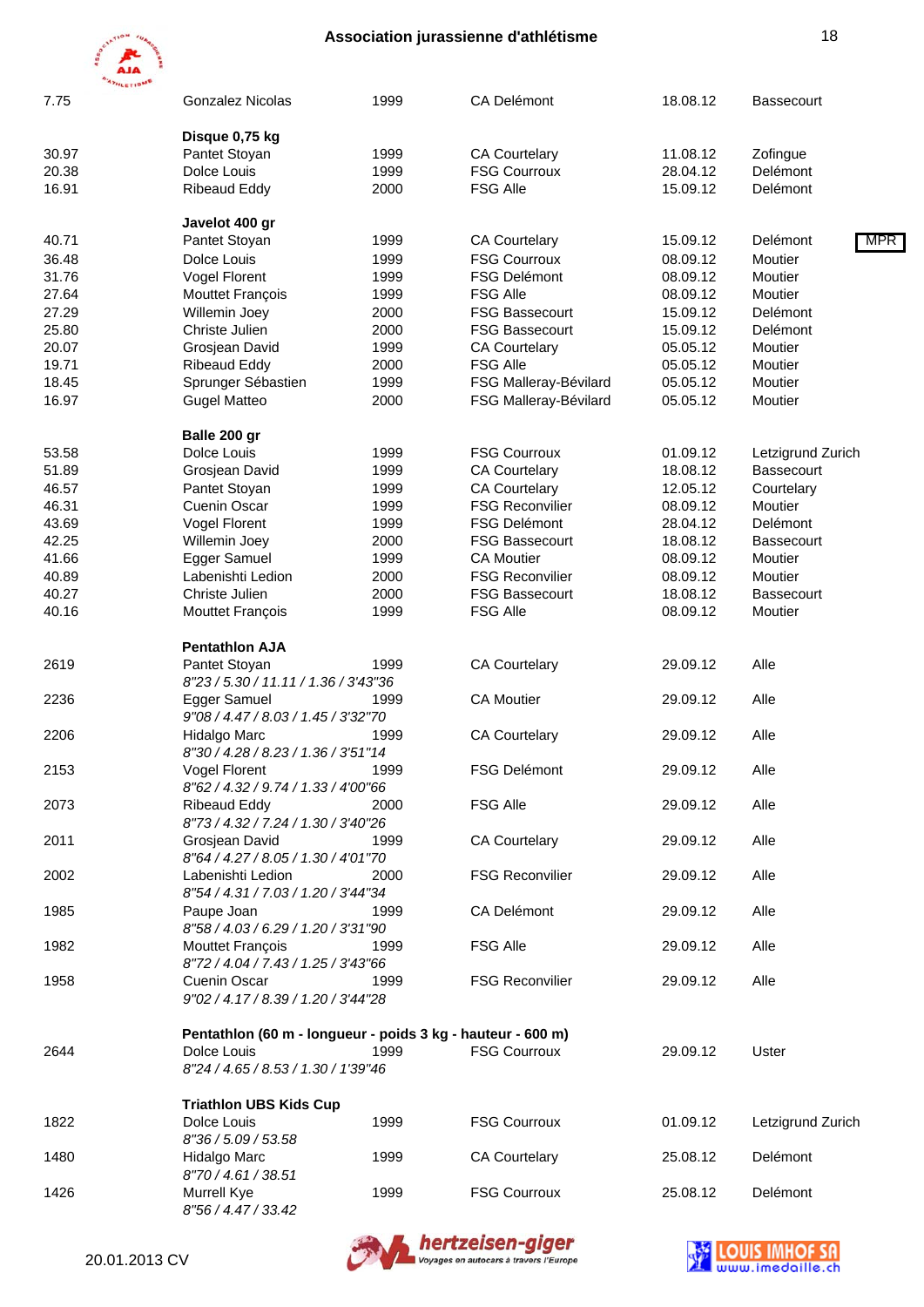

| 1378    | <b>Gonzalez Nicolas</b>                  | 1999               | <b>CA Delémont</b>       | 25.08.12 | Delémont   |
|---------|------------------------------------------|--------------------|--------------------------|----------|------------|
|         | 8"91 / 4.35 / 37.43                      |                    |                          |          |            |
| 1366    | Grosjean David                           | 1999               | <b>CA Courtelary</b>     | 25.08.12 | Delémont   |
| 1351    | 9"18 / 4.25 / 42.49<br>Labenishti Ledion | 2000               | <b>FSG Reconvilier</b>   | 25.08.12 | Delémont   |
| 1349    | 8"89 / 4.13 / 37.91<br>Paupe Joan        | 1999               | <b>CA Delémont</b>       | 25.08.12 | Delémont   |
|         | 8"83 / 4.37 / 33.45                      |                    |                          |          |            |
| 1316    | Stänz Lucien<br>8"59 / 4.24 / 28.27      | 2000               | <b>CA Delémont</b>       | 25.08.12 | Delémont   |
| 1302    | Christe Julien                           | 2000               | <b>FSG Bassecourt</b>    | 25.08.12 | Delémont   |
|         | 8"94 / 4.10 / 35.24                      |                    |                          |          |            |
| 1272    | <b>Ribeaud Eddy</b><br>8"91/4.24/30.43   | 2000               | <b>FSG Alle</b>          | 25.08.12 | Delémont   |
|         |                                          | U12 M - Ecoliers B |                          |          |            |
|         | 60 <sub>m</sub>                          |                    |                          |          |            |
| 8"74    | Gafner Enzo                              | 2001               | <b>FSG Delémont</b>      | 29.09.12 | Alle       |
| 8"86    | <b>Caillet Nicolas</b>                   | 2001               | <b>FSG Delémont</b>      | 25.08.12 | Delémont   |
| 9"04    | Gerber Rémi                              | 2001               | <b>FSG Alle</b>          | 29.09.12 | Alle       |
| 9"10    | <b>Beck Daniel</b>                       | 2001               | <b>CA Moutier</b>        | 29.09.12 | Alle       |
| 9"20    | Dib Edgar                                | 2001               | <b>FSG Bassecourt</b>    | 29.09.12 | Alle       |
|         | Lachat Jérémy                            | 2002               | <b>FSG Courroux</b>      | 25.08.12 | Delémont   |
| 9"22    | Koller Robin                             | 2001               | <b>FSG Courroux</b>      | 29.09.12 | Alle       |
|         |                                          |                    |                          |          |            |
| 9"26    | Camilotto Bryan                          | 2001               | <b>CA Courtelary</b>     | 08.09.12 | Moutier    |
|         | <b>Cuttat Florian</b>                    | 2001               | <b>FSG Delémont</b>      | 29.09.12 | Alle       |
| 9"43    | Schindelholz Mathieu                     | 2001               | <b>CA Courtelary</b>     | 05.05.12 | Moutier    |
|         | 1000 m                                   |                    |                          |          |            |
| 3'23"83 | Duplain Simon                            | 2001               | <b>FSG Delémont</b>      | 22.09.12 | Aarau      |
| 3'27"39 | Gerber Rémi                              | 2001               | <b>FSG Alle</b>          | 08.09.12 | Moutier    |
| 3'29"41 | Enzmann Nico                             | 2002               | <b>FSG La Neuveville</b> | 13.06.12 | Moutier    |
| 3'35"18 | Koller Robin                             | 2001               | <b>FSG Courroux</b>      | 13.06.12 | Moutier    |
| 3'35"73 | <b>Vallat Gilles</b>                     | 2002               | <b>FSG Delémont</b>      | 08.09.12 | Moutier    |
| 3'36"80 | Gafner Enzo                              | 2001               | <b>FSG Delémont</b>      | 13.06.12 | Moutier    |
| 3'41"42 | <b>Fleury Maxime</b>                     | 2001               | <b>FSG Alle</b>          | 29.09.12 | Alle       |
|         |                                          |                    |                          |          | Delémont   |
| 3'48"41 | Dib Edgar                                | 2001               | <b>FSG Bassecourt</b>    | 15.09.12 |            |
| 3'48"50 | Camilotto Bryan                          | 2001               | <b>CA Courtelary</b>     | 05.05.12 | Moutier    |
| 3'51"43 | Kohler Benjamin                          | 2001               | <b>FSG Delémont</b>      | 29.09.12 | Alle       |
|         | 60 m haies (60-76,2)                     |                    |                          |          |            |
| 11"85   | Gerber Rémi                              | 2001               | <b>FSG Alle</b>          | 08.09.12 | Moutier    |
| 12"35   | Koller Robin                             | 2001               | <b>FSG Courroux</b>      | 18.08.12 | Bassecourt |
| 12"41   | Dib Edgar                                | 2001               | <b>FSG Bassecourt</b>    | 08.09.12 | Moutier    |
| 13"11   | Duplain Simon                            | 2001               | <b>FSG Delémont</b>      | 18.08.12 | Bassecourt |
| 13"19   | <b>Fleury Maxime</b>                     | 2001               | <b>FSG Alle</b>          | 08.09.12 | Moutier    |
| 13"57   | Schindelholz Mathieu                     | 2001               | <b>CA Courtelary</b>     | 08.09.12 | Moutier    |
|         | <b>Hauteur</b>                           |                    |                          |          |            |
| 1.25    | Koller Robin                             | 2001               | <b>FSG Courroux</b>      | 18.08.12 | Bassecourt |
| 1.20    | <b>Beck Daniel</b>                       | 2001               | <b>CA Moutier</b>        | 08.09.12 | Moutier    |
| 1.15    | Camilotto Bryan                          | 2001               | <b>CA Courtelary</b>     | 08.09.12 | Moutier    |
|         |                                          |                    |                          |          |            |
|         | Duplain Simon                            | 2001               | <b>FSG Delémont</b>      | 08.09.12 | Moutier    |
| 0.90    | Dib Edgar                                | 2001               | <b>FSG Bassecourt</b>    | 18.08.12 | Bassecourt |
| 0.80    | Montavon Nathan                          | 2001               | <b>FSG Bassecourt</b>    | 18.08.12 | Bassecourt |
|         | Longueur zone                            |                    |                          |          |            |
| 4.40    | Gafner Enzo                              | 2001               | <b>FSG Delémont</b>      | 18.08.12 | Bassecourt |
| 4.28    | <b>Caillet Nicolas</b>                   | 2001               | <b>FSG Delémont</b>      | 18.08.12 | Bassecourt |
| 4.21    | <b>Cuttat Florian</b>                    | 2001               | <b>FSG Delémont</b>      | 25.08.12 | Delémont   |
| 4.03    | Gerber Rémi                              | 2001               | <b>FSG Alle</b>          | 29.09.12 | Alle       |
| 4.01    | Dib Edgar                                | 2001               | <b>FSG Bassecourt</b>    | 28.04.12 | Delémont   |
| 4.00    | Koller Robin                             | 2001               | <b>FSG Courroux</b>      | 18.08.12 | Bassecourt |
|         |                                          |                    |                          |          |            |
| 3.98    | <b>Beck Daniel</b>                       | 2001               | <b>CA Moutier</b>        | 29.09.12 | Alle       |
|         |                                          |                    |                          |          |            |





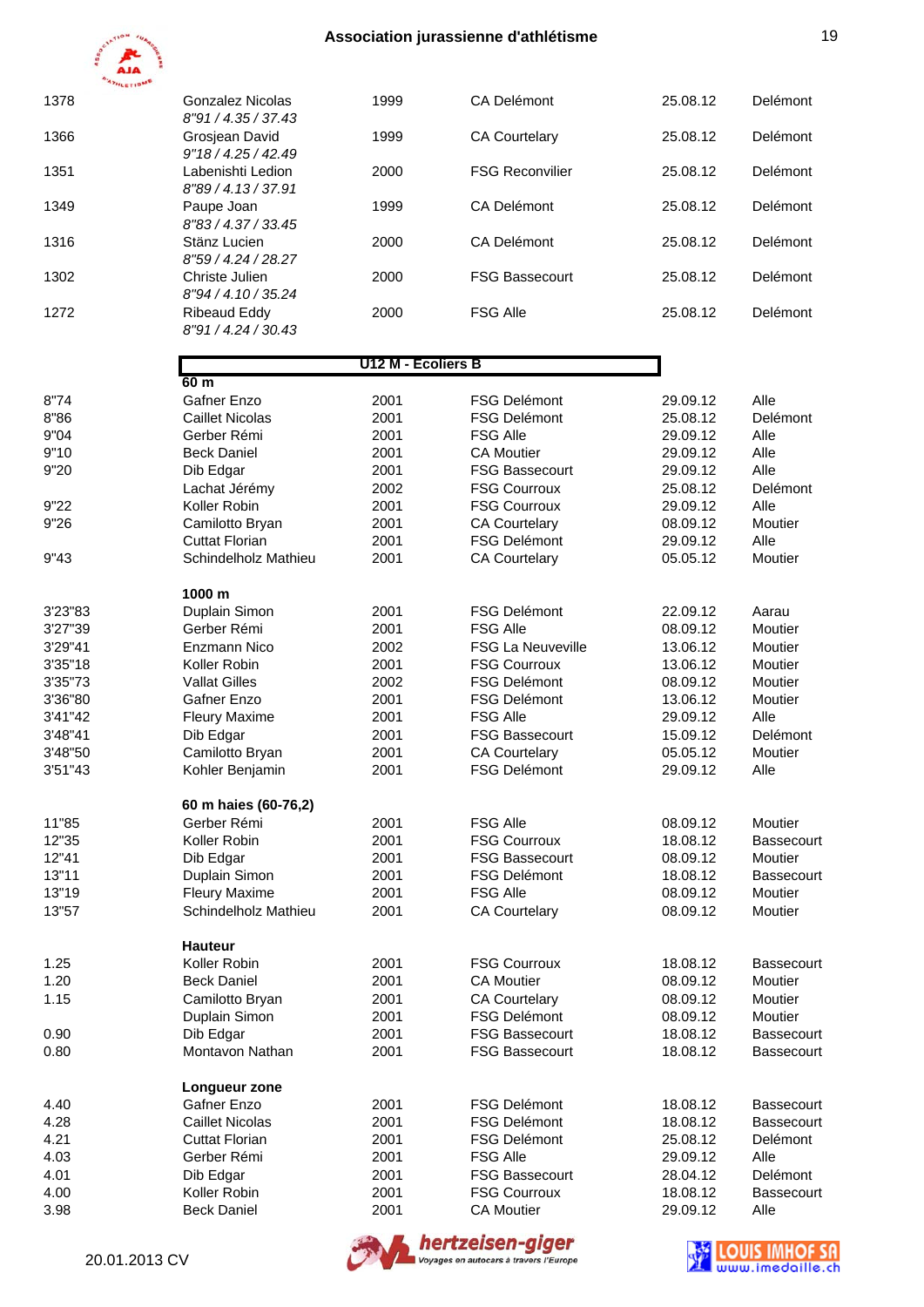

| 3.89  | Lachat Jérémy                                | 2002 | <b>FSG Courroux</b>   | 18.08.12 | <b>Bassecourt</b> |
|-------|----------------------------------------------|------|-----------------------|----------|-------------------|
| 3.73  | Frund Lovro                                  | 2001 | <b>FSG Delémont</b>   | 28.04.12 | Delémont          |
| 3.65  | Duplain Simon                                | 2001 | <b>FSG Delémont</b>   | 28.04.12 | Delémont          |
|       |                                              |      |                       |          |                   |
| 7.53  | Poids 2.5 kg<br><b>Beck Daniel</b>           | 2001 | <b>CA Moutier</b>     | 08.09.12 | Moutier           |
| 7.43  | <b>Cuttat Florian</b>                        | 2001 | <b>FSG Delémont</b>   | 29.09.12 | Alle              |
| 6.95  | Schindelholz Mathieu                         | 2001 | <b>CA Courtelary</b>  | 08.09.12 | Moutier           |
| 6.88  | <b>Caillet Nicolas</b>                       | 2001 | <b>FSG Delémont</b>   | 29.09.12 | Alle              |
| 6.68  | Vogel Quentin                                | 2002 | <b>FSG Delémont</b>   | 08.09.12 | Moutier           |
| 6.52  | Gerber Rémi                                  | 2001 | <b>FSG Alle</b>       | 29.09.12 | Alle              |
| 6.21  | Gafner Enzo                                  | 2001 | <b>FSG Delémont</b>   | 05.05.12 | Moutier           |
|       | Petignat Diego                               | 2002 | <b>FSG Alle</b>       | 08.09.12 | Moutier           |
| 6.15  | Dib Edgar                                    | 2001 | <b>FSG Bassecourt</b> | 15.09.12 | Delémont          |
| 6.14  | Camilotto Bryan                              | 2001 | <b>CA Courtelary</b>  | 12.05.12 | Courtelary        |
|       |                                              |      |                       |          |                   |
|       | Disque 0,75 kg                               |      |                       |          |                   |
| 13.16 | Duplain Simon                                | 2001 | <b>FSG Delémont</b>   | 28.04.12 | Delémont          |
| 8.07  | Sutterlet Stéphane                           | 2002 | <b>CA Fontenais</b>   | 28.04.12 | Delémont          |
|       |                                              |      |                       |          |                   |
| 41.55 | Balle 200 gr<br><b>Beck Daniel</b>           | 2001 | <b>CA Moutier</b>     | 08.09.12 | Moutier           |
| 36.80 | Schindelholz Mathieu                         | 2001 | <b>CA Courtelary</b>  | 08.09.12 | Moutier           |
| 35.87 | Duplain Simon                                | 2001 | <b>FSG Delémont</b>   | 08.09.12 | Moutier           |
| 35.17 | <b>Cuttat Florian</b>                        | 2001 | <b>FSG Delémont</b>   | 28.04.12 | Delémont          |
| 34.68 | Dib Edgar                                    | 2001 | <b>FSG Bassecourt</b> | 08.09.12 | Moutier           |
| 31.71 | Lachat Jérémy                                | 2002 | <b>FSG Courroux</b>   | 28.04.12 | Delémont          |
| 31.31 | Camilotto Bryan                              | 2001 | <b>CA Courtelary</b>  | 08.09.12 | Moutier           |
| 30.08 | <b>Caillet Nicolas</b>                       | 2001 | <b>FSG Delémont</b>   | 15.09.12 | Delémont          |
| 29.60 | Paupe Loris                                  | 2001 | CA Delémont           | 15.09.12 | Delémont          |
| 29.46 | Koller Robin                                 | 2001 | <b>FSG Courroux</b>   | 25.08.12 | Delémont          |
|       |                                              |      |                       |          |                   |
|       | Tétrathlon                                   |      |                       |          |                   |
| 1535  | Gerber Rémi                                  | 2001 | <b>FSG Alle</b>       | 29.09.12 | Alle              |
|       | 9"04 / 4.03 / 6.52 / 3'36"66                 |      |                       |          |                   |
| 1490  | Gafner Enzo                                  | 2001 | <b>FSG Delémont</b>   | 29.09.12 | Alle              |
|       | 8"74 / 3.89 / 6.00 / 3'44"74                 |      |                       |          |                   |
| 1438  | Seuret Tristan (U10)                         | 2003 | <b>FSG Bassecourt</b> | 29.09.12 | Alle              |
|       | 8"80 / 4.05 / 5.50 / 3'50"34                 |      |                       |          |                   |
| 1398  | Cortat Valentin (U10)                        | 2003 | FSG Delémont          | 29.09.12 | Alle              |
|       | 9"34 / 4.23 / 5.48 / 3'43"18                 |      |                       |          |                   |
| 1369  | <b>Caillet Nicolas</b>                       | 2001 | <b>FSG Delémont</b>   | 29.09.12 | Alle              |
|       | 8"92 / 4.08 / 6.88 / 4'18"74                 |      |                       |          |                   |
| 1355  | <b>Beck Daniel</b>                           | 2001 | <b>CA Moutier</b>     | 29.09.12 | Alle              |
|       | 9"10 / 3.98 / 7.13 / 4'12"46                 |      |                       |          |                   |
| 1353  | Koller Robin                                 | 2001 | <b>FSG Courroux</b>   | 29.09.12 | Alle              |
|       | 9"22 / 3.74 / 5.68 / 3'43"33                 |      |                       |          |                   |
| 1320  | Dib Edgar                                    | 2001 | <b>FSG Bassecourt</b> | 29.09.12 | Alle              |
|       | 9"20 / 3.98 / 5.68 / 3'56"14                 |      |                       |          |                   |
| 1317  | <b>Cuttat Florian</b>                        | 2001 | <b>FSG Delémont</b>   | 29.09.12 | Alle              |
|       | 9"26 / 3.79 / 7.43 / 4'10"82                 |      |                       |          |                   |
| 1298  | Duplain Simon                                | 2001 | <b>FSG Delémont</b>   | 29.09.12 | Alle              |
|       | 9"86 / 3.52 / 5.89 / 3'31"54                 |      |                       |          |                   |
|       |                                              |      |                       |          |                   |
|       | <b>Triathlon UBS Kids Cup</b><br>Gafner Enzo | 2001 | <b>FSG Delémont</b>   | 25.08.12 | Delémont          |
| 1234  | 8"89 / 4.34 / 25.80                          |      |                       |          |                   |
| 1231  | <b>Beck Daniel</b>                           | 2001 | <b>CA Moutier</b>     | 25.08.12 | Delémont          |
|       |                                              |      |                       |          |                   |
|       | 9"29 / 3.95 / 37.32                          |      |                       |          |                   |
| 1224  | <b>Caillet Nicolas</b>                       | 2001 | <b>FSG Delémont</b>   | 25.08.12 | Delémont          |
| 1210  | 8"86 / 4.15 / 26.91                          |      | <b>FSG Delémont</b>   |          | Delémont          |
|       | <b>Cuttat Florian</b>                        | 2001 |                       | 25.08.12 |                   |
|       | 9"38 / 4.21 / 33.46                          |      |                       |          |                   |



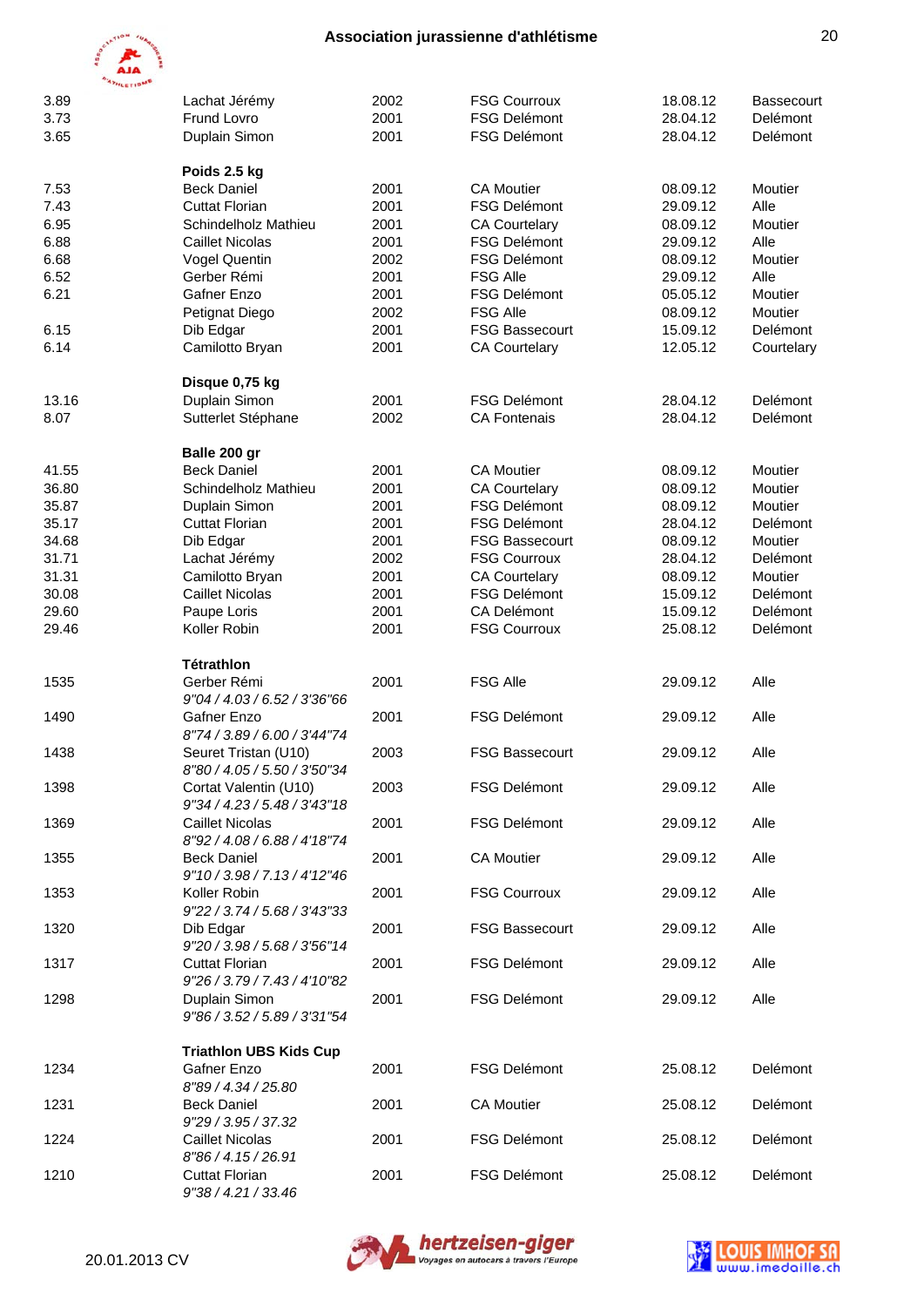

| 1128         | Lachat Jérémy                                              | 2002               | <b>FSG Courroux</b>                          | 25.08.12             | Delémont                 |
|--------------|------------------------------------------------------------|--------------------|----------------------------------------------|----------------------|--------------------------|
| 1092         | 9"20 / 3.88 / 28.51<br>Koller Robin<br>9"46 / 3.89 / 29.46 | 2001               | <b>FSG Courroux</b>                          | 25.08.12             | Delémont                 |
| 1046         | Dib Edgar<br>9"55 / 3.82 / 28.00                           | 2001               | <b>FSG Bassecourt</b>                        | 25.08.12             | Delémont                 |
| 1011         | Camilotto Bryan<br>9"50 / 3.44 / 29.40                     | 2001               | <b>CA Courtelary</b>                         | 25.08.12             | Delémont                 |
| 1002         | Gerber Rémi<br>9"49 / 4.01 / 21.29                         | 2001               | <b>FSG Alle</b>                              | 25.08.12             | Delémont                 |
| 890          | Snijders Greg<br>9"75/3.57/21.74                           | 2001               | <b>CA Courtelary</b>                         | 25.08.12             | Delémont                 |
|              |                                                            | U10 M - Ecoliers C |                                              |                      |                          |
|              | 50 <sub>m</sub><br>Seuret Tristan                          |                    |                                              |                      |                          |
| 7"82<br>8"11 | <b>Cortat Valentin</b>                                     | 2003<br>2003       | <b>FSG Bassecourt</b><br><b>FSG Delémont</b> | 08.09.12<br>15.09.12 | Moutier<br>Delémont      |
| 8"29         | Meunier Killian                                            | 2003               | <b>CA Moutier</b>                            | 08.09.12             | Moutier                  |
|              | Cremona Lucas                                              |                    |                                              |                      |                          |
| 8"33         |                                                            | 2003               | <b>FSG Courroux</b>                          | 08.09.12             | Moutier                  |
| 8"49         | Lachat Tanguy                                              | 2003               | <b>FSG Bassecourt</b>                        | 28.04.12             | Delémont                 |
| 8"52         | Lachat Matthieu                                            | 2004               | <b>FSG Courroux</b>                          | 18.08.12             | Bassecourt               |
| 9"16         | Chèvre Mathieu                                             | 2004               | <b>FSG Bassecourt</b>                        | 18.08.12             | Bassecourt               |
| 9"19         | Oberli Nils                                                | 2003               | <b>CA Moutier</b>                            | 05.05.12             | Moutier                  |
| 9"23<br>9"32 | Rion Névé<br>Diaz Loïc                                     | 2003<br>2003       | <b>FSG Courroux</b><br>FSG Malleray-Bévilard | 18.08.12<br>18.08.12 | Bassecourt<br>Bassecourt |
|              | 60 m                                                       |                    |                                              |                      |                          |
| 8"80         | Seuret Tristan                                             | 2003               | <b>FSG Bassecourt</b>                        | 29.09.12             | Alle                     |
| 9"34         | <b>Cortat Valentin</b>                                     | 2003               | <b>FSG Delémont</b>                          | 29.09.12             | Alle                     |
| 9"82         | Cremona Lucas                                              | 2003               | <b>FSG Courroux</b>                          | 25.08.12             | Delémont                 |
| 9"93         | Meunier Killian                                            | 2003               | <b>CA Moutier</b>                            | 25.08.12             | Delémont                 |
| 9"96         | Lachat Matthieu                                            | 2004               | <b>FSG Courroux</b>                          | 25.08.12             | Delémont                 |
| 10"09        | Lachat Tanguy                                              | 2003               | <b>FSG Bassecourt</b>                        | 25.08.12             | Delémont                 |
| 10"38        | Chèvre Mathieu                                             | 2004               | <b>FSG Bassecourt</b>                        | 25.08.12             | Delémont                 |
| 10"47        | Da Veiga Diego                                             | 2003               | <b>FSG Alle</b>                              | 25.08.12             | Delémont                 |
| 11"00        | O'oko Robin                                                | 2005               | Fémina Vicques                               | 25.08.12             | Delémont                 |
| 11"01        | Oberli Nils                                                | 2003               | <b>CA Moutier</b>                            | 25.08.12             | Delémont                 |
|              | 1000 m                                                     |                    |                                              |                      |                          |
| 3'43"18      | Cortat Valentin                                            | 2003               | <b>FSG Delémont</b>                          | 29.09.12             | Alle                     |
| 3'44"24      | Da Veiga Diego                                             | 2003               | <b>FSG Alle</b>                              | 13.06.12             | Moutier                  |
| 3'47"10      | Seuret Tristan                                             | 2003               | <b>FSG Bassecourt</b>                        | 08.09.12             | Moutier                  |
| 3'50"65      | Marti Mickaël                                              | 2004               | <b>CA Courtelary</b>                         | 24.08.12             | Lyss                     |
| 4'07"00      | Lachat Tanguy                                              | 2003               | <b>FSG Bassecourt</b>                        | 28.04.12             | Delémont                 |
| 4'11"84      | Oberli Nils                                                | 2003               | <b>CA Moutier</b>                            | 08.09.12             | Moutier                  |
| 4'21"71      | Cremona Lucas                                              | 2003               | <b>FSG Courroux</b>                          | 29.09.12             | Alle                     |
| 4'24"18      | Lachat Ulysse                                              | 2004               | <b>CA Fontenais</b>                          | 15.09.12             | Delémont                 |
| 4'24"40      | Diaz Loïc                                                  | 2003               | FSG Malleray-Bévilard                        | 08.09.12             | Moutier                  |
| 4'31"00      | Rion Névé                                                  | 2003               | <b>FSG Courroux</b>                          | 13.06.12             | Moutier                  |
|              | <b>Hauteur</b>                                             |                    |                                              |                      |                          |
| 1.00         | <b>Cortat Valentin</b>                                     | 2003               | <b>FSG Delémont</b>                          | 15.09.12             | Delémont                 |
|              | Longueur zone                                              |                    |                                              |                      |                          |
| 4.39         | Seuret Tristan                                             | 2003               | <b>FSG Bassecourt</b>                        | 25.08.12             | Delémont                 |
| 4.23         | Cortat Valentin                                            | 2003               | <b>FSG Delémont</b>                          | 29.09.12             | Alle                     |
| 3.71         | <b>Fleury Louis</b>                                        | 2003               | <b>FSG Alle</b>                              | 25.08.12             | Delémont                 |
| 3.61         | Meunier Killian                                            | 2003               | <b>CA Moutier</b>                            | 08.09.12             | Moutier                  |
| 3.49         | Lachat Ulysse                                              | 2004               | <b>CA Fontenais</b>                          | 08.09.12             | Moutier                  |
| 3.40         | Cremona Lucas                                              | 2003               | <b>FSG Courroux</b>                          | 08.09.12             | Moutier                  |
| 3.39         | Diaz Loïc                                                  | 2003               | FSG Malleray-Bévilard                        | 15.09.12             | Delémont                 |
| 3.33         | Lachat Matthieu                                            | 2004               | <b>FSG Courroux</b>                          | 28.04.12             | Delémont                 |
| 3.29         | Lachat Tanguy                                              | 2003               | <b>FSG Bassecourt</b>                        | 28.04.12             | Delémont                 |
| 3.26         | Chèvre Mathieu                                             | 2004               | <b>FSG Bassecourt</b>                        | 18.08.12             | Bassecourt               |



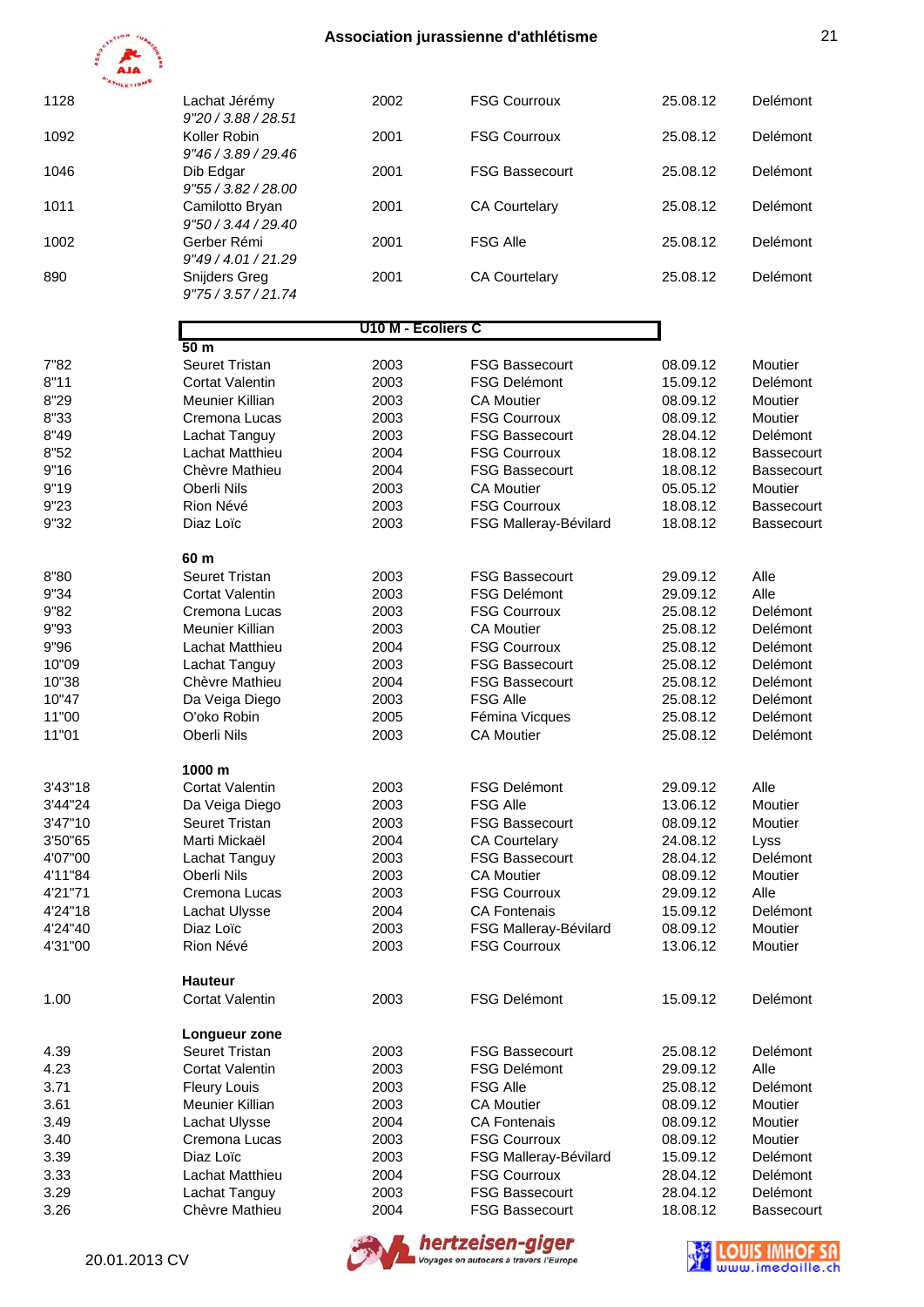

|       | Poids 2.5 kg                                  |      |                       |          |                   |
|-------|-----------------------------------------------|------|-----------------------|----------|-------------------|
| 5.50  | Seuret Tristan                                | 2003 | <b>FSG Bassecourt</b> | 29.09.12 | Alle              |
| 5.48  | <b>Cortat Valentin</b>                        | 2003 | <b>FSG Delémont</b>   | 29.09.12 | Alle              |
| 4.58  | Cremona Lucas                                 | 2003 | <b>FSG Courroux</b>   | 29.09.12 | Alle              |
| 2.72  | Lachat Ulysse                                 | 2004 | <b>CA Fontenais</b>   | 28.04.12 | Delémont          |
|       | Disque 0,75 kg                                |      |                       |          |                   |
| 5.00  | Lachat Ulysse                                 | 2004 | <b>CA Fontenais</b>   | 28.04.12 | Delémont          |
|       | Balle 80 gr                                   |      |                       |          |                   |
| 39.51 | Seuret Tristan                                | 2003 | <b>FSG Bassecourt</b> | 15.09.12 | Delémont          |
| 32.35 | <b>Cortat Valentin</b>                        | 2003 | <b>FSG Delémont</b>   | 15.09.12 | Delémont          |
| 30.84 | Chèvre Mathieu                                | 2004 | <b>FSG Bassecourt</b> | 18.08.12 | <b>Bassecourt</b> |
| 30.71 | <b>Fleury Louis</b>                           | 2003 | <b>FSG Alle</b>       | 08.09.12 | Moutier           |
| 28.20 | Lachat Ulysse                                 | 2004 | <b>CA Fontenais</b>   | 15.09.12 | Delémont          |
| 28.15 | <b>Schiess Emile</b>                          | 2003 | <b>CA Courtelary</b>  | 12.05.12 | Courtelary        |
| 26.88 | Michel Aurélien                               | 2003 | <b>FSG Delémont</b>   | 28.04.12 | Delémont          |
| 26.68 | Rion Névé                                     | 2003 | <b>FSG Courroux</b>   | 18.08.12 | Bassecourt        |
| 26.44 | Lachat Matthieu                               | 2004 | <b>FSG Courroux</b>   | 08.09.12 | Moutier           |
| 26.42 | Cremona Lucas                                 | 2003 | <b>FSG Courroux</b>   | 18.08.12 | <b>Bassecourt</b> |
|       | Balle 200 gr                                  |      |                       |          |                   |
| 30.93 | Seuret Tristan                                | 2003 | <b>FSG Bassecourt</b> | 01.09.12 | Letzigrund Zurich |
| 30.14 | <b>Cortat Valentin</b>                        | 2003 | <b>FSG Delémont</b>   | 01.09.12 | Letzigrund Zurich |
| 24.17 | <b>Fleury Louis</b>                           | 2003 | <b>FSG Alle</b>       | 25.08.12 | Delémont          |
| 24.11 | Lachat Tanguy                                 | 2003 | <b>FSG Bassecourt</b> | 25.08.12 | Delémont          |
| 22.83 | Cremona Lucas                                 | 2003 | <b>FSG Courroux</b>   | 25.08.12 | Delémont          |
| 22.29 | Chèvre Mathieu                                | 2004 | <b>FSG Bassecourt</b> | 25.08.12 | Delémont          |
| 21.99 | Meunier Killian                               | 2003 | <b>CA Moutier</b>     | 25.08.12 | Delémont          |
| 21.51 | Lachat Matthieu                               | 2004 | <b>FSG Courroux</b>   | 25.08.12 | Delémont          |
| 21.48 | Rion Névé                                     | 2003 | <b>FSG Courroux</b>   | 25.08.12 | Delémont          |
| 20.57 | Da Veiga Diego                                | 2003 | <b>FSG Alle</b>       | 25.08.12 | Delémont          |
|       | <b>Triathlon UBS Kids Cup</b>                 |      |                       |          |                   |
| 1153  | <b>Seuret Tristan</b><br>9"27 / 4.39 / 24.90  | 2003 | <b>FSG Bassecourt</b> | 25.08.12 | Delémont          |
| 1036  | <b>Cortat Valentin</b><br>9"67 / 3.90 / 27.84 | 2003 | <b>FSG Delémont</b>   | 25.08.12 | Delémont          |
| 862   | Meunier Killian<br>9"93 / 3.56 / 21.99        | 2003 | <b>CA Moutier</b>     | 25.08.12 | Delémont          |
| 852   | Cremona Lucas<br>9"82 / 3.32 / 22.83          | 2003 | <b>FSG Courroux</b>   | 25.08.12 | Delémont          |
| 807   | Lachat Tanguy<br>10"09 / 3.20 / 24.11         | 2003 | <b>FSG Bassecourt</b> | 25.08.12 | Delémont          |
| 774   | Lachat Matthieu<br>9"96 / 3.08 / 21.51        | 2004 | <b>FSG Courroux</b>   | 25.08.12 | Delémont          |
| 746   | Chèvre Mathieu<br>10"38 / 3.23 / 22.29        | 2004 | <b>FSG Bassecourt</b> | 25.08.12 | Delémont          |
| 659   | Da Veiga Diego<br>10"47 / 2.90 / 20.57        | 2003 | <b>FSG Alle</b>       | 25.08.12 | Delémont          |
| 623   | <b>Fleury Louis</b><br>13"67 / 3.71 / 24.17   | 2003 | <b>FSG Alle</b>       | 25.08.12 | Delémont          |
| 616   | Rion Névé<br>11"10 / 3.02 / 21.48             | 2003 | <b>FSG Courroux</b>   | 25.08.12 | Delémont          |



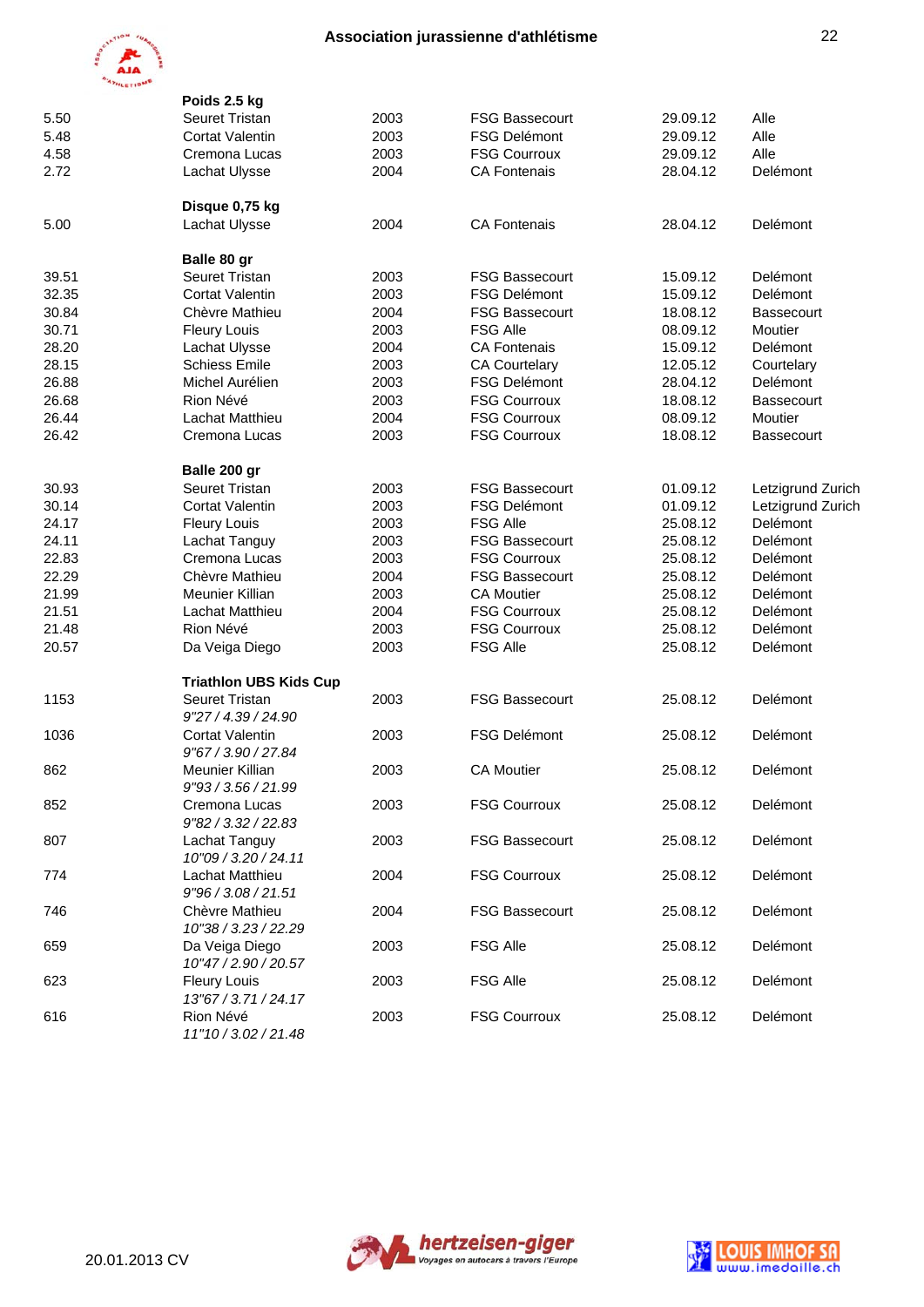

|          | W - Femmes |                                                                       |      |                                                                                   |          |                   |  |
|----------|------------|-----------------------------------------------------------------------|------|-----------------------------------------------------------------------------------|----------|-------------------|--|
|          |            | 100 <sub>m</sub>                                                      |      |                                                                                   |          |                   |  |
| 11"88    | 1.8        | Humair Aurélie                                                        | 1989 | <b>FSG Bassecourt</b>                                                             | 17.06.12 | <b>Bulle</b>      |  |
| 12"06    | 0.2        | Humair Fanette                                                        | 1991 | <b>FSG Bassecourt</b>                                                             | 08.09.12 | Schützenmatte     |  |
| 13"04    | 0.1        | Stieger Géraldine                                                     | 1988 | <b>FSG Bassecourt</b>                                                             | 29.09.12 | Alle              |  |
| 13"26    | $-0.1$     | Paupe Eléonore                                                        | 1992 | <b>CA Delémont</b>                                                                | 21.07.12 | Fribourg          |  |
| 13"80    | 0.0        | Messerli Sylvie                                                       | 1983 | <b>FSG Bassecourt</b>                                                             | 30.06.12 | Colombier         |  |
|          |            |                                                                       |      |                                                                                   |          |                   |  |
|          |            | 200 m                                                                 |      |                                                                                   |          |                   |  |
| 24"58    | 1.4        | Humair Aurélie                                                        | 1989 | <b>FSG Bassecourt</b>                                                             | 27.06.12 | La Chaux-de-Fonds |  |
| 24"63    | 1.4        | Humair Fanette                                                        | 1991 | <b>FSG Bassecourt</b>                                                             | 27.06.12 | La Chaux-de-Fonds |  |
| 26"62    | $-0.3$     | Paupe Eléonore                                                        | 1992 | <b>CA Delémont</b>                                                                | 22.09.12 | Martigny          |  |
|          |            | 300 m                                                                 |      |                                                                                   |          |                   |  |
| 40"93    |            | Humair Aurélie                                                        | 1989 | <b>FSG Bassecourt</b>                                                             | 28.04.12 | Delémont          |  |
|          |            |                                                                       |      | <b>CA Delémont</b>                                                                |          |                   |  |
| 43"69    |            | Paupe Eléonore                                                        | 1992 |                                                                                   | 28.04.12 | Delémont          |  |
| 48"42    |            | <b>Fleury Julie</b>                                                   | 1992 | <b>FSG Bassecourt</b>                                                             | 28.04.12 | Delémont          |  |
|          |            | 400 m                                                                 |      |                                                                                   |          |                   |  |
| 69"01    |            | <b>Fleury Julie</b>                                                   | 1992 | <b>FSG Bassecourt</b>                                                             | 30.06.12 | Colombier         |  |
|          |            |                                                                       |      |                                                                                   |          |                   |  |
|          |            | 600 m                                                                 |      |                                                                                   |          |                   |  |
| 1'52"58  |            | <b>Fleury Julie</b>                                                   | 1992 | <b>FSG Bassecourt</b>                                                             | 28.04.12 | Delémont          |  |
|          |            | 800 m                                                                 |      |                                                                                   |          |                   |  |
| 2'30"67  |            | Paupe Eléonore                                                        | 1992 | <b>CA Delémont</b>                                                                | 23.09.12 | Martigny          |  |
| 2'38"23  |            | Fleury Julie                                                          | 1992 | <b>FSG Bassecourt</b>                                                             | 09.06.12 | Yverdon           |  |
|          |            | 1500 m                                                                |      |                                                                                   |          |                   |  |
|          |            |                                                                       |      | <b>FSG Bassecourt</b>                                                             |          |                   |  |
| 5'41"62  |            | Crausaz Morgane                                                       | 1992 |                                                                                   | 13.05.12 | La Chaux-de-Fonds |  |
|          |            | 3000 m                                                                |      |                                                                                   |          |                   |  |
| 11'09"14 |            | Pape-Juillard Chantal                                                 | 1971 | <b>FSG Alle</b>                                                                   | 13.05.12 | La Chaux-de-Fonds |  |
| 11'33"68 |            | Crausaz Morgane                                                       | 1992 | <b>FSG Bassecourt</b>                                                             | 28.04.12 | Delémont          |  |
|          |            | 5000 m                                                                |      |                                                                                   |          |                   |  |
| 19'32"62 |            | Crausaz Morgane                                                       | 1992 | <b>FSG Bassecourt</b>                                                             | 08.09.12 | Schützenmatte     |  |
|          |            |                                                                       |      |                                                                                   |          |                   |  |
|          |            | 100 m haies (84)                                                      |      |                                                                                   |          |                   |  |
| 16"16    | 0.8        | Paupe Eléonore                                                        | 1992 | CA Delémont                                                                       | 28.04.12 | Delémont          |  |
|          |            |                                                                       |      |                                                                                   |          |                   |  |
|          |            | 400 m haies (76,2)                                                    |      |                                                                                   |          |                   |  |
| 64"38    |            | Paupe Eléonore                                                        | 1992 | <b>CA Delémont</b>                                                                | 09.09.12 | Schützenmatte     |  |
|          |            | 4x100 m                                                               |      |                                                                                   |          |                   |  |
| 47"37    |            | <b>FSG Bassecourt</b>                                                 |      |                                                                                   | 09.06.12 | Yverdon<br>R.     |  |
|          |            |                                                                       |      | Stieger Géraldine 88 / Humair Fanette 91 / Humair Aurélie 89 / Pellaud Rachel 95  |          |                   |  |
| 50"51    |            | AJA (FSG Bassecourt)                                                  |      |                                                                                   | 13.05.12 | La Chaux-de-Fonds |  |
|          |            |                                                                       |      | Stieger Géraldine 88 / Leonardis Laura 90 / Humair Aurélie 89 / Pellaud Rachel 95 |          |                   |  |
| 52"40    |            | FSG Bassecourt 2                                                      |      | Ortega Lolita 97 / Gisiger Laurianne 89 / Stäheli Mylène 95 / Messerli Sylvie 83  | 09.06.12 | Yverdon           |  |
| 54"29    |            | CoA Delémont                                                          |      |                                                                                   | 01.06.12 | Delémont          |  |
|          |            |                                                                       |      | Tirole Amélie 96 / Sarret Méline 93 / Paupe Eléonore 92 / Brosy Amandine 98       |          |                   |  |
| 54"79    |            | CoA Pierre-Pertuis                                                    |      |                                                                                   | 01.06.12 | Delémont          |  |
|          |            |                                                                       |      | Bechtel Salomé 98 / Stettler Mélodie 94 / Gugel Mélina 96 / Amstutz Florence 96   |          |                   |  |
| 55"34    |            | <b>FSG Courroux</b>                                                   |      | Kottelat Marinne 95 / Cattin Eve 96 / Eicher Angélique 94 / Koller Tiffany 96     | 01.06.12 | Delémont          |  |
|          |            |                                                                       |      |                                                                                   |          |                   |  |
|          |            | Olympique                                                             |      |                                                                                   |          |                   |  |
| 4'13"50  |            | CoA Pierre-Pertuis                                                    |      |                                                                                   | 01.06.12 | Delémont          |  |
|          |            |                                                                       |      | Amstutz Florence 96 / Jeusset Neïla 95 / Stettler Mélodie 94 / Gugel Mélina 96    |          |                   |  |
| 4'24"89  |            | AJA                                                                   |      |                                                                                   | 13.05.12 | La Chaux-de-Fonds |  |
|          |            | Creti Lisa 98 / Jeusset Neïla 95 / Petignat Marie 97 / Eicher Lara 96 |      |                                                                                   |          |                   |  |
|          |            |                                                                       |      |                                                                                   |          |                   |  |



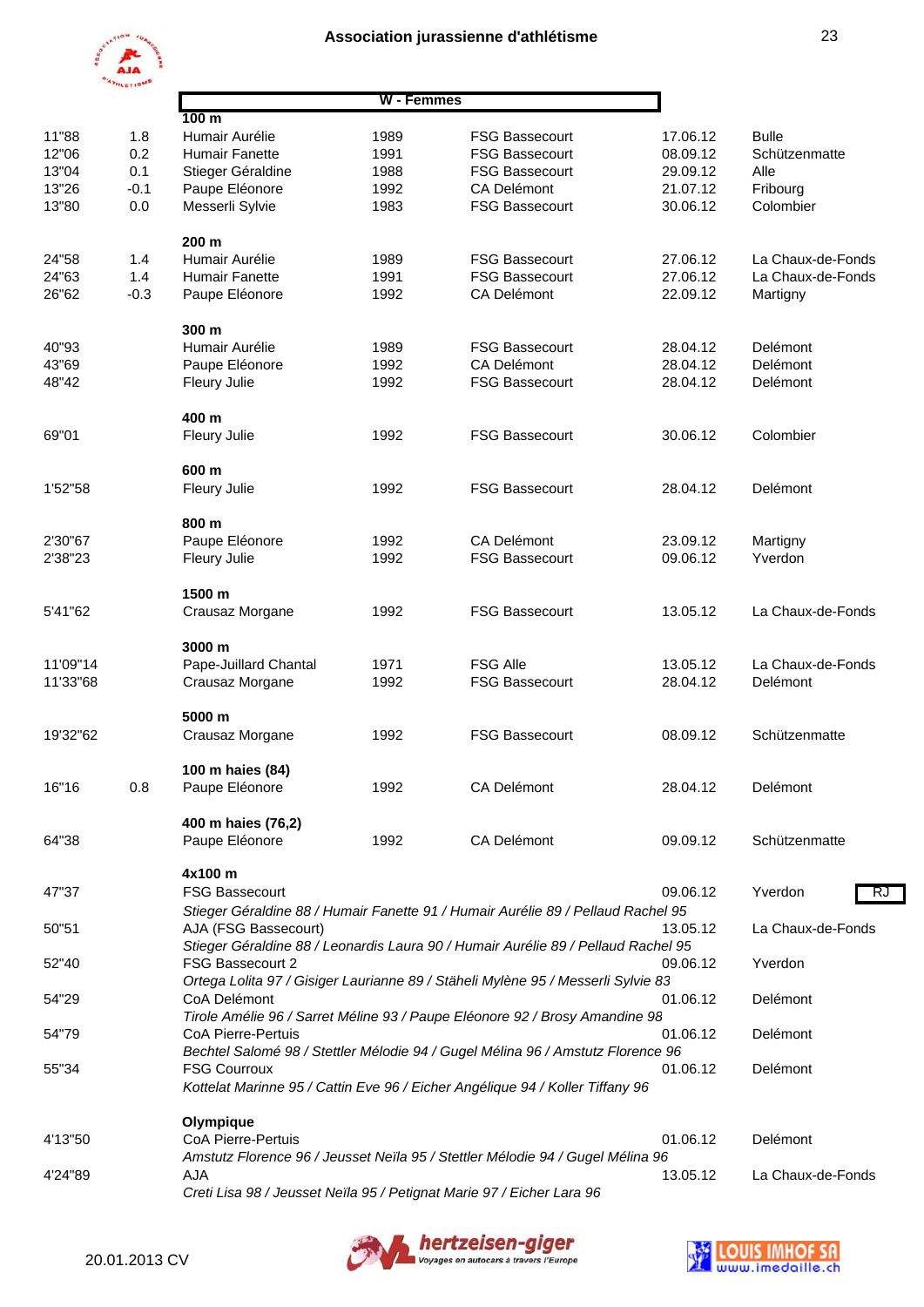

| 4'32"05 | <b>HLETIS</b> <sup>IC</sup> | <b>FSG Alle</b>                                                        |                        |                                                                                      | 01.06.12   | Delémont          |
|---------|-----------------------------|------------------------------------------------------------------------|------------------------|--------------------------------------------------------------------------------------|------------|-------------------|
| 4'35"17 |                             | <b>FSG Bassecourt</b>                                                  |                        | Pape Juillard Chantal 71 / Gigandet Elena 94 / Petignat Marie 97 / Dossou Aurelle 94 | 01.06.12   | Delémont          |
|         |                             |                                                                        |                        | Crausaz Morgane 92 / Fleury Julie 92 / Stäheli Mylène 95 / Messerli Sylvie 83        |            |                   |
|         |                             | <b>Hauteur</b>                                                         |                        |                                                                                      |            |                   |
| 1.73    |                             | <b>Humair Fanette</b>                                                  | 1991                   | <b>FSG Bassecourt</b>                                                                | 18.08.12   | <b>Bassecourt</b> |
| 1.50    |                             | Paupe Eléonore                                                         | 1992                   | CA Delémont                                                                          | 22.09.12   | Martigny          |
| 1.35    |                             | Neukomm Emilie                                                         | 1990                   | <b>FSG Courgenay</b>                                                                 | 28.04.12   | Delémont          |
|         |                             |                                                                        |                        |                                                                                      | 05.05.12   | Moutier           |
|         |                             |                                                                        |                        |                                                                                      | 30.06.12   | Colombier         |
|         |                             |                                                                        |                        |                                                                                      | 18.08.12   | <b>Bassecourt</b> |
|         |                             |                                                                        |                        |                                                                                      | 15.09.12   | Delémont          |
|         |                             | <b>Perche</b>                                                          |                        |                                                                                      |            |                   |
| 2.80    |                             | Petignat Marie (U16)                                                   | 1997                   | <b>FSG Alle</b>                                                                      | 28.04.12   | Delémont<br>RJE   |
|         |                             | Longueur                                                               |                        |                                                                                      |            |                   |
| 5.73    | 1.0                         | Stieger Géraldine                                                      | 1988                   | <b>FSG Bassecourt</b>                                                                | 15.09.12   | Olten             |
| 5.54    | $-0.3$                      | Humair Aurélie                                                         | 1989                   | <b>FSG Bassecourt</b>                                                                | 18.08.12   | <b>Bassecourt</b> |
| 5.47    | $-0.3$                      | <b>Humair Fanette</b>                                                  | 1991                   | <b>FSG Bassecourt</b>                                                                | 18.08.12   | <b>Bassecourt</b> |
| 5.27    | $-0.2$                      | Paupe Eléonore                                                         | 1992                   | CA Delémont                                                                          | 30.06.12   | Colombier         |
|         |                             |                                                                        |                        |                                                                                      | 22.09.12   | Martigny          |
| 5.05    | 0.2                         | Sauvage Pasche Noémie                                                  | 1978                   | <b>CA Courtelary</b>                                                                 | 30.06.12   | Colombier         |
| 4.63    | $-0.7$                      | Messerli Sylvie                                                        | 1983                   | <b>FSG Bassecourt</b>                                                                | 30.06.12   | Colombier         |
| 4.32    | 0.0                         | Neukomm Emilie                                                         | 1990                   | FSG Courgenay                                                                        | 30.06.12   | Colombier         |
|         |                             | <b>Triple</b>                                                          |                        |                                                                                      |            |                   |
| 11.09   | 0.2                         | Stieger Géraldine                                                      | 1988                   | <b>FSG Bassecourt</b>                                                                | 09.06.12   | Yverdon           |
| 11.07   | 1.0                         | Paupe Eléonore                                                         | 1992                   | CA Delémont                                                                          | 30.06.12   | Colombier         |
| 9.56    | 0.0                         | Messerli Sylvie                                                        | 1983                   | <b>FSG Bassecourt</b>                                                                | 09.06.12   | Yverdon           |
|         |                             | Poids 4 kg                                                             |                        |                                                                                      |            |                   |
| 12.04   |                             | Sauvage Pasche Noémie                                                  | 1978                   | <b>CA Courtelary</b>                                                                 | 30.06.12   | Colombier         |
| 9.44    |                             | Paupe Eléonore                                                         | 1992                   | <b>CA Delémont</b>                                                                   | 15.09.12   | Delémont          |
| 9.28    |                             | Gisiger Laetitia                                                       | 1991                   | <b>FSG Bassecourt</b>                                                                | 09.06.12   | Yverdon           |
| 7.91    |                             | Humair Aurélie                                                         | 1989                   | <b>FSG Bassecourt</b>                                                                | 29.09.12   | Alle              |
| 7.14    |                             | Messerli Sylvie                                                        | 1983                   | <b>FSG Bassecourt</b>                                                                | 09.06.12   | Yverdon           |
|         |                             | Disque 1 kg                                                            |                        |                                                                                      |            |                   |
| 30.34   |                             | Wenger Ingrid                                                          | 1988                   | <b>FSG Bassecourt</b>                                                                | 30.06.12   | Colombier         |
| 24.26   |                             | Fähndrich Marie-Claude                                                 | 1958                   | Fémina Vicques                                                                       | 30.06.12   | Colombier         |
| 21.11   |                             | Gisiger Laurianne                                                      | 1989                   | <b>FSG Bassecourt</b>                                                                | 09.06.12   | Yverdon           |
|         |                             | Marteau 4 kg                                                           |                        |                                                                                      |            |                   |
| 26.86   |                             | Fähndrich Marie-Claude                                                 | 1958                   | Fémina Vicques                                                                       | 13.05.12   | La Chaux-de-Fonds |
|         |                             | Javelot 600 gr                                                         |                        |                                                                                      |            |                   |
| 31.15   |                             | Wenger Ingrid                                                          | 1988                   | <b>FSG Bassecourt</b>                                                                | 09.06.12   | Yverdon           |
| 29.37   |                             | Paupe Eléonore                                                         | 1992                   | CA Delémont                                                                          | 23.09.12   | Martigny          |
| 24.88   |                             | Gisiger Laurianne                                                      | 1989                   | <b>FSG Bassecourt</b>                                                                | 09.06.12   | Yverdon           |
|         |                             | <b>Heptathlon IAAF</b>                                                 |                        |                                                                                      |            |                   |
| 4263    |                             | Paupe Eléonore                                                         | 1992                   | CA Delémont                                                                          | 22-23.9.12 | Martigny<br>RJ    |
|         |                             | 16"62 + 0.5 / 1.50 / 9.15 / 26"62 - 0.3 / 5.27 - 0.2 / 29.37 / 2'30"67 |                        |                                                                                      |            |                   |
|         |                             | <b>Pentathlon AJA</b>                                                  |                        |                                                                                      |            |                   |
| 2177    |                             | Humair Aurélie                                                         | 1989                   | <b>FSG Bassecourt</b>                                                                | 29.09.12   | Alle              |
|         |                             | 12"10 +0,1 / 5.25 +0.2 / 7.91 / aband. / aband.                        |                        |                                                                                      |            |                   |
|         |                             |                                                                        | U20 W - Femmes-juniors |                                                                                      |            |                   |
|         |                             | 100 <sub>m</sub>                                                       |                        |                                                                                      |            |                   |
| 12"86   | 1.1                         | Stettler Mélodie                                                       | 1994                   | <b>CA Courtelary</b>                                                                 | 05.05.12   | Moutier           |

**hertzeisen-giger**<br>DVoyages en autocars à travers l'Europe

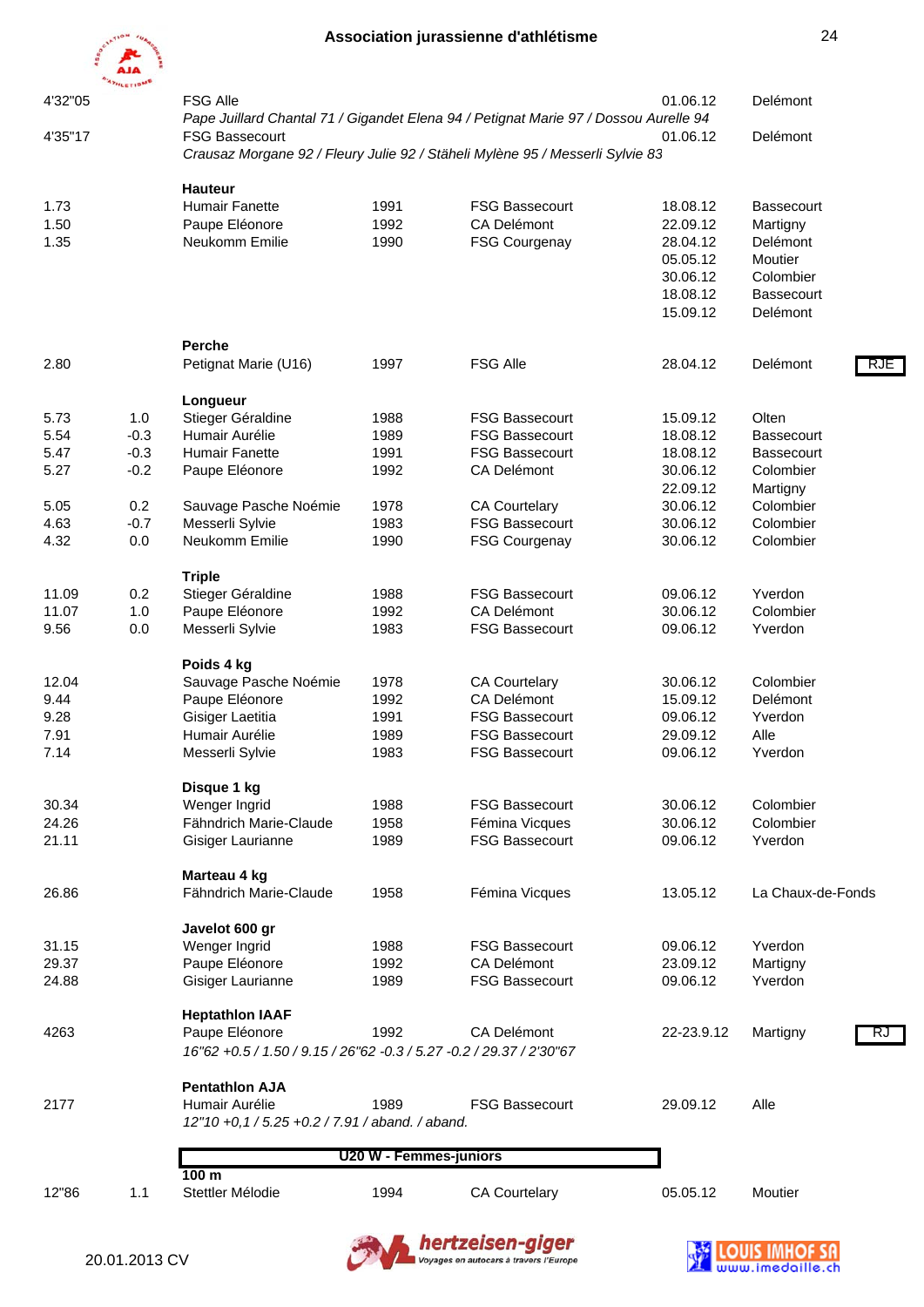

| 25"74          | 0.0        | 200 m<br>Stettler Mélodie             | 1994               | <b>CA Courtelary</b>                     | 26.05.12             | Zofingue                 |
|----------------|------------|---------------------------------------|--------------------|------------------------------------------|----------------------|--------------------------|
| 41"43          |            | 300 m<br>Stettler Mélodie             | 1994               | <b>CA Courtelary</b>                     | 17.05.12             | Langenthal               |
| 60"00          |            | 400 m<br>Stettler Mélodie             | 1994               | <b>CA Courtelary</b>                     | 03.06.12             | La Chaux-de-Fonds        |
| 3'59"09        |            | 1000 m<br>Tarchini Laura              | 1994               | CA des Franches-Montagnes 28.04.12       |                      | Delémont                 |
| 6'17"53        |            | 1500 m<br>Tarchini Laura              | 1994               | CA des Franches-Montagnes 30.06.12       |                      | Colombier                |
|                |            | 100 m haies (84)                      |                    |                                          |                      |                          |
| 20"24          | 0.7        | Bigler Elana (U14)                    | 1999               | Fémina Vicques                           | 13.05.12             | La Chaux-de-Fonds        |
| 20"46          | $-1.3$     | Tabourat Zoé (U16)                    | 1998               | <b>FSG Bassecourt</b>                    | 09.06.12             | Yverdon                  |
| 20"54          | $-1.3$     | Aubry Laura (U18)                     | 1997               | <b>FSG Bassecourt</b>                    | 09.06.12             | Yverdon                  |
|                |            | <b>Hauteur</b>                        |                    |                                          |                      |                          |
| 1.40           |            | Eicher Angélique                      | 1994               | <b>FSG Courroux</b>                      | 28.04.12             | Delémont                 |
|                |            |                                       |                    |                                          | 05.05.12             | Moutier                  |
|                |            |                                       |                    |                                          | 30.06.12             | Colombier                |
|                |            | Perche                                |                    |                                          |                      |                          |
| 2.80           |            | Petignat Marie (U16)                  | 1997               | <b>FSG Alle</b>                          | 28.04.12             | Delémont<br>RJE          |
|                |            | Longueur                              |                    |                                          |                      |                          |
| 4.81           | 1.2        | Faivet Léa                            | 1994               | CA des Franches-Montagnes 15.09.12       |                      | Delémont                 |
| 4.23           | $-1.5$     | Tarchini Laura                        | 1994               | CA des Franches-Montagnes 05.05.12       |                      | Moutier                  |
| 3.99           | $-1.4$     | Eicher Angélique                      | 1994               | <b>FSG Courroux</b>                      | 05.05.12             | Moutier                  |
|                |            | Poids 4 kg                            |                    |                                          |                      |                          |
| 9.75           |            | Sarret Méline                         | 1993               | CA Delémont                              | 30.06.12             | Colombier                |
| 9.46           |            | Petignat Marie (U16)                  | 1997               | <b>FSG Alle</b>                          | 17.05.12             | Langenthal               |
| 8.99           |            | Eicher Angélique                      | 1994               | <b>FSG Courroux</b>                      | 05.05.12             | Moutier                  |
|                |            | Disque 1 kg                           |                    |                                          |                      |                          |
| 31.06          |            | Sarret Méline                         | 1993               | <b>CA Delémont</b>                       | 13.05.12             | La Chaux-de-Fonds        |
| 22.29          |            | Eicher Angélique                      | 1994               | <b>FSG Courroux</b>                      | 28.04.12             | Delémont                 |
|                |            |                                       | U18 W - Cadettes A |                                          |                      |                          |
|                |            | 100 <sub>m</sub>                      |                    |                                          |                      |                          |
| 12"69<br>13"37 | 0.3<br>0.2 | Pellaud Rachel<br>Ribeaud Fiona (U16) | 1995<br>1997       | <b>FSG Bassecourt</b><br><b>FSG Alle</b> | 18.08.12<br>17.05.12 | Bassecourt<br>Langenthal |
| 13"40          | 0.0        | Gugel Mélina                          | 1996               | FSG Malleray-Bévilard                    | 30.06.12             | Colombier                |
| 13"44          | 0.0        | Koller Tiffany                        | 1996               | <b>FSG Courroux</b>                      | 29.09.12             | Alle                     |
| 13"69          | $-4.1$     | Dolce Kirlène                         | 1995               | <b>FSG Courroux</b>                      | 28.04.12             | Delémont                 |
| 13"72          | 0.0        | Stäheli Mylène                        | 1995               | <b>FSG Bassecourt</b>                    | 29.09.12             | Alle                     |
| 13"73          | 0.3        | Reber Amélie                          | 1996               | <b>FSG Courgenay</b>                     | 18.08.12             | <b>Bassecourt</b>        |
| 13"96          | $-0.3$     | Joray Chloé                           | 1995               | Fémina Vicques                           | 18.08.12             | <b>Bassecourt</b>        |
| 13"97          | 0.4        | Corpataux Célia                       | 1995               | <b>CA Moutier</b>                        | 05.05.12             | Moutier                  |
| 14"04          | $-0.8$     | Eicher Lara                           | 1996               | <b>FSG Courroux</b>                      | 05.05.12             | Moutier                  |
|                |            | 200 m                                 |                    |                                          |                      |                          |
| 26"44          | 0.0        | Pellaud Rachel                        | 1995               | <b>FSG Bassecourt</b>                    | 15.09.12             | Olten                    |
| 26"85          | $-1.6$     | Dolce Kirlène                         | 1995               | <b>FSG Courroux</b>                      | 17.06.12             | Riehen                   |
| 28"28          | 2.5        | Gugel Mélina                          | 1996               | FSG Malleray-Bévilard                    | 23.05.12             | La Chaux-de-Fonds        |
| 28"54          | 0.0        | Ortega Lolita (U16)                   | 1997               | <b>FSG Bassecourt</b>                    | 15.09.12             | Olten                    |
| 29"49          | 0.2        | Eicher Lara                           | 1996               | <b>FSG Courroux</b>                      | 07.08.12             | Olten                    |
| 29"74          | $-0.9$     | Merz Céline                           | 1995               | <b>FSG Courroux</b>                      | 30.06.12             | Colombier                |
| 31"00          | $-0.9$     | <b>Tirole Amélie</b>                  | 1996               | <b>FSG Delémont</b>                      | 30.06.12             | Colombier                |
|                |            |                                       |                    |                                          |                      |                          |



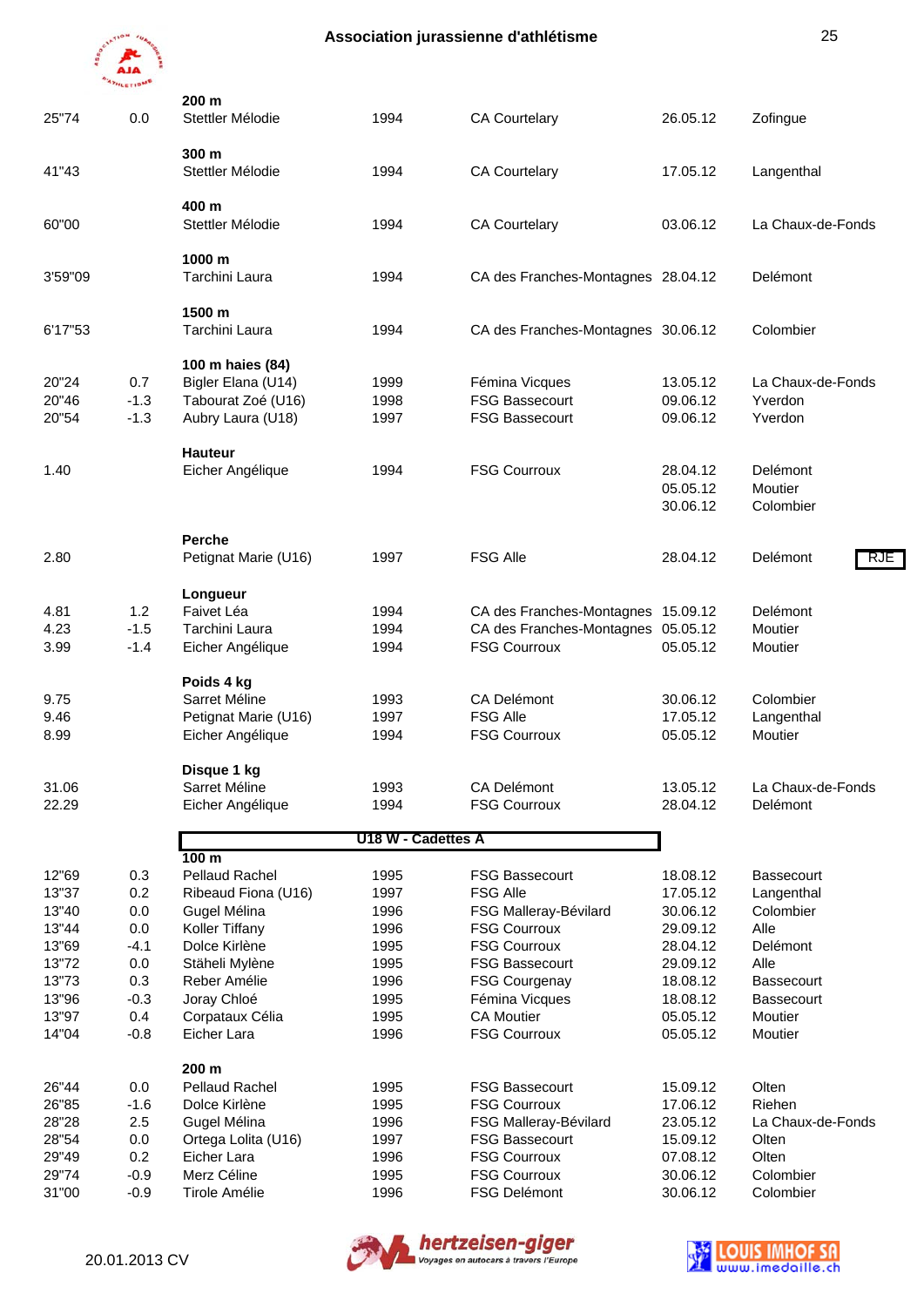

|         |     | 300 m                  |      |                                                                                   |          |               |
|---------|-----|------------------------|------|-----------------------------------------------------------------------------------|----------|---------------|
| 41"68   |     | <b>Pellaud Rachel</b>  | 1995 | <b>FSG Bassecourt</b>                                                             | 17.05.12 | Langenthal    |
| 43"34   |     | Dolce Kirlène          | 1995 | <b>FSG Courroux</b>                                                               | 28.04.12 | Delémont      |
| 44"54   |     | Koller Tiffany         | 1996 | <b>FSG Courroux</b>                                                               | 15.09.12 | Delémont      |
| 44"93   |     | Eicher Lara            | 1996 | <b>FSG Courroux</b>                                                               | 28.04.12 | Delémont      |
| 52"88   |     | Tirole Amélie          | 1996 | <b>FSG Delémont</b>                                                               | 28.04.12 | Delémont      |
|         |     |                        |      |                                                                                   |          |               |
|         |     | 400 m                  |      |                                                                                   |          |               |
| 58"98   |     | <b>Pellaud Rachel</b>  | 1995 | <b>FSG Bassecourt</b>                                                             | 09.09.12 | Genève        |
| 60"90   |     | Dolce Kirlène          | 1995 | <b>FSG Courroux</b>                                                               | 30.06.12 | Colombier     |
| 61"40   |     | Koller Tiffany         | 1996 | <b>FSG Courroux</b>                                                               | 30.06.12 | Colombier     |
| 73"80   |     | Tirole Amélie          | 1996 | FSG Delémont                                                                      | 30.06.12 | Colombier     |
|         |     | 600 m                  |      |                                                                                   |          |               |
| 1'55"92 |     | <b>Walther Naomie</b>  | 1996 | <b>FSG Reconvilier</b>                                                            | 17.05.12 | Langenthal    |
|         |     | 800 m                  |      |                                                                                   |          |               |
| 2'24"55 |     | Dolce Kirlène          | 1995 | <b>FSG Courroux</b>                                                               | 26.05.12 | Zofingue      |
| 2'29"50 |     | <b>Pellaud Rachel</b>  | 1995 | <b>FSG Bassecourt</b>                                                             | 09.06.12 | Yverdon       |
| 2'35"28 |     | Amstutz Florence       | 1996 | <b>CA Courtelary</b>                                                              | 30.06.12 | Colombier     |
|         |     |                        |      | <b>FSG Bassecourt</b>                                                             |          | Yverdon       |
| 2'35"94 |     | Tabourat Zoé (U16)     | 1998 |                                                                                   | 09.06.12 |               |
| 2'51"94 |     | <b>Walther Naomie</b>  | 1996 | <b>FSG Reconvilier</b>                                                            | 30.06.12 | Colombier     |
|         |     | 1000 m                 |      |                                                                                   |          |               |
| 3'09"11 |     | Dolce Kirlène          | 1995 | <b>FSG Courroux</b>                                                               | 01.05.12 | Schützenmatte |
| 3'14"57 |     | Koller Tiffany         | 1996 | <b>FSG Courroux</b>                                                               | 15.08.12 | Baden         |
| 3'41"16 |     | Stäheli Mylène         | 1995 | <b>FSG Bassecourt</b>                                                             | 29.09.12 | Alle          |
| 3'52"44 |     | Gugel Mélina           | 1996 | FSG Malleray-Bévilard                                                             | 29.09.12 | Alle          |
| 4'09"68 |     | Tirole Amélie          | 1996 | <b>FSG Delémont</b>                                                               | 29.09.12 | Alle          |
|         |     | 100 m haies (76,2)     |      |                                                                                   |          |               |
| 15"67   | 0.3 | Dolce Kirlène          | 1995 | <b>FSG Courroux</b>                                                               | 17.06.12 | Riehen        |
| 16"01   | 0.8 | Joray Chloé            | 1995 | Fémina Vicques                                                                    | 28.04.12 | Delémont      |
|         |     |                        |      |                                                                                   |          |               |
|         |     | 300 m haies (76,2)     |      |                                                                                   |          |               |
| 45"46   |     | Dolce Kirlène          | 1995 | <b>FSG Courroux</b>                                                               | 08.09.12 | Genève        |
| 46"69   |     | Joray Chloé            | 1995 | Fémina Vicques                                                                    | 23.06.12 | Langenthal    |
| 49"18   |     | Theurillat Marie (U16) | 1998 | <b>FSG Alle</b>                                                                   | 17.05.12 | Langenthal    |
|         |     | 4x100 m                |      |                                                                                   |          |               |
| 54"78   |     | <b>CA Moutier</b>      |      |                                                                                   | 01.06.12 | Delémont      |
|         |     |                        |      | Corpataux Célia 95 / Vandoni Laura 97 / Cagnon Mégane 95 / Meunier Tatiana 97     |          |               |
| 56"27   |     | <b>FSG Courroux</b>    |      |                                                                                   | 01.06.12 | Delémont      |
|         |     |                        |      | Merz Céline 95 / Dolce Kirlène 95 / Eicher Lara 96 / Kottelat Lysianne 98         |          |               |
| 57"26   |     | <b>FSG Courroux 2</b>  |      |                                                                                   | 01.06.12 | Delémont      |
|         |     |                        |      | Bron Elisa 99 / Unternaehrer Manon 96 / Lobsiger Savannah 98 / Bourquard Annie 99 |          |               |
| 57"82   |     | <b>FSG Reconvilier</b> |      |                                                                                   | 01.06.12 | Delémont      |
|         |     |                        |      | Walther Naomie 96 / Drougard Amauryne 97 / Kneuss Emilie 97 / Huguenin Naïla 95   |          |               |
| 57"89   |     | CA Moutier 2           |      | Egger Ophélie 97 / Yerly Laeticia 96 / Marchese Julie 97 / Pirotta Christelle 97  | 01.06.12 | Delémont      |
| 58"64   |     | Femina Vicques         |      |                                                                                   | 01.06.12 | Delémont      |
|         |     |                        |      | Chenal Noa 99 / Laager Jennie 97 / Maeder Mauranne 96 / Saucy Nicole 98           |          |               |
|         |     | Olympique              |      |                                                                                   |          |               |
| 4'15"80 |     | <b>FSG Courroux</b>    |      |                                                                                   | 01.06.12 | Delémont      |
|         |     |                        |      | Dolce Kirlène 95 / Koller Tiffany 96 / Eicher Lara 96 / Merz Céline 95            |          |               |
| 4'37"86 |     | <b>FSG Reconvilier</b> |      |                                                                                   | 01.06.12 | Delémont      |
|         |     |                        |      |                                                                                   |          |               |
|         |     |                        |      | Drougard Amauryne 97 / Walther Naomie 96 / Huguenin Naïla 95 / Kneuss Emilie 97   |          |               |
| 4'47"50 |     | <b>CA Moutier</b>      |      |                                                                                   | 01.06.12 | Delémont      |
|         |     |                        |      | Cagnon Mégane 95 / Corpataux Célia 95 / Meunier Tatiana 97 / Yerly Laeticia 96    |          |               |
|         |     | <b>Hauteur</b>         |      |                                                                                   |          |               |
| 1.48    |     | Stäheli Mylène         | 1995 | <b>FSG Bassecourt</b>                                                             | 29.09.12 | Alle          |



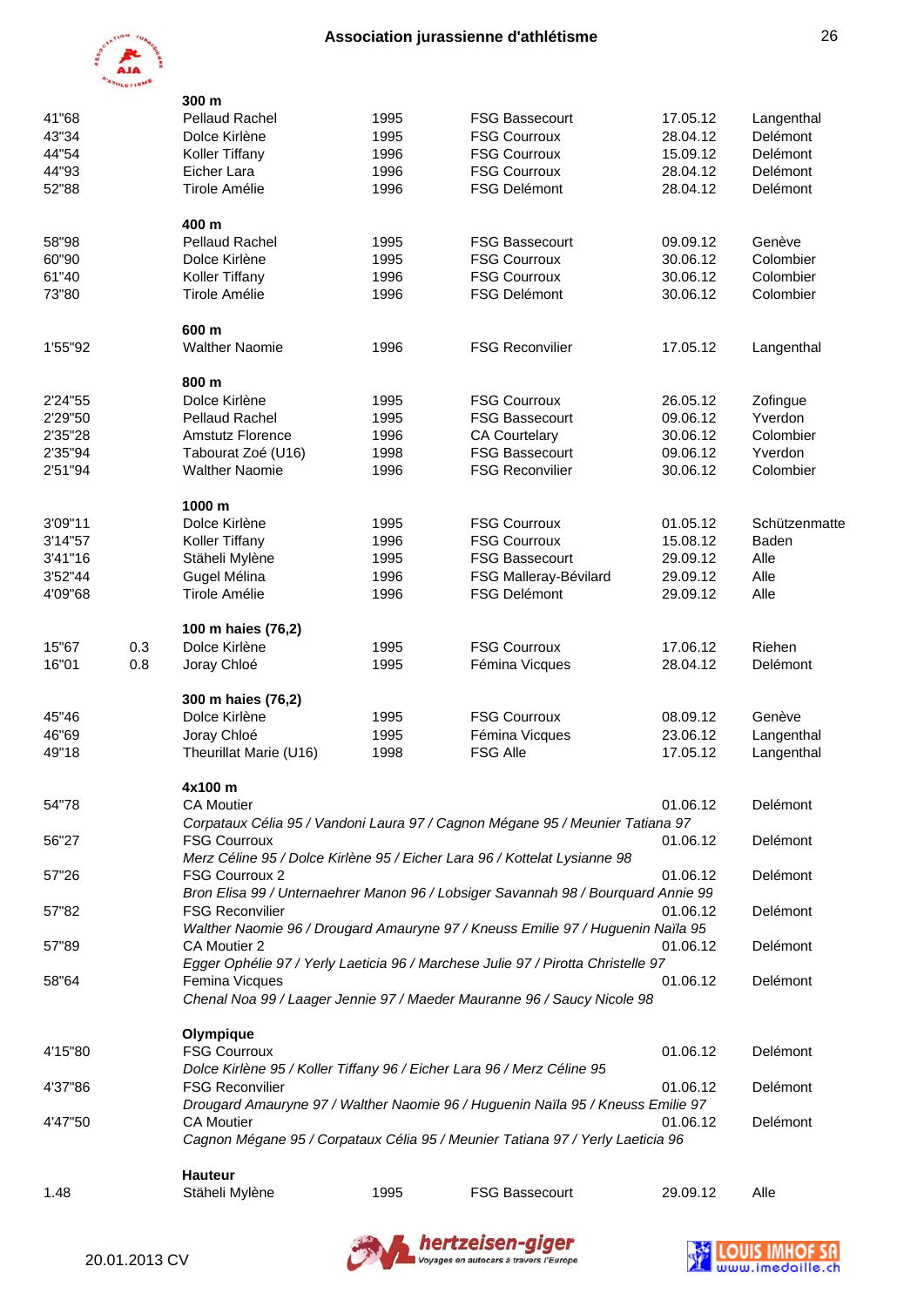

|       | <b>ATHLETISMS</b> |                                                                        |      |                        |            |                   |      |
|-------|-------------------|------------------------------------------------------------------------|------|------------------------|------------|-------------------|------|
| 1.45  |                   | Dolce Kirlène                                                          | 1995 | <b>FSG Courroux</b>    | 15.09.12   | Delémont          |      |
|       |                   |                                                                        |      |                        | 30.09.12   | Uster             |      |
| 1.40  |                   | <b>Kottelat Marinne</b>                                                | 1995 | <b>FSG Courroux</b>    | 05.05.12   | Moutier           |      |
|       |                   |                                                                        |      |                        | 30.06.12   | Colombier         |      |
| 1.35  |                   | Koller Tiffany                                                         | 1996 | <b>FSG Courroux</b>    | 29.09.12   | Alle              |      |
| 1.30  |                   | Gugel Mélina                                                           | 1996 | FSG Malleray-Bévilard  | 29.09.12   | Alle              |      |
| 1.20  |                   | Tirole Amélie                                                          | 1996 | <b>FSG Delémont</b>    | 28.04.12   | Delémont          |      |
|       |                   | Queloz Léa                                                             | 1996 | <b>FSG Delémont</b>    | 28.04.12   | Delémont          |      |
|       |                   | Perche                                                                 |      |                        |            |                   |      |
| 2.80  |                   | Petignat Marie (U16)                                                   | 1997 | <b>FSG Alle</b>        | 28.04.12   | Delémont          | MPJE |
|       |                   |                                                                        |      |                        |            |                   |      |
|       |                   | Longueur                                                               |      |                        |            |                   |      |
| 4.98  | 0.0               | Eicher Lara                                                            | 1996 | <b>FSG Courroux</b>    | 30.06.12   | Colombier         |      |
| 4.89  | 0.8               | Dolce Kirlène                                                          | 1995 | <b>FSG Courroux</b>    | 30.06.12   | Colombier         |      |
| 4.83  | 1.0               | Reber Amélie                                                           | 1996 | <b>FSG Courgenay</b>   | 30.06.12   | Colombier         |      |
| 4.80  | $-0.2$            | Stäheli Mylène                                                         | 1995 | <b>FSG Bassecourt</b>  | 18.08.12   | <b>Bassecourt</b> |      |
| 4.74  | $-0.6$            | Joray Chloé                                                            | 1995 | Fémina Vicques         | 05.05.12   | Moutier           |      |
| 4.62  | 0.1               | Koller Tiffany                                                         | 1996 | <b>FSG Courroux</b>    | 29.09.12   | Alle              |      |
| 4.49  | 1.9               | Maeder Maurane                                                         | 1996 | Fémina Vicques         | 28.04.12   | Delémont          |      |
| 4.43  | 2.0               | Corpataux Célia                                                        | 1995 | <b>CA Moutier</b>      | 28.04.12   | Delémont          |      |
| 4.41  | 0.1               | Huguenin Naïla                                                         | 1995 | <b>FSG Reconvilier</b> | 30.06.12   | Colombier         |      |
| 4.38  | 0.0               | Gugel Mélina                                                           | 1996 | FSG Malleray-Bévilard  | 15.09.12   | Delémont          |      |
|       |                   |                                                                        |      |                        |            |                   |      |
|       |                   | <b>Triple</b>                                                          |      |                        |            |                   |      |
| 10.46 | 1.0               | Reber Amélie                                                           | 1996 | <b>FSG Courgenay</b>   | 24.06.12   | Langenthal        |      |
| 10.15 | 0.0               | Joray Chloé                                                            | 1995 | Fémina Vicques         | 30.06.12   | Colombier         |      |
| 9.93  | $-1.2$            | Eicher Lara                                                            | 1996 | <b>FSG Courroux</b>    | 30.06.12   | Colombier         |      |
|       |                   | Poids 3 kg                                                             |      |                        |            |                   |      |
| 10.90 |                   | Joray Chloé                                                            | 1995 | Fémina Vicques         | 30.06.12   | Colombier         |      |
| 10.02 |                   | Dolce Kirlène                                                          | 1995 | <b>FSG Courroux</b>    | 15.09.12   | Delémont          |      |
| 9.81  |                   | Eicher Lara                                                            | 1996 | <b>FSG Courroux</b>    | 30.06.12   | Colombier         |      |
| 8.37  |                   | Stäheli Mylène                                                         | 1995 | <b>FSG Bassecourt</b>  | 29.09.12   | Alle              |      |
| 8.28  |                   | Reber Amélie                                                           | 1996 | <b>FSG Courgenay</b>   | 05.05.12   | Moutier           |      |
| 7.87  |                   | Gugel Mélina                                                           | 1996 | FSG Malleray-Bévilard  | 29.09.12   | Alle              |      |
| 7.54  |                   | Koller Tiffany                                                         | 1996 | <b>FSG Courroux</b>    | 29.09.12   | Alle              |      |
|       |                   |                                                                        |      |                        |            |                   |      |
| 7.30  |                   | Yerly Laeticia                                                         | 1996 | <b>CA Moutier</b>      | 18.08.12   | Bassecourt        |      |
| 7.04  |                   | <b>Cattin Eve</b>                                                      | 1996 | <b>FSG Courroux</b>    | 30.06.12   | Colombier         |      |
| 6.45  |                   | Tirole Amélie                                                          | 1996 | FSG Delémont           | 29.09.12   | Alle              |      |
|       |                   | Disque 1 kg                                                            |      |                        |            |                   |      |
| 27.64 |                   | Dolce Kirlène                                                          | 1995 | <b>FSG Courroux</b>    | 28.04.12   | Delémont          |      |
| 25.03 |                   | <b>Kottelat Marinne</b>                                                | 1995 | <b>FSG Courroux</b>    | 05.05.12   | Moutier           |      |
|       |                   | Javelot 600 gr                                                         |      |                        |            |                   |      |
|       |                   | Dolce Kirlène                                                          | 1995 | <b>FSG Courroux</b>    |            | Moutier           |      |
| 30.48 |                   |                                                                        |      |                        | 05.05.12   |                   |      |
| 29.74 |                   | Merz Céline                                                            | 1995 | <b>FSG Courroux</b>    | 15.09.12   | Delémont          |      |
| 17.31 |                   | Maeder Maurane                                                         | 1996 | Fémina Vicques         | 28.04.12   | Delémont          |      |
|       |                   | <b>Heptathlon IAAF</b>                                                 |      |                        |            |                   |      |
| 3951  |                   | Dolce Kirlène                                                          | 1995 | <b>FSG Courroux</b>    | 29-30.9.12 | Uster             |      |
|       |                   | 16"64 + 0.0 / 4.72 + 0.5 / 25.85 / 27"46 + 0.0 / 1.45 / 9.49 / 2'29"88 |      |                        |            |                   |      |
|       |                   | <b>Pentathlon AJA</b>                                                  |      |                        |            |                   |      |
| 2981  |                   | Koller Tiffany                                                         | 1996 | <b>FSG Courroux</b>    | 29.09.12   | Alle              |      |
|       |                   | 13"44 +0.0 / 4.62 +0.1 / 7.54 / 1.35 / 3'16"56                         |      |                        |            |                   |      |
| 2909  |                   | Stäheli Mylène                                                         | 1995 | <b>FSG Bassecourt</b>  | 29.09.12   | Alle              |      |
|       |                   | 13"72 +0.0 / 4.74 +0.1 / 8.37 / 1.48 / 3'41"16                         |      |                        |            |                   |      |
| 2540  |                   | Gugel Mélina                                                           | 1996 | FSG Malleray-Bévilard  | 29.09.12   | Alle              |      |
|       |                   | 13"66 +0.0 / 4.31 +0.1 / 7.87 / 1.30 / 3'52"44                         |      |                        |            |                   |      |
| 1866  |                   | Tirole Amélie                                                          | 1996 | <b>FSG Delémont</b>    | 29.09.12   | Alle              |      |
|       |                   | 14"85 +0.0 / 3.59 +0.1 / 6.45 / 1.15 / 4'09"68                         |      |                        |            |                   |      |
|       |                   |                                                                        |      |                        |            |                   |      |





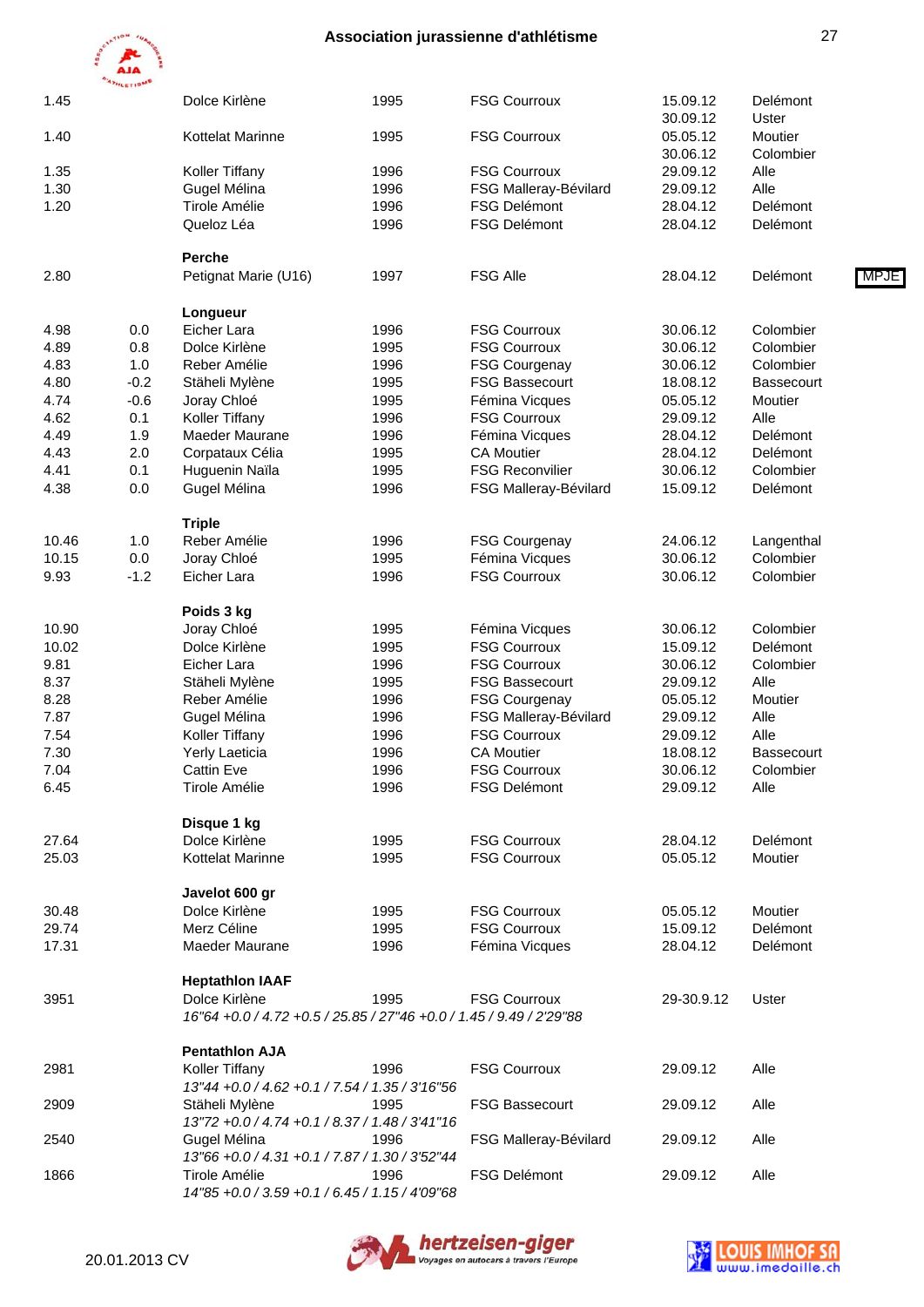



#### **80 m** 10"56 0.4 Ribeaud Fiona 1997 FSG Alle 29.09.12 Alle 10"63 0.8 Kottelat Lysianne 1998 FSG Courroux 23.06.12 Langenthal 10"64 0.0 Theurillat Marie 1998 FSG Alle 29.09.12 Alle 10"80 0.4 Schaffter Nathalie 1998 FSG Delémont 29.09.12 Alle 10"85 -0.4 Diatta Nadia (U14) 1999 FSG Alle 30.06.12 Colombier 10"88 0.4 Ortega Lolita 1997 FSG Bassecourt 29.09.12 Alle 11"05 0.0 Vandoni Laura 1997 CA Moutier 29.09.12 Alle 11"11 1.0 Meunier Tatiana 1997 CA Moutier 30.06.12 Colombier 11"20 0.0 Voelin Julie 1998 FSG Reconvilier 29.09.12 Alle 11"22 0.4 Laager Jennie 1997 Fémina Vicques 29.09.12 Alle  **600 m** 1'39"29 Theurillat Marie 1998 FSG Alle 68.09.12 Genève MPJ 1'45"21 Creti Lisa 1998 FSG Delémont 19.08.12 Zofingue 1'52"77 Tabourat Zoé 1998 FSG Bassecourt 23.06.12 Langenthal 1'54"69 Corso Méryl 1998 FSG Delémont 30.06.12 Colombier 1'55"07 Voelin Julie 1998 FSG Reconvilier 30.06.12 Colombier  **1000 m** 3'09"27 Theurillat Marie 1998 FSG Alle 22.09.12 Aarau 3'21"08 Creti Lisa 1998 FSG Delémont 29.09.12 Alle 3'23"38 Martoccia Lorana 1998 CA Courtelary 24.08.12 Lyss 3'32"28 Ribeaud Fiona 1997 FSG Alle 29.09.12 Alle 3'36"12 Voelin Julie 1998 FSG Reconvilier 29.09.12 Alle 3'36"41 Tabourat Zoé 1998 FSG Bassecourt 05.05.12 Moutier 3'42"02 Corso Méryl 1998 FSG Delémont 28.04.12 Delémont 3'45"15 Beney Mariuca 1997 FSG Delémont 13.06.12 Moutier 3'45"29 Vandoni Laura 1997 CA Moutier 13.06.12 Moutier 3'45"84 Ortega Lolita 1997 FSG Bassecourt 05.05.12 Moutier  **2000 m** 7'23"17 Martoccia Lorana 1998 CA Courtelary 11.08.12 Zofingue 8'56"44 Beney Mariuca 1997 FSG Delémont 30.06.12 Colombier  **80 m haies (76,2)** 12"18 -0.6 Ribeaud Fiona 1997 FSG Alle 24.06.12 Langenthal MPJ 12"80 1.1 Theurillat Marie 1998 FSG Alle 28.04.12 Delémont 13"55 -0.9 Laager Jennie 1997 Fémina Vicques 30.06.12 Colombier 14"09 1.1 Meunier Tatiana 1997 CA Moutier 28.04.12 Delémont 14"46 -1.2 Chèvre Aricia 1998 FSG Delémont 30.06.12 Colombier 14"46 -1.3 Brosy Amandine 1998 CA Delémont 18.08.12 Bassecourt 14"90 -0.6 Aubry Laura 1997 FSG Bassecourt 24.06.12 Langenthal 15"84 -1.2 Beney Mariuca 1997 FSG Delémont 30.06.12 Colombier 15"84 -1.2 Tabourat Zoé 1998 FSG Bassecourt 30.06.12 Colombier  **5x80 m** 53"23 AJA 19.08.12 Zofingue *Schaffter Nathalie 98 / Ortega Lolita 97 / Aubry Laura 97 / Kottelat Lysianne 98 / Laager Jennie 97* **U16 W - Cadettes B**

20.01.2013 CV

 **3x1000 m**



54"03 FSG Bassecourt 01.06.12 Delémont

54"50 FSG Alle 01.06.12 Delémont

54"60 CoA Delémont 01.06.12 Delémont

10'39"05 FSG Alle 01.06.12 Delémont

11'10"21 CoA Delémont 01.06.12 Delémont

11'13"90 FSG Basseourt 01.06.12 Delémont

*Jeannerat Noëlie 98 / Ribeaud Fiona 97 / Theurillat Marie 98*

*Beney Mariuca 97 / Corso Méryl 98 / Creti Lisa 98*

*Tabourat Zoé 98 / Aubry Laura 97 / Ortega Lolita 97*

*Erard Louane 00 / Voyame Célia 98 / Tabourat Zoé 98 / Aubry Laura 97 / Ortega Lolita 97*

*Chevre Aaricia 98 / Gyseler Marion 98 / Corso Méryl 98 / Schaffter Nathalie 98 / Creti Lisa 98*

*Theurillat Marie 98 / Ribeaud Fiona 97 / Jeannerat Noëlie 98 / Petignat Marie 97 / Girardin Guénaëlle 97*

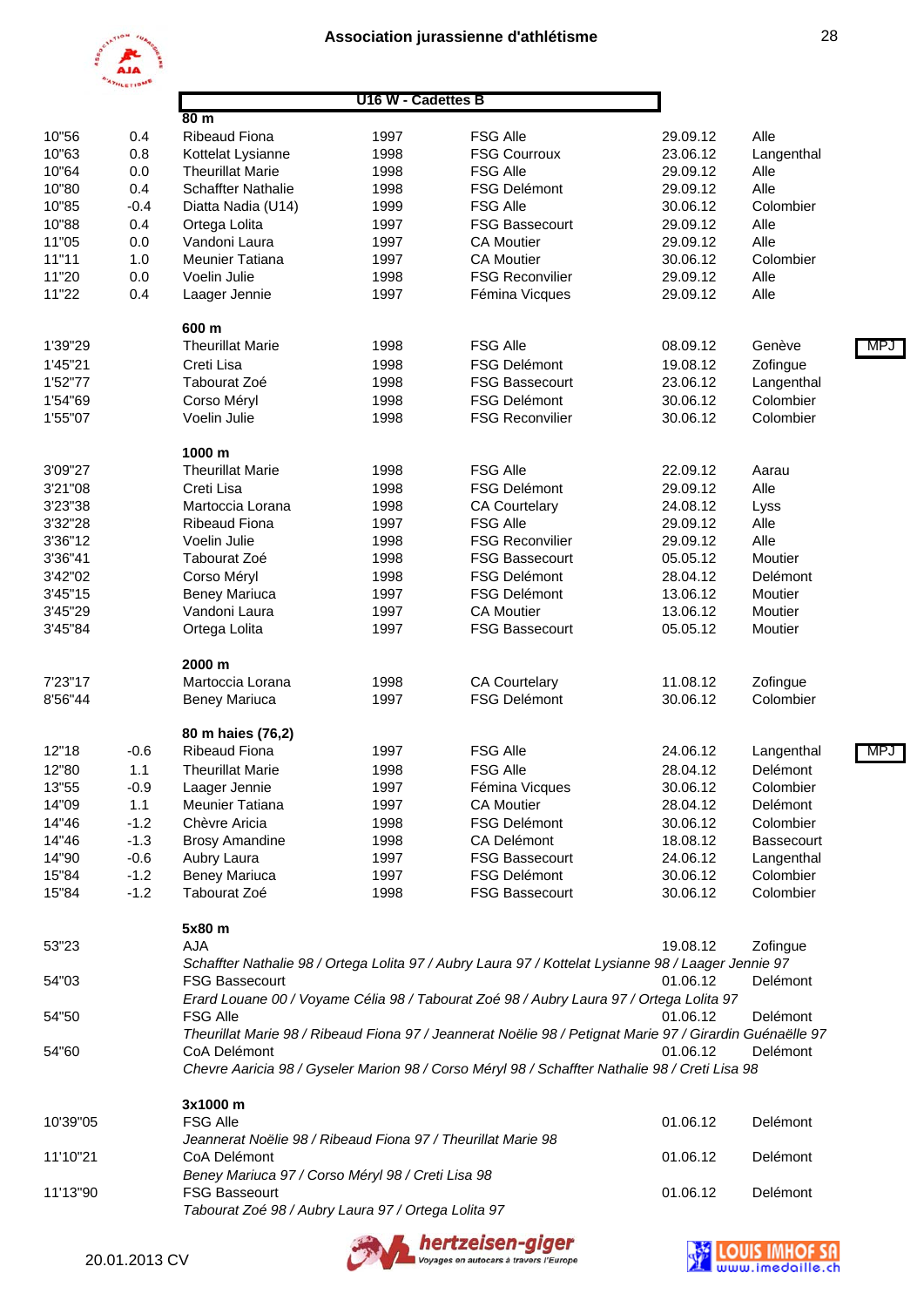

11'33"34 CoA Delémont 01.06.12 Delémont

*Chevre Aaricia 98 / Brosy Amandine 98 / Schaffter Nathalie 98*

|       |        | <b>Hauteur</b>            |      |                                        |          |                   |     |
|-------|--------|---------------------------|------|----------------------------------------|----------|-------------------|-----|
| 1.56  |        | <b>Ribeaud Fiona</b>      | 1997 | <b>FSG Alle</b>                        | 29.09.12 | Alle              |     |
| 1.53  |        | Vandoni Laura             | 1997 | <b>CA Moutier</b>                      | 15.09.12 | Delémont          |     |
| 1.51  |        | Laager Jennie             | 1997 | Fémina Vicques                         | 18.08.12 | <b>Bassecourt</b> |     |
| 1.47  |        | <b>Theurillat Marie</b>   | 1998 | <b>FSG Alle</b>                        | 29.09.12 | Alle              |     |
| 1.45  |        | Aubry Laura               | 1997 | <b>FSG Bassecourt</b>                  | 09.06.12 | Yverdon           |     |
|       |        |                           |      |                                        | 23.06.12 | Langenthal        |     |
|       |        |                           |      |                                        |          |                   |     |
|       |        | Roulet Vanessa            | 1998 | FSG Malleray-Bévilard                  | 30.06.12 | Colombier         |     |
| 1.40  |        | Beney Mariuca             | 1997 | <b>FSG Delémont</b>                    | 30.06.12 | Colombier         |     |
| 1.38  |        | <b>Brosy Amandine</b>     | 1998 | <b>CA Delémont</b>                     | 29.09.12 | Alle              |     |
| 1.35  |        | <b>Petignat Marie</b>     | 1997 | <b>FSG Alle</b>                        | 29.09.12 | Alle              |     |
|       |        | <b>Schaffter Nathalie</b> | 1998 | <b>FSG Delémont</b>                    | 29.09.12 | Alle              |     |
|       |        | <b>Perche</b>             |      |                                        |          |                   |     |
| 2.80  |        | <b>Petignat Marie</b>     | 1997 | <b>FSG Alle</b>                        | 28.04.12 | Delémont          | MP. |
| 2.10  |        | Jeannerat Noëlie          | 1998 | <b>FSG Alle</b>                        | 30.06.12 | Colombier         |     |
|       |        | Longueur                  |      |                                        |          |                   |     |
| 5.16  | 1.6    | <b>Ribeaud Fiona</b>      | 1997 | <b>FSG Alle</b>                        | 23.06.12 | Langenthal        |     |
| 5.05  | $-0.3$ | <b>Theurillat Marie</b>   | 1998 | <b>FSG Alle</b>                        | 30.06.12 | Colombier         |     |
| 4.77  | $-0.7$ | Vandoni Laura             | 1997 | <b>CA Moutier</b>                      | 05.05.12 | Moutier           |     |
| 4.75  | $-1.3$ | Kottelat Lysianne         | 1998 | <b>FSG Courroux</b>                    | 30.06.12 | Colombier         |     |
| 4.59  | 0.0    | Ortega Lolita             | 1997 | <b>FSG Bassecourt</b>                  | 19.08.12 | Zofingue          |     |
| 4.56  | $-0.6$ | Pirotta Christelle        | 1997 | <b>CA Moutier</b>                      | 05.05.12 | Moutier           |     |
|       |        |                           |      |                                        |          |                   |     |
| 4.43  | 0.1    | Aubry Laura               | 1997 | <b>FSG Bassecourt</b>                  | 15.09.12 | Olten             |     |
| 4.42  | 0.4    | <b>Petignat Marie</b>     | 1997 | <b>FSG Alle</b>                        | 29.09.12 | Alle              |     |
| 4.40  | 2.0    | Jeannerat Noëlie          | 1998 | <b>FSG Alle</b>                        | 23.06.12 | Langenthal        |     |
| 4.39  | 0.3    | <b>Doriot Marine</b>      | 1998 | FSG Malleray-Bévilard                  | 15.09.12 | Delémont          |     |
|       |        | Longueur zone             |      |                                        |          |                   |     |
| 5.06  |        | <b>Theurillat Marie</b>   | 1998 | <b>FSG Alle</b>                        | 25.08.12 | Delémont          |     |
| 5.03  |        | Kottelat Lysianne         | 1998 | <b>FSG Courroux</b>                    | 25.08.12 | Delémont          |     |
| 4.80  |        | Vandoni Laura             | 1997 | <b>CA Moutier</b>                      | 25.08.12 | Delémont          |     |
| 4.66  |        | Aubry Laura               | 1997 | <b>FSG Bassecourt</b>                  | 25.08.12 | Delémont          |     |
| 4.45  |        | Jeannerat Noëlie          | 1998 | <b>FSG Alle</b>                        | 25.08.12 | Delémont          |     |
|       |        | <b>Triple</b>             |      |                                        |          |                   |     |
| 9.46  | $-0.7$ | Roulet Vanessa            | 1998 | FSG Malleray-Bévilard                  | 30.06.12 | Colombier         |     |
| 9.07  | $-0.8$ | <b>Petignat Marie</b>     | 1997 | <b>FSG Alle</b>                        | 05.05.12 | Moutier           |     |
|       | $-0.8$ |                           |      |                                        | 30.06.12 | Colombier         |     |
|       |        | Poids 3 kg                |      |                                        |          |                   |     |
| 11.82 |        | <b>Petignat Marie</b>     | 1997 | <b>FSG Alle</b>                        | 24.06.12 | Langenthal        |     |
| 9.78  |        | Laager Jennie             | 1997 | Fémina Vicques                         | 15.09.12 | Delémont          |     |
| 9.53  |        | Meunier Tatiana           | 1997 | <b>CA Moutier</b>                      | 18.08.12 | <b>Bassecourt</b> |     |
| 9.28  |        | <b>Ribeaud Fiona</b>      | 1997 | <b>FSG Alle</b>                        | 29.09.12 | Alle              |     |
| 9.12  |        | Roulet Vanessa            | 1998 | FSG Malleray-Bévilard                  | 18.08.12 | <b>Bassecourt</b> |     |
|       |        |                           |      |                                        | 30.06.12 |                   |     |
| 8.88  |        | Kottelat Lysianne         | 1998 | <b>FSG Courroux</b><br><b>FSG Alle</b> |          | Colombier         |     |
| 8.64  |        | <b>Theurillat Marie</b>   | 1998 |                                        | 07.08.12 | Olten             |     |
| 8.50  |        | <b>Gyseler Marion</b>     | 1998 | <b>FSG Delémont</b>                    | 30.06.12 | Colombier         |     |
| 8.48  |        | <b>Doriot Marine</b>      | 1998 | FSG Malleray-Bévilard                  | 15.09.12 | Delémont          |     |
| 8.39  |        | Vandoni Laura             | 1997 | <b>CA Moutier</b>                      | 28.04.12 | Delémont          |     |
|       |        | Disque 0.75 kg            |      |                                        |          |                   |     |
| 24.73 |        | Laager Jennie             | 1997 | Fémina Vicques                         | 15.09.12 | Delémont          |     |
| 24.50 |        | <b>Bron Elisa</b>         | 1999 | <b>FSG Courroux</b>                    | 05.05.12 | Moutier           |     |
| 23.50 |        | <b>Gyseler Marion</b>     | 1998 | <b>FSG Delémont</b>                    | 30.06.12 | Colombier         |     |
| 22.44 |        | Bélet Ophélie             | 1998 | <b>CA Fontenais</b>                    | 05.05.12 | Moutier           |     |
| 22.16 |        | Chèvre Aricia             | 1998 | <b>FSG Delémont</b>                    | 30.06.12 | Colombier         |     |
| 18.34 |        | Corso Méryl               | 1998 | FSG Delémont                           | 30.06.12 | Colombier         |     |



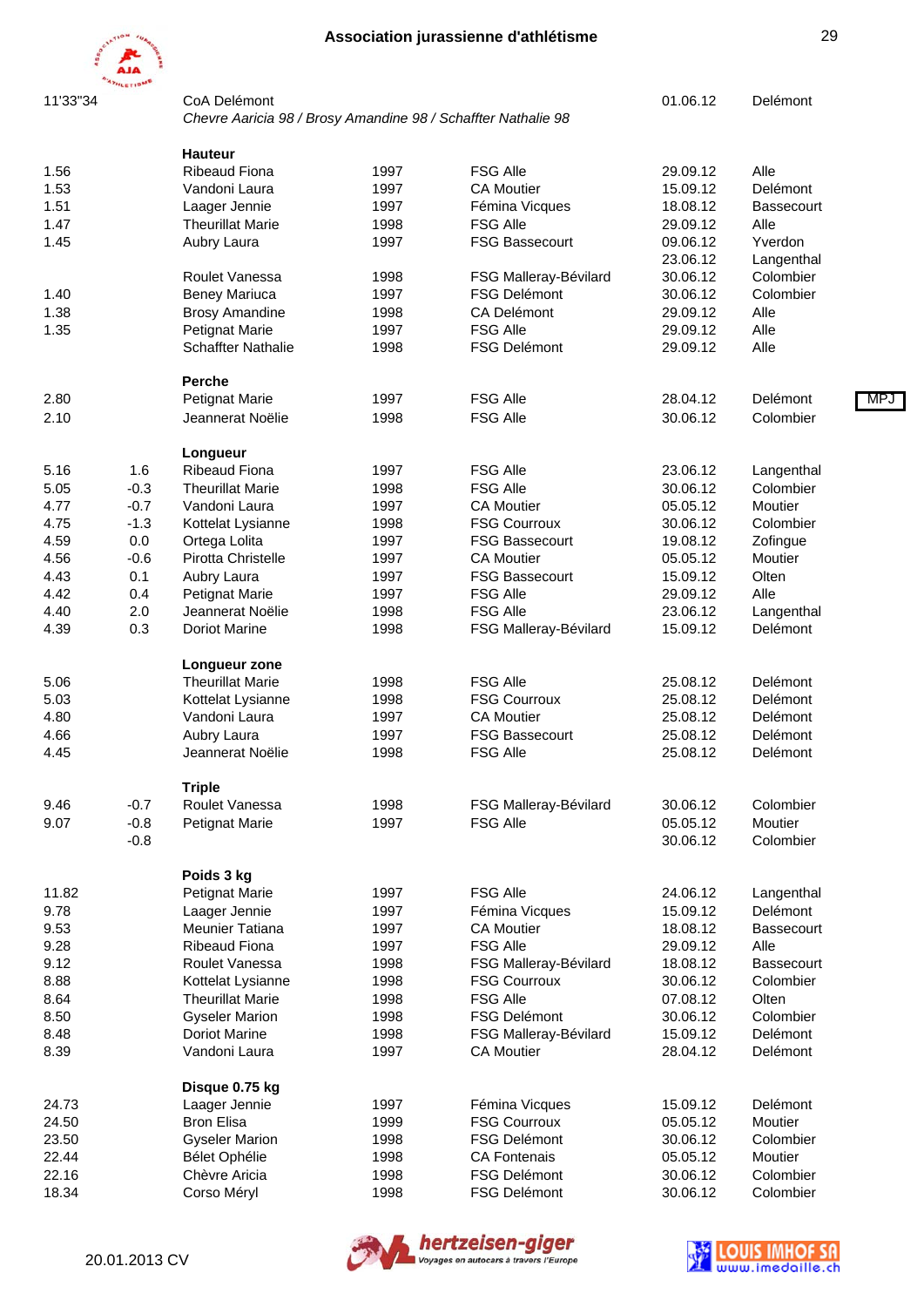

|       | Marteau 3 kg                                                    |                     |                       |          |                   |
|-------|-----------------------------------------------------------------|---------------------|-----------------------|----------|-------------------|
| 14.14 | Paillot Tifanny                                                 | 1998                | Fémina Vicques        | 30.06.12 | Colombier         |
|       | Javelot 400 gr                                                  |                     |                       |          |                   |
| 34.98 | <b>Petignat Marie</b>                                           | 1997                | <b>FSG Alle</b>       | 09.09.12 | Genève            |
| 33.49 | Jeannerat Noëlie                                                | 1998                | <b>FSG Alle</b>       | 30.06.12 | Colombier         |
| 30.02 | <b>Gyseler Marion</b>                                           | 1998                | <b>FSG Delémont</b>   | 30.06.12 | Colombier         |
| 28.18 | <b>Ribeaud Fiona</b>                                            | 1997                | <b>FSG Alle</b>       | 30.06.12 | Colombier         |
| 27.46 | Chèvre Aricia                                                   | 1998                | FSG Delémont          | 30.06.12 | Colombier         |
| 26.91 | Creti Lisa                                                      | 1998                | <b>FSG Delémont</b>   | 28.04.12 | Delémont          |
| 26.73 | Vandoni Laura                                                   | 1997                | <b>CA Moutier</b>     | 15.09.12 | Delémont          |
| 26.45 | Marchese Julie                                                  | 1997                | <b>CA Moutier</b>     | 28.04.12 | Delémont          |
| 25.57 | Pirotta Christelle                                              | 1997                | <b>CA Moutier</b>     | 05.05.12 | Moutier           |
| 22.48 | von Büren Silvia                                                | 1998                | <b>CA Courtelary</b>  | 30.06.12 | Colombier         |
|       |                                                                 |                     |                       |          |                   |
|       | <b>Pentathlon AJA</b>                                           | 1997                |                       |          |                   |
| 3212  | <b>Ribeaud Fiona</b>                                            |                     | <b>FSG Alle</b>       | 29.09.12 | Alle              |
|       | 10"56 +0.4 / 4.66 -0.1 / 9.28 / 1.56 / 3'32"28                  |                     |                       |          |                   |
| 3168  | <b>Theurillat Marie</b>                                         | 1998                | <b>FSG Alle</b>       | 29.09.12 | Alle              |
|       | 10"64 +0.0 / 4.69 +0.1 / 7.94 / 1.47 / 3'18"00                  |                     |                       |          |                   |
| 2726  | Vandoni Laura                                                   | 1997                | <b>CA Moutier</b>     | 29.09.12 | Alle              |
|       | 11"05 +0.0 / 4.64 -0.6 / 7.92 / 1.44 / 3'54"44                  |                     |                       |          |                   |
| 2560  | Laager Jennie<br>11"22 +0.4 / 4.14 +0.2 / 9.10 / 1.44 / 4'09"82 | 1997                | Fémina Vicques        | 29.09.12 | Alle              |
| 2516  | Creti Lisa                                                      | 1998                | <b>FSG Delémont</b>   | 29.09.12 | Alle              |
|       | 11"32 +0.0 / 3.40 +0.0 / 7.25 / 1.30 / 3'21"08                  |                     |                       |          |                   |
|       | <b>Petignat Marie</b>                                           | 1997                | <b>FSG Alle</b>       | 29.09.12 | Alle              |
|       | 11"84 + 0.4 / 4.42 + 0.0 / 11.49 / 1.35 / 4'17"78               |                     |                       |          |                   |
|       |                                                                 |                     |                       |          |                   |
| 2507  | Roulet Vanessa                                                  | 1998                | FSG Malleray-Bévilard | 29.09.12 | Alle              |
|       | 11"52 +0.0 / 4.38 +0.0 / 8.33 / 1.38 / 3'59"82                  |                     |                       |          |                   |
| 2496  | Ortega Lolita                                                   | 1997                | <b>FSG Bassecourt</b> | 29.09.12 | Alle              |
|       | 10"88 +0.4 / 4.17 +0.0 / 6.95 / 1.30 / 3'50"92                  |                     |                       |          |                   |
| 2446  | <b>Schaffter Nathalie</b>                                       | 1998                | <b>FSG Delémont</b>   | 29.09.12 | Alle              |
|       | 10"80 +0.4 / 4.13 -0.1 / 6.94 / 1.35 / 4'07"10                  |                     |                       |          |                   |
| 2341  | Aubry Laura                                                     | 1997                | <b>FSG Bassecourt</b> | 29.09.12 | Alle              |
|       | 11"77 + 0.0 / 4.16 + 0.4 / 8.33 / 1.41 / 4'17"36                |                     |                       |          |                   |
|       | <b>Triathlon UBS Kids Cup</b>                                   |                     |                       |          |                   |
| 2193  | <b>Ribeaud Fiona</b>                                            | 1997                | <b>FSG Alle</b>       | 01.09.12 | Letzigrund Zurich |
|       | 8"35 / 5.06 / 47.15                                             |                     |                       |          |                   |
| 1996  | <b>Theurillat Marie</b>                                         | 1998                | <b>FSG Alle</b>       | 25.08.12 | Delémont          |
|       | 8"57 / 5.06 / 38.50                                             |                     |                       |          |                   |
| 1984  | Kottelat Lysianne                                               | 1998                | <b>FSG Courroux</b>   | 25.08.12 | Delémont          |
|       | 8"36 / 5.03 / 34.25                                             |                     |                       |          |                   |
| 1938  | Vandoni Laura                                                   | 1997                | <b>CA Moutier</b>     | 25.08.12 | Delémont          |
|       | 8"73 / 4.80 / 41.10                                             |                     |                       |          |                   |
| 1805  | Jeannerat Noëlie                                                | 1998                | <b>FSG Alle</b>       |          | Delémont          |
|       |                                                                 |                     |                       | 25.08.12 |                   |
|       | 9''26 / 4.45 / 45.92                                            |                     |                       |          |                   |
| 1747  | Pirotta Christelle                                              | 1997                | <b>CA Moutier</b>     | 25.08.12 | Delémont          |
|       | 8"84 / 4.35 / 36.87                                             |                     |                       |          |                   |
| 1743  | Aubry Laura                                                     | 1997                | FSG Bassecourt        | 25.08.12 | Delémont          |
|       | 9"33 / 4.66 / 39.98                                             |                     |                       |          |                   |
| 1704  | Laager Jennie                                                   | 1997                | Fémina Vicques        | 25.08.12 | Delémont          |
|       | 8"95 / 4.41 / 35.07                                             |                     |                       |          |                   |
| 1622  | Marchese Julie                                                  | 1997                | <b>CA Moutier</b>     | 25.08.12 | Delémont          |
|       | 9"11 / 4.30 / 33.89                                             |                     |                       |          |                   |
| 1606  | Tabourat Zoé                                                    | 1998                | <b>FSG Bassecourt</b> | 25.08.12 | Delémont          |
|       | 9"08 / 4.22 / 33.54                                             |                     |                       |          |                   |
|       |                                                                 | U14 W - Ecolières A |                       |          |                   |
|       | 60 <sub>m</sub>                                                 |                     |                       |          |                   |
| 8"15  | Meraglia Lory                                                   | 1999                | FSG Malleray-Bévilard | 29.09.12 | Alle              |
| 8"32  | Diatta Nadia                                                    | 1999                | <b>FSG Alle</b>       | 08.09.12 | Moutier           |
| 8"44  | Camilotto Alyssa                                                | 2000                | <b>CA Courtelary</b>  | 29.09.12 | Alle              |



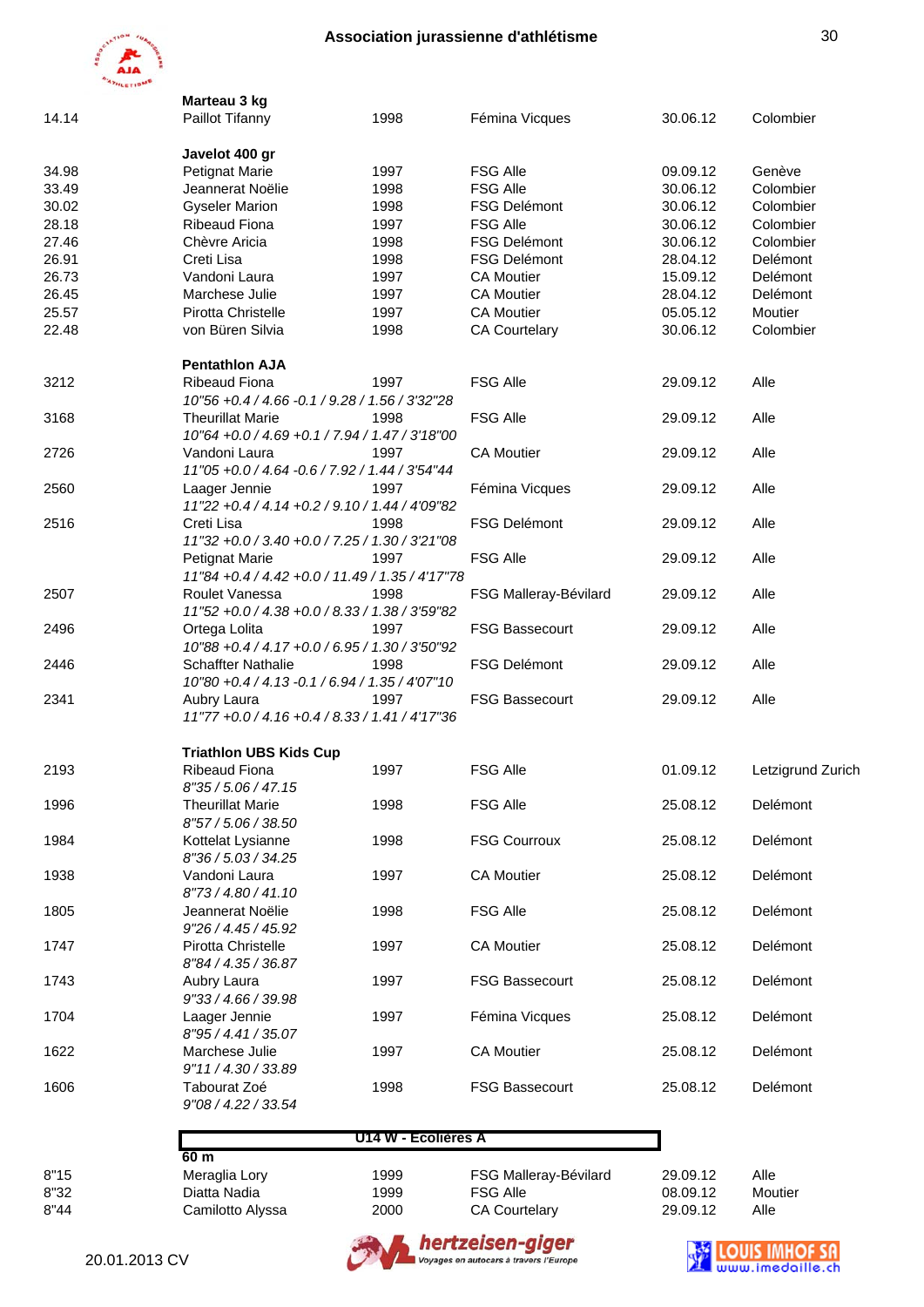

| mjm<br><b>OWNERISMS</b> |                           |      |                                                                                                         |          |            |      |
|-------------------------|---------------------------|------|---------------------------------------------------------------------------------------------------------|----------|------------|------|
| 8"50                    | Plomb Laurie              | 2000 | Fémina Vicques                                                                                          | 29.09.12 | Alle       |      |
| 8"56                    | <b>Bron Elisa</b>         | 1999 | <b>FSG Courroux</b>                                                                                     | 29.09.12 | Alle       |      |
|                         | Limacher Léa              | 2000 | Fémina Vicques                                                                                          | 29.09.12 | Alle       |      |
| 8"72                    | <b>Erard Louane</b>       | 2000 | <b>FSG Bassecourt</b>                                                                                   | 29.09.12 | Alle       |      |
| 8"73                    | Charles Desis Angeli Mari | 1999 | <b>CA Moutier</b>                                                                                       | 29.09.12 | Alle       |      |
| 8"87                    | <b>Bourquard Annie</b>    | 1999 | <b>FSG Courroux</b>                                                                                     | 29.09.12 | Alle       |      |
| 8"91                    | Maillard Emma             | 1999 | CA Delémont                                                                                             | 25.08.12 | Delémont   |      |
|                         | Labate Romane             | 1999 | FSG Malleray-Bévilard                                                                                   | 08.09.12 | Moutier    |      |
|                         | 600 m                     |      |                                                                                                         |          |            |      |
| 1'48"24                 | <b>Bron Elisa</b>         | 1999 | <b>FSG Courroux</b>                                                                                     | 19.08.12 | Zofingue   | MPJ  |
| 2'05"09                 | Yerly Lory                | 2000 | <b>FSG Bassecourt</b>                                                                                   | 28.04.12 | Delémont   |      |
| 2'11"07                 | Schindelholz Pauline      | 2000 | <b>CA Courtelary</b>                                                                                    | 19.08.12 | Zofingue   |      |
| 2'11"86                 | Ducommun Anaée            | 1999 | <b>FSG Alle</b>                                                                                         | 30.06.12 | Colombier  |      |
| 2'20"06                 | Voisin Chiara             | 2000 | <b>CA Courtelary</b>                                                                                    | 28.04.12 | Delémont   |      |
|                         | 1000 m                    |      |                                                                                                         |          |            |      |
| 3'10"23                 | <b>Bron Elisa</b>         | 1999 | <b>FSG Courroux</b>                                                                                     | 22.09.12 | Aarau      | MPJ  |
| 3'32"22                 | Meraglia Lory             | 1999 | FSG Malleray-Bévilard                                                                                   | 29.09.12 | Alle       |      |
| 3'32"74                 | Ben Youssef Zohra         | 1999 | <b>CA Delémont</b>                                                                                      | 08.09.12 | Moutier    |      |
| 3'36"47                 | Bürki Elisa               | 1999 | Fémina Vicques                                                                                          | 08.09.12 | Moutier    |      |
| 3'37"71                 | Schindelholz Pauline      | 2000 | <b>CA Courtelary</b>                                                                                    | 08.09.12 | Moutier    |      |
| 3'39"62                 | Ducommun Anaée            | 1999 | <b>FSG Alle</b>                                                                                         | 29.09.12 | Alle       |      |
| 3'43"42                 | <b>Erard Louane</b>       | 2000 | <b>FSG Bassecourt</b>                                                                                   | 29.09.12 | Alle       |      |
| 3'46"06                 | Camilotto Alyssa          | 2000 | <b>CA Courtelary</b>                                                                                    | 13.06.12 | Moutier    |      |
| 3'46"28                 | Jeannerat Louise          | 1999 | <b>FSG Bassecourt</b>                                                                                   | 29.09.12 | Alle       |      |
| 3'46"46                 | Labate Romane             | 1999 | FSG Malleray-Bévilard                                                                                   | 13.06.12 | Moutier    |      |
|                         | 2000 m                    |      |                                                                                                         |          |            |      |
| 7'34"67                 | <b>Bron Elisa</b>         | 1999 | <b>FSG Courroux</b>                                                                                     | 30.06.12 | Colombier  | PMP. |
|                         | 60 m haies (76,2)         |      |                                                                                                         |          |            |      |
| 11"01                   | <b>Bigler Elana</b>       | 1999 | Fémina Vicques                                                                                          | 08.09.12 | Moutier    |      |
| 11"35                   | <b>Bron Elisa</b>         | 1999 | <b>FSG Courroux</b>                                                                                     | 08.09.12 | Moutier    |      |
| 11"89                   | <b>Erard Louane</b>       | 2000 | <b>FSG Bassecourt</b>                                                                                   | 18.08.12 | Bassecourt |      |
| 12"65                   | Yerly Lory                | 2000 | <b>FSG Bassecourt</b>                                                                                   | 18.08.12 | Bassecourt |      |
| 12"97                   | Camilotto Alyssa          | 2000 | <b>CA Courtelary</b>                                                                                    | 19.08.12 | Zofingue   |      |
| 13"61                   | <b>Burri Charlotte</b>    | 2000 | <b>CA Delémont</b>                                                                                      | 18.08.12 | Bassecourt |      |
|                         | Migliore Océane           | 1999 | FSG Bassecourt                                                                                          | 18.08.12 | Bassecourt |      |
| 14"31                   | Zalagh Naïma              | 2000 | <b>CA Courtelary</b>                                                                                    | 12.05.12 | Courtelary |      |
|                         | 5xlibre                   |      |                                                                                                         |          |            |      |
| 56"71                   | <b>FSG Bassecourt</b>     |      | Yerly Lory 00 / Lachat Julie 01 / Migliore Océane 99 / Erard Louane 00 / Jeannerat Louise 99            | 01.06.12 | Delémont   |      |
| 57"00                   | FSG Malleray-Bévilard     |      |                                                                                                         | 01.06.12 | Delémont   |      |
|                         |                           |      | Gomes Sarah 01 / Zbinden Ophélie 99 / Mülhaupt Laura 99 / Labate Romane 99 / Meraglia Lory 99           |          |            |      |
| 57"64                   | Femina Vicques 2          |      | Plomb Nolwenn 01 / Plomb Laurie 00 / Limacher Léa 00 / Joray Maryline 01 / Bürki Elisa 99               | 01.06.12 | Delémont   |      |
| 58"10                   | <b>FSG Alle</b>           |      |                                                                                                         | 01.06.12 | Delémont   |      |
|                         |                           |      | Diatta Nadia 99 / Ducommun Anaée 99 / Juillard Isaure 01 / Sabot Tatiana 01 / Lechat Aurore 01          |          |            |      |
| 59"00                   | CoA Delémont              |      |                                                                                                         | 01.06.12 | Delémont   |      |
|                         |                           |      | Burri Charlotte 00 / Lopez Emilie 00 / Lüthi Lorane 99 / Bourgnon Chloé 00 / Fleury Célia 99            |          |            |      |
| 59"76                   | AJA                       |      |                                                                                                         | 19.08.12 | Zofingue   |      |
|                         |                           |      | Yerly Lory 00 / Lachat Julie 01 / Migliore Océane 99 / Erard Louane 00 / Chèvre Audrey 01               |          |            |      |
| 1'02"15                 | <b>CA Courtelary</b>      |      |                                                                                                         | 01.06.12 | Delémont   |      |
|                         |                           |      | Voisin Chiara 00 / Domont Nikita 00 / Oeuvray Jeanne 00 / Schindelholz Pauline 00 / Camilotto Alyssa 00 |          |            |      |
| 1'06"98                 | FSG Alle 2                |      |                                                                                                         | 01.06.12 | Delémont   |      |
|                         |                           |      | Girardin Tiphaine 01 / Lièvre Chloé 01 / Maître Louna 00 / Schouller Chloé 02 / Gerber Nina 03          |          |            |      |
| 1'07"54                 | CoA Delémont 2            |      |                                                                                                         | 01.06.12 | Delémont   |      |



1'09"69 CA Fontenais 01.06.12 Delémont

*Vallat Elise 02 / Brossard Morane 02 / Perret Mélanie 05 / Michel Emma 00 / Chalverat Laure 02*

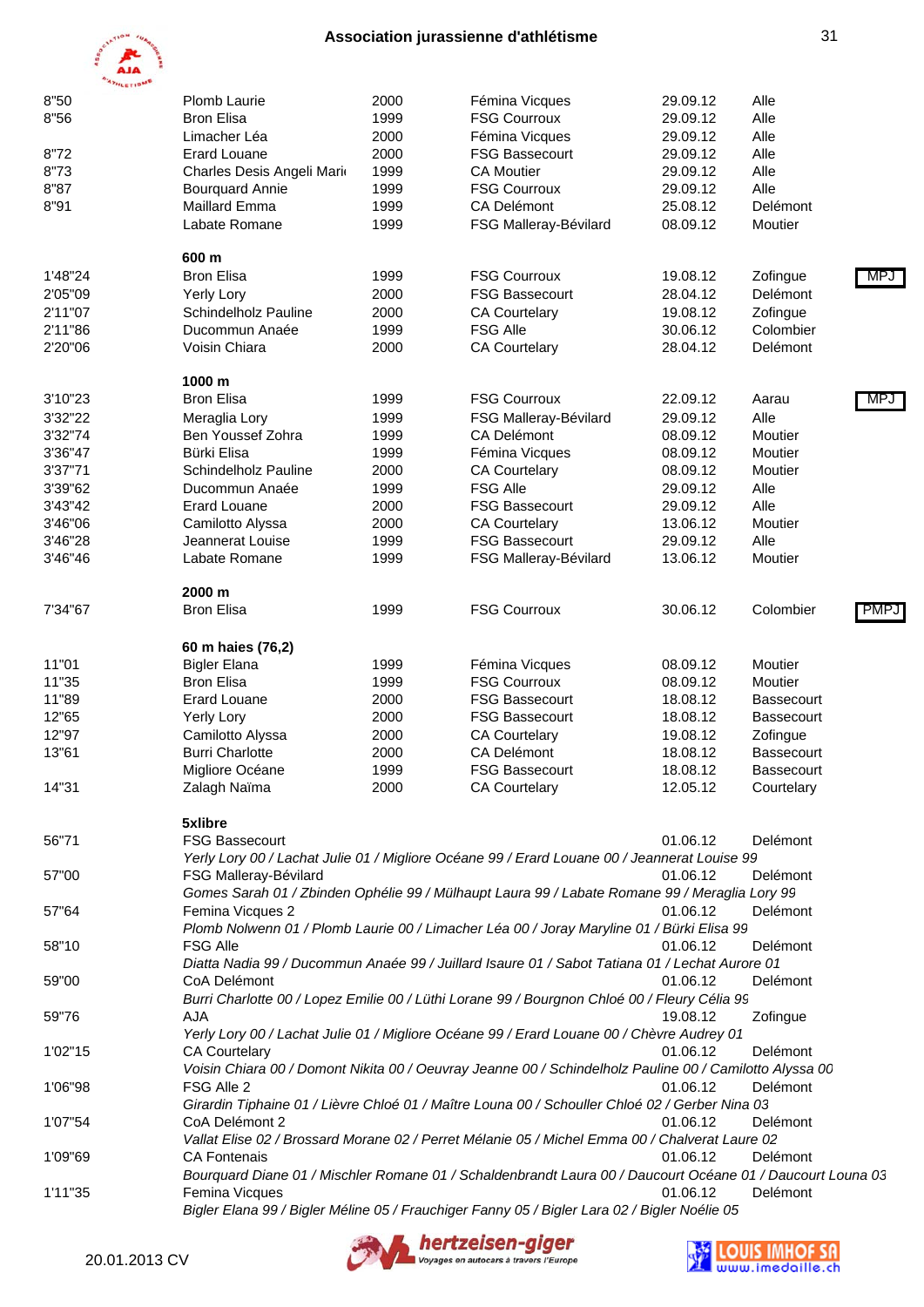

|          |               | 3 x 1000 m                                                                         |                                                                             |                                                                     |          |                   |  |  |
|----------|---------------|------------------------------------------------------------------------------------|-----------------------------------------------------------------------------|---------------------------------------------------------------------|----------|-------------------|--|--|
| 11'36"96 |               | CoA Delémont 1<br>Lüthi Lorane 99 / Grutter Lisa 99 / Ben Youssef Zohra 99         |                                                                             |                                                                     | 01.06.12 | Delémont          |  |  |
| 11'42"27 |               | <b>FSG Alle</b>                                                                    |                                                                             |                                                                     | 01.06.12 | Delémont          |  |  |
| 11'52"28 |               | Sabot Tatiana 01 / Juillard Isaure 01 / Ducommun Anaée 99<br>FSG Malleray-Bévilard |                                                                             |                                                                     | 01.06.12 | Delémont          |  |  |
| 11'55"79 |               | Labate Romane 99 / Zbinden Ophélie 99 / Meraglia Lory 99<br><b>FSG Bassecourt</b>  |                                                                             | 01.06.12                                                            | Delémont |                   |  |  |
|          |               | Yerly Lory 00 / Erard Louane 00 / Migliore Océane 99                               |                                                                             | 01.06.12                                                            | Delémont |                   |  |  |
| 12'03"81 |               |                                                                                    | FSG Bassecourt 2<br>Chèvre Audrey 01 / Lachat Julie 01 / Reteau Mathilde 00 |                                                                     |          |                   |  |  |
| 12'04"65 |               | <b>CA Courtelary</b>                                                               |                                                                             | Schindelholz Pauline 00 / Amstutz Auréanne 01 / Camilotto Alyssa 00 | 01.06.12 | Delémont          |  |  |
| 12'27"15 |               | FSG Alle 2<br>Gerber Nina 03 / Roueche Pauline 01 / Maître Louna 00                |                                                                             |                                                                     | 01.06.12 | Delémont          |  |  |
| 12'28"98 |               | <b>CA Courtelary</b>                                                               |                                                                             |                                                                     | 01.06.12 | Delémont          |  |  |
| 13'22"41 |               | Oeuvray Jeanne 00 / Schindelholz Sarah 02 / Voisin Chiara 00<br>CoA Delémont 2     |                                                                             |                                                                     | 01.06.12 | Delémont          |  |  |
|          |               | Chalverat Laure 02 / Perret Mélanie 05 / Vallat Elise 02                           |                                                                             |                                                                     |          |                   |  |  |
|          |               | <b>Hauteur</b>                                                                     |                                                                             |                                                                     |          |                   |  |  |
| 1.39     |               | Charles Desis Angeli Mari                                                          | 1999                                                                        | <b>CA Moutier</b>                                                   | 08.09.12 | Moutier           |  |  |
| 1.35     |               | <b>Plomb Laurie</b>                                                                | 2000                                                                        | Fémina Vicques                                                      | 18.08.12 | <b>Bassecourt</b> |  |  |
| 1.30     |               | Limacher Léa                                                                       | 2000                                                                        | Fémina Vicques                                                      | 18.08.12 | <b>Bassecourt</b> |  |  |
|          |               | <b>Bourquard Annie</b>                                                             | 1999                                                                        | <b>FSG Courroux</b>                                                 | 08.09.12 | Moutier           |  |  |
| 1.20     |               | Schindelholz Pauline                                                               | 2000                                                                        | <b>CA Courtelary</b>                                                | 08.09.12 | Moutier           |  |  |
|          |               | Ducommun Anaée                                                                     | 1999                                                                        | <b>FSG Alle</b>                                                     | 08.09.12 | Moutier           |  |  |
| 1.15     |               | <b>Bigler Elana</b>                                                                | 1999                                                                        | Fémina Vicques                                                      | 28.04.12 | Delémont          |  |  |
|          |               | Camilotto Alyssa                                                                   | 2000                                                                        | <b>CA Courtelary</b>                                                | 05.05.12 | Moutier           |  |  |
|          |               |                                                                                    |                                                                             |                                                                     | 24.06.12 | Langenthal        |  |  |
|          |               | Meusy Anaïs                                                                        | 2000                                                                        | <b>FSG Alle</b>                                                     | 08.09.12 | Moutier           |  |  |
|          |               | Pic Méline                                                                         | 2000                                                                        | <b>FSG Alle</b>                                                     | 08.09.12 | Moutier           |  |  |
|          |               | Longueur                                                                           |                                                                             |                                                                     |          |                   |  |  |
| 4.37     | $-1.4$        | Diatta Nadia                                                                       | 1999                                                                        | <b>FSG Alle</b>                                                     | 30.06.12 | Colombier         |  |  |
|          |               | Longueur zone                                                                      |                                                                             |                                                                     |          |                   |  |  |
| 4.71     |               | Plomb Laurie                                                                       | 2000                                                                        | Fémina Vicques                                                      | 01.09.12 | Letzigrund Zurich |  |  |
| 4.66     |               | Meraglia Lory                                                                      | 1999                                                                        | FSG Malleray-Bévilard                                               | 25.08.12 | Delémont          |  |  |
| 4.60     |               | Diatta Nadia                                                                       | 1999                                                                        | <b>FSG Alle</b>                                                     | 25.08.12 | Delémont          |  |  |
| 4.58     |               | Charles Desis Angeli Mari                                                          | 1999                                                                        | <b>CA Moutier</b>                                                   | 08.09.12 | Moutier           |  |  |
| 4.43     |               | <b>Erard Louane</b>                                                                | 2000                                                                        | <b>FSG Bassecourt</b>                                               | 25.08.12 | Delémont          |  |  |
| 4.38     |               | Camilotto Alyssa                                                                   | 2000                                                                        | <b>CA Courtelary</b>                                                | 29.09.12 | Alle              |  |  |
| 4.30     |               | Maillard Emma                                                                      | 1999                                                                        | <b>CA Delémont</b>                                                  | 25.08.12 | Delémont          |  |  |
| 4.29     |               | Limacher Léa                                                                       | 2000                                                                        | Fémina Vicques                                                      | 25.08.12 | Delémont          |  |  |
| 4.25     |               | Fleury Célia                                                                       | 1999                                                                        | CA Delémont                                                         | 28.04.12 | Delémont          |  |  |
| 4.21     |               | <b>Bron Elisa</b>                                                                  | 1999                                                                        | <b>FSG Courroux</b>                                                 | 25.08.12 | Delémont          |  |  |
|          |               |                                                                                    |                                                                             |                                                                     | 29.09.12 | Alle              |  |  |
|          |               | Poids 3 kg                                                                         |                                                                             |                                                                     |          |                   |  |  |
| 8.75     |               | Meraglia Lory                                                                      | 1999                                                                        | FSG Malleray-Bévilard                                               | 08.09.12 | Moutier           |  |  |
| 8.60     |               | Schindelholz Pauline                                                               | 2000                                                                        | <b>CA Courtelary</b>                                                | 05.05.12 | Moutier           |  |  |
| 8.58     |               | Mühlhaupt Laura                                                                    | 1999                                                                        | FSG Malleray-Bévilard                                               | 28.04.12 | Delémont          |  |  |
| 8.39     |               | <b>Bigler Elana</b>                                                                | 1999                                                                        | Fémina Vicques                                                      | 08.09.12 | Moutier           |  |  |
| 8.10     |               | <b>Bron Elisa</b>                                                                  | 1999                                                                        | <b>FSG Courroux</b>                                                 | 08.09.12 | Moutier           |  |  |
| 7.80     |               | Charles Desis Angeli Mari                                                          | 1999                                                                        | <b>CA Moutier</b>                                                   | 08.09.12 | Moutier           |  |  |
| 7.51     |               | Camilotto Alyssa                                                                   | 2000                                                                        | <b>CA Courtelary</b>                                                | 05.05.12 | Moutier           |  |  |
| 7.03     |               | <b>Erard Louane</b>                                                                | 2000                                                                        | <b>FSG Bassecourt</b>                                               | 05.05.12 | Moutier           |  |  |
| 6.86     |               | <b>Bourquard Annie</b>                                                             | 1999                                                                        | <b>FSG Courroux</b>                                                 | 08.09.12 | Moutier           |  |  |
| 6.77     |               | Jeannerat Louise                                                                   | 1999                                                                        | <b>FSG Bassecourt</b>                                               | 18.08.12 | <b>Bassecourt</b> |  |  |
|          |               |                                                                                    |                                                                             |                                                                     |          |                   |  |  |
|          |               | Disque 0.75 kg                                                                     |                                                                             |                                                                     |          |                   |  |  |
| 27.37    |               | <b>Bron Elisa</b>                                                                  | 1999                                                                        | <b>FSG Courroux</b>                                                 | 15.09.12 | Delémont          |  |  |
| 19.95    |               | <b>Bigler Elana</b>                                                                | 1999                                                                        | Fémina Vicques                                                      | 15.09.12 | Delémont          |  |  |
|          | 20.01.2013 CV |                                                                                    |                                                                             | hertzeisen-giger<br>Voyages en autocars à travers l'Europe          |          |                   |  |  |

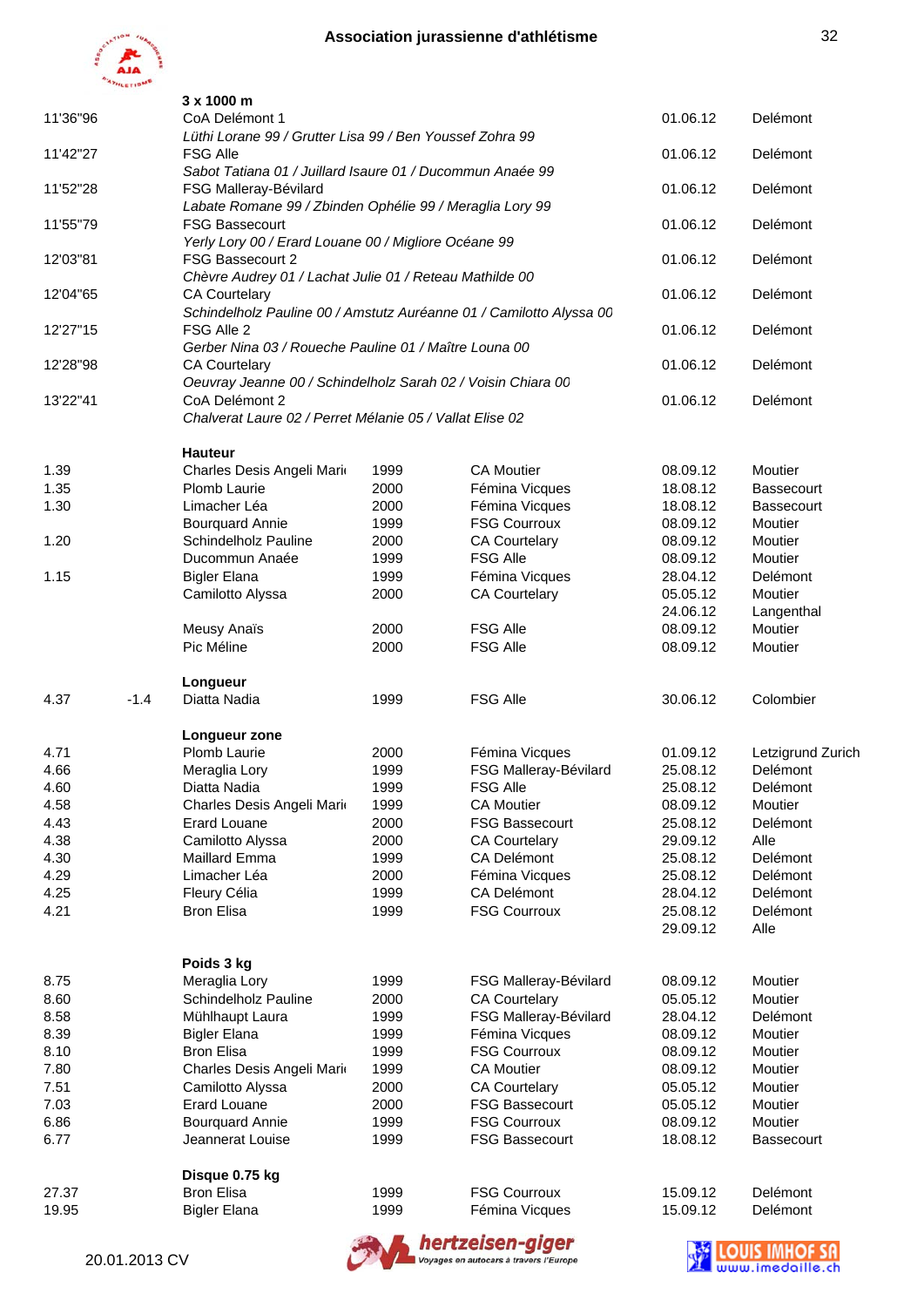

| 16.79 | Schaldenbrandt Laura                                                         | 2000 | <b>CA Fontenais</b>   | 15.09.12 | Delémont          |
|-------|------------------------------------------------------------------------------|------|-----------------------|----------|-------------------|
|       | Javelot 400 gr                                                               |      |                       |          |                   |
| 29.08 | <b>Bron Elisa</b>                                                            | 1999 | <b>FSG Courroux</b>   | 08.09.12 | Moutier           |
| 20.97 | Ben Youssef Zohra                                                            | 1999 | <b>CA Delémont</b>    | 08.09.12 | Moutier           |
| 19.51 | Mühlhaupt Laura                                                              | 1999 | FSG Malleray-Bévilard | 19.08.12 | Zofingue          |
| 19.11 | Camilotto Alyssa                                                             | 2000 | <b>CA Courtelary</b>  | 08.09.12 | Moutier           |
| 14.42 | Marquis Janna                                                                | 1999 | Fémina Vicques        | 08.09.12 | Moutier           |
| 14.19 | Domont Nikita                                                                | 2000 | <b>CA Courtelary</b>  | 08.09.12 | Moutier           |
| 13.64 | <b>Reber Elise</b>                                                           | 2000 | <b>FSG Courgenay</b>  | 15.09.12 | Delémont          |
| 11.54 | <b>Respinguet Coraline</b>                                                   | 2000 | Fémina Vicques        | 08.09.12 | Moutier           |
|       | Balle 200 gr                                                                 |      |                       |          |                   |
| 43.53 | Meraglia Lory                                                                | 1999 | FSG Malleray-Bévilard | 08.09.12 | MP.<br>Moutier    |
| 40.16 | Camilotto Alyssa                                                             | 2000 | <b>CA Courtelary</b>  | 28.04.12 | Delémont          |
| 39.12 | Schindelholz Pauline                                                         | 2000 | <b>CA Courtelary</b>  | 08.09.12 | Moutier           |
| 37.44 | <b>Bron Elisa</b>                                                            | 1999 | <b>FSG Courroux</b>   | 25.08.12 | Delémont          |
| 34.70 | Migliore Océane                                                              | 1999 | <b>FSG Bassecourt</b> | 18.08.12 | Bassecourt        |
| 34.21 |                                                                              | 1999 | FSG Malleray-Bévilard | 25.08.12 | Delémont          |
|       | Labate Romane                                                                |      |                       |          |                   |
| 33.36 | Bürki Elisa                                                                  | 1999 | Fémina Vicques        | 08.09.12 | Moutier           |
| 30.68 | Limacher Léa                                                                 | 2000 | Fémina Vicques        | 25.08.12 | Delémont          |
| 29.09 | Maillard Emma                                                                | 1999 | CA Delémont           | 25.08.12 | Delémont          |
| 28.94 | Marquis Janna                                                                | 1999 | Fémina Vicques        | 08.09.12 | Moutier           |
|       | Tétrathlon (60 m / longueur / 3 kg / 1000)                                   |      |                       |          |                   |
| 2356  | Meraglia Lory<br>8"15 / 4.47 / 7.75 / 3'32"22                                | 1999 | FSG Malleray-Bévilard | 29.09.12 | Alle              |
| 2299  | <b>Bron Elisa</b><br>8"56 / 4.21 / 7.63 / 3'18"98                            | 1999 | <b>FSG Courroux</b>   | 29.09.12 | Alle              |
| 2038  | Camilotto Alyssa<br>8"44 / 4.38 / 6.39 / 3'47"74                             | 2000 | <b>CA Courtelary</b>  | 29.09.12 | Alle              |
| 1948  | <b>Erard Louane</b><br>8"72 / 4.10 / 6.58 / 3'43"42                          | 2000 | <b>FSG Bassecourt</b> | 29.09.12 | Alle              |
| 1888  | Charles Desis Angeli Mari                                                    | 1999 | <b>CA Moutier</b>     | 29.09.12 | Alle              |
| 1856  | 8"73 / 4.36 / 7.56 / 4'08"82<br>Plomb Laurie<br>8"50 / 4.45 / 6.10 / 4'12"82 | 2000 | Fémina Vicques        | 29.09.12 | Alle              |
| 1807  | <b>Bourquard Annie</b><br>8"87 / 3.95 / 6.78 / 3'54"50                       | 1999 | <b>FSG Courroux</b>   | 29.09.12 | Alle              |
| 1799  | Ducommun Anaée                                                               | 1999 | <b>FSG Alle</b>       | 29.09.12 | Alle              |
| 1714  | 9"18 / 3.88 / 6.31 / 3'39"62<br>Bürki Elisa<br>9"44 / 3.66 / 6.62 / 3'39"55  | 1999 | Fémina Vicques        | 29.09.12 | Alle              |
| 1710  | Jeannerat Louise<br>8"96 / 3.60 / 5.83 / 3'46"28                             | 1999 | <b>FSG Bassecourt</b> | 29.09.12 | Alle              |
|       |                                                                              |      |                       |          |                   |
| 1935  | <b>Triathlon UBS Kids Cup</b><br>Meraglia Lory                               | 1999 | FSG Malleray-Bévilard | 25.08.12 | Delémont          |
|       | 8"55 / 4.66 / 39.70                                                          |      |                       |          |                   |
| 1721  | <b>Bron Elisa</b><br>8"86 / 4.21 / 37.44                                     | 1999 | <b>FSG Courroux</b>   | 25.08.12 | Delémont          |
| 1702  | Plomb Laurie                                                                 | 2000 | Fémina Vicques        | 01.09.12 | Letzigrund Zurich |
| 1660  | 8"68 / 4.71 / 26.63<br>Camilotto Alyssa                                      | 2000 | <b>CA Courtelary</b>  | 25.08.12 | Delémont          |
| 1644  | 8"95 / 4.05 / 37.15<br>Limacher Léa                                          | 2000 | Fémina Vicques        | 25.08.12 | Delémont          |
|       | 8"81 / 4.29 / 30.68                                                          |      |                       |          |                   |
| 1623  | Diatta Nadia<br>8"41 / 4.60 / 18.80                                          | 1999 | <b>FSG Alle</b>       | 25.08.12 | Delémont          |
| 1595  | Maillard Emma<br>8"91 / 4.30 / 29.09                                         | 1999 | CA Delémont           | 25.08.12 | Delémont          |
| 1590  | Labate Romane<br>9"06 / 4.07 / 34.21                                         | 1999 | FSG Malleray-Bévilard | 25.08.12 | Delémont          |



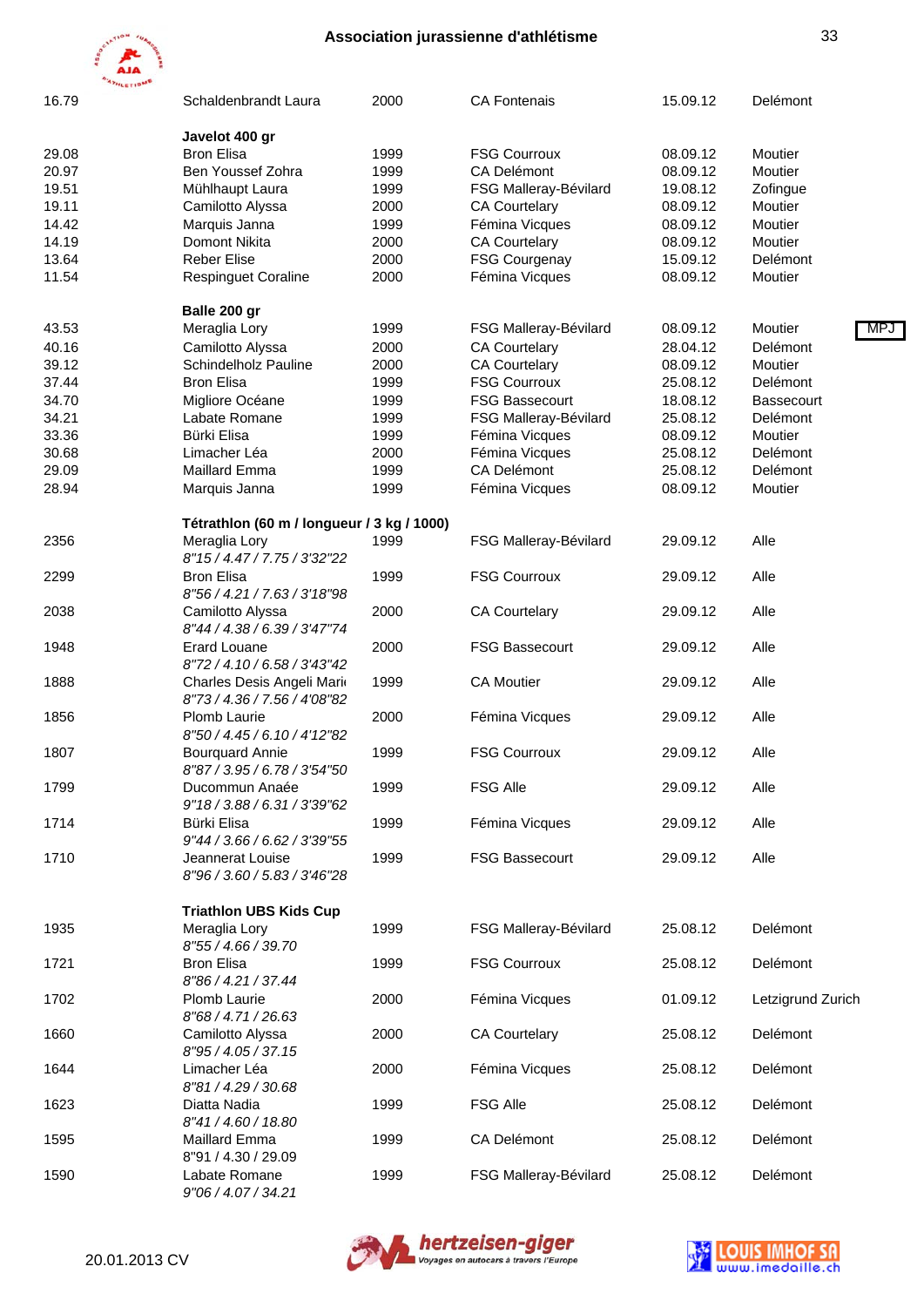| <b>POLATION</b><br>10 <sub>4</sub> |                                        |                     | Association jurassienne d'athlétisme |                      |              |
|------------------------------------|----------------------------------------|---------------------|--------------------------------------|----------------------|--------------|
|                                    |                                        |                     |                                      |                      |              |
|                                    |                                        |                     |                                      |                      |              |
| 1556                               | <b>Erard Louane</b><br>9"05/4.43/27.15 | 2000                | <b>FSG Bassecourt</b>                | 25.08.12             | Delémont     |
| 1457                               | <b>Bourquard Annie</b>                 | 1999                | <b>FSG Courroux</b>                  | 25.08.12             | Delémont     |
|                                    | 9"02 / 4.18 / 23.90                    |                     |                                      |                      |              |
|                                    |                                        | U12 W - Ecolières B |                                      |                      |              |
|                                    | 60 m                                   |                     |                                      |                      |              |
| 8"68                               | Lachat Julie                           | 2001                | <b>FSG Bassecourt</b>                | 29.09.12             | Alle         |
| 9"18<br>9"28                       | Sabot Tatiana<br>Juillard Isaure       | 2001<br>2001        | <b>FSG Alle</b><br><b>FSG Alle</b>   | 29.09.12             | Alle<br>Alle |
| 9"36                               | Plomb Nolwenn                          | 2001                |                                      | 29.09.12<br>29.09.12 | Alle         |
| 9"38                               | <b>Theubet Nadia</b>                   | 2001                | Fémina Vicques<br><b>FSG Alle</b>    | 29.09.12             | Alle         |
| 9"45                               | Gomes Sarah                            | 2001                | FSG Malleray-Bévilard                | 29.09.12             | Alle         |
| 9"56                               | <b>Chalverat Laure</b>                 | 2002                | <b>FSG Delémont</b>                  | 15.09.12             | Delémont     |
| 9"66                               | Chèvre Audrey                          | 2001                | <b>FSG Bassecourt</b>                | 25.08.12             | Delémont     |
| 9"77                               | <b>Rohrer Coralie</b>                  | 2002                | <b>CA Courtelary</b>                 | 25.08.12             | Delémont     |
| 9"79                               | Juillard Isaure                        | 2001                | <b>FSG Alle</b>                      | 25.08.12             | Delémont     |
|                                    | 600 m                                  |                     |                                      |                      |              |
| 2'25"81                            | Amstutz Auréanne                       | 2001                | <b>CA Courtelary</b>                 | 17.06.12             | Thoune       |
|                                    | 1000 m                                 |                     |                                      |                      |              |
| 3'32"45                            | Juillard Isaure                        | 2001                | <b>FSG Alle</b>                      | 13.06.12             | Moutier      |
| 3'40"84                            | <b>Theubet Nadia</b>                   | 2001                | <b>FSG Alle</b>                      | 29.09.12             | Alle         |
| 3'42"64                            | Gomes Sarah                            | 2001                | FSG Malleray-Bévilard                | 13.06.12             | Moutier      |
| 3'51"68                            | Plomb Nolwenn                          | 2001                | Fémina Vicques                       | 29.09.12             | Alle         |
| 3'58"92                            | Lachat Julie                           | 2001                | <b>FSG Bassecourt</b>                | 29.09.12             | Alle         |
| 4'06"18                            | Sabot Tatiana                          | 2001                | <b>FSG Alle</b>                      | 29.09.12             | Alle         |
| 4'07"22                            | Oberli Eryn                            | 2001                | <b>CA Moutier</b>                    | 08.09.12             | Moutier      |
| 4'07"52                            | <b>Bourquard Diane</b>                 | 2001                | <b>CA Fontenais</b>                  | 29.09.12             | Alle         |
| 4'07"85                            | <b>Vallat Elise</b>                    | 2002                | <b>FSG Delémont</b>                  | 08.09.12             | Moutier      |
| 4'08"97                            | <b>Rohrer Coralie</b>                  | 2002                | <b>CA Courtelary</b>                 | 13.06.12             | Moutier      |
|                                    | 60 m haies (60-76,2)                   |                     |                                      |                      |              |
| 12"64                              | Joray Maryline                         | 2001                | Fémina Vicques                       | 08.09.12             | Moutier      |
| 12"88                              | Lachat Julie                           | 2001                | <b>FSG Bassecourt</b>                | 08.09.12             | Moutier      |
| 13"00                              | Juillard Isaure                        | 2001                | <b>FSG Alle</b>                      | 08.09.12             | Moutier      |
| 13"94                              | Oberli Eryn                            | 2001                | <b>CA Moutier</b>                    | 08.09.12             | Moutier      |
| 14"09                              | Mischler Romane                        | 2001                | <b>CA Fontenais</b>                  | 08.09.12             | Moutier      |
| 15"10                              | <b>Bourquard Diane</b>                 | 2001                | <b>CA Fontenais</b>                  | 18.08.12             | Bassecourt   |
| 1.20                               | <b>Hauteur</b><br>Joray Maryline       | 2001                | Fémina Vicques                       | 18.08.12             | Bassecourt   |
|                                    | <b>Theubet Nadia</b>                   | 2001                | <b>FSG Alle</b>                      | 18.08.12             | Bassecourt   |
|                                    | Juillard Isaure                        | 2001                | <b>FSG Alle</b>                      | 08.09.12             | Moutier      |
| 1.15                               | <b>Rohrer Coralie</b>                  | 2002                | <b>CA Courtelary</b>                 | 08.09.12             | Moutier      |
|                                    | Plomb Nolwenn                          | 2001                | Fémina Vicques                       | 08.09.12             | Moutier      |
| 1.10                               | Sabot Tatiana                          | 2001                | <b>FSG Alle</b>                      | 15.09.12             | Delémont     |
| 1.05                               | Lièvre Chloé                           | 2001                | <b>FSG Alle</b>                      | 18.08.12             | Bassecourt   |
|                                    |                                        |                     |                                      | 08.09.12             | Moutier      |
|                                    | Roueche Pauline                        | 2001                | <b>FSG Alle</b>                      | 15.09.12             | Delémont     |
| 1.00                               | <b>Bourquard Diane</b>                 | 2001                | <b>CA Fontenais</b>                  | 08.09.12             | Moutier      |
|                                    |                                        |                     |                                      | 15.09.12             | Delémont     |
|                                    | Nicoulin Eva                           | 2001                | <b>FSG Alle</b>                      | 08.09.12             | Moutier      |
|                                    | Mischler Romane                        | 2001                | <b>CA Fontenais</b>                  | 15.09.12             | Delémont     |
|                                    | Longueur zone                          |                     |                                      |                      |              |
| 4.36                               | Lachat Julie                           | 2001                | <b>FSG Bassecourt</b>                | 25.08.12             | Delémont     |
| 4.06                               | Gomes Sarah                            | 2001                | FSG Malleray-Bévilard                | 25.08.12             | Delémont     |
|                                    | Plomb Nolwenn                          | 2001                | Fémina Vicques                       | 25.08.12             | Delémont     |
| 3.85                               | Juillard Isaure                        | 2001                | <b>FSG Alle</b>                      | 25.08.12             | Delémont     |
| 3.82                               | Sabot Tatiana                          | 2001                | <b>FSG Alle</b>                      | 08.09.12             | Moutier      |
| 3.81                               | <b>Chalverat Laure</b>                 | 2002                | <b>FSG Delémont</b>                  | 25.08.12             | Delémont     |
| 3.80                               | Rohrer Coralie                         | 2002                | <b>CA Courtelary</b>                 | 28.04.12             | Delémont     |



**hertzeisen-giger** 

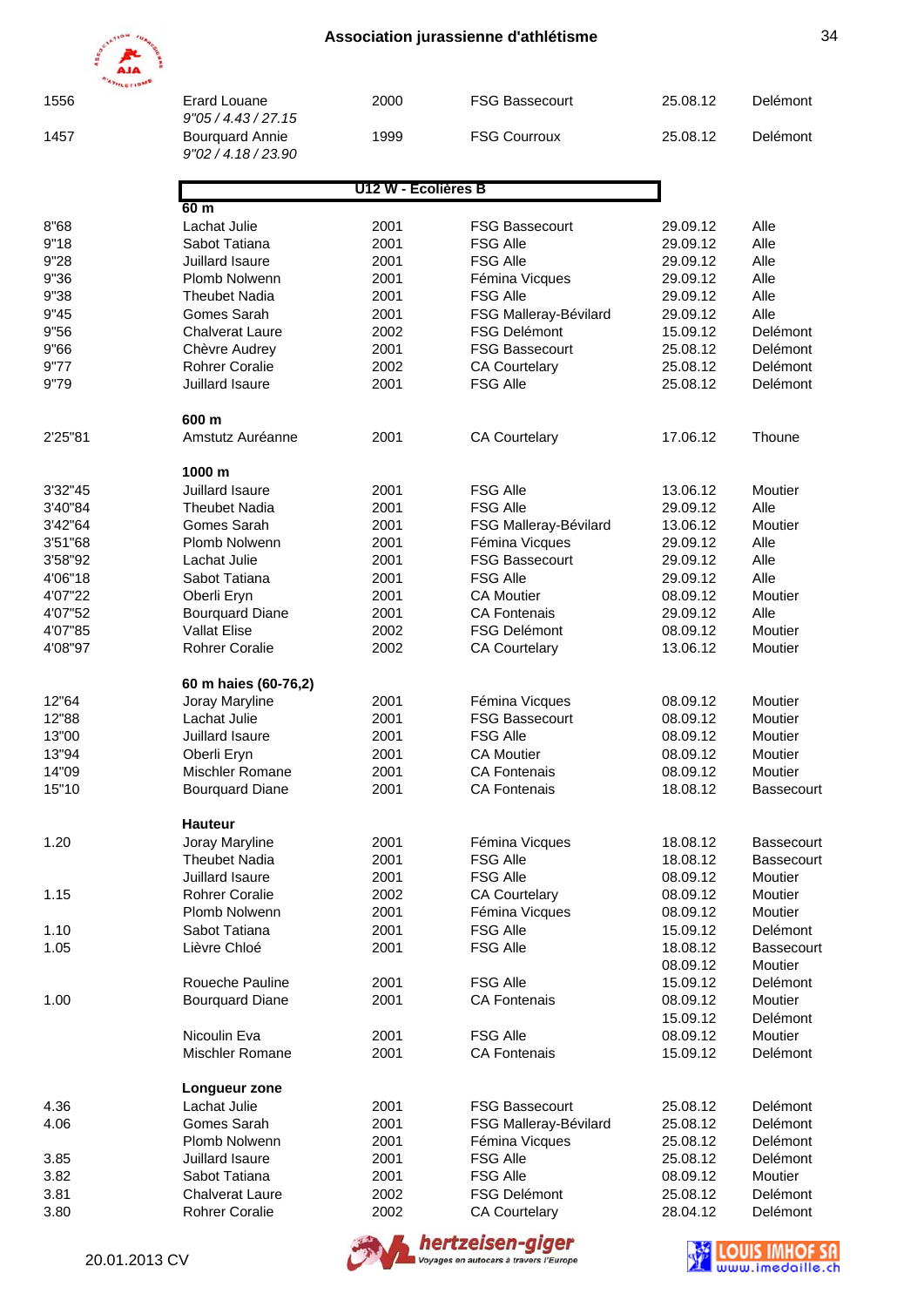

| <b>ATHLETISMS</b> |                                                 |      |                           |          |                   |
|-------------------|-------------------------------------------------|------|---------------------------|----------|-------------------|
| 3.76              | <b>Theubet Nadia</b>                            | 2001 | <b>FSG Alle</b>           | 08.09.12 | Moutier           |
| 3.67              | Joray Maryline                                  | 2001 | Fémina Vicques            | 28.04.12 | Delémont          |
|                   |                                                 |      |                           | 25.08.12 | Delémont          |
| 3.56              | Chappuis Madeline                               | 2002 | Fémina Vicques            | 25.08.12 | Delémont          |
|                   | Poids 2.5 kg                                    |      |                           |          |                   |
| 6.95              | Gomes Sarah                                     | 2001 | FSG Malleray-Bévilard     | 05.05.12 | Moutier           |
| 6.81              | Joray Maryline                                  | 2001 | Fémina Vicques            | 15.09.12 | Delémont          |
| 6.35              | Lachat Julie                                    | 2001 | <b>FSG Bassecourt</b>     | 18.08.12 | <b>Bassecourt</b> |
| 5.98              | Juillard Isaure                                 | 2001 | <b>FSG Alle</b>           | 29.09.12 | Alle              |
| 5.93              | Sabot Tatiana                                   | 2001 | <b>FSG Alle</b>           | 15.09.12 | Delémont          |
| 5.86              | <b>Rohrer Coralie</b>                           | 2002 | <b>CA Courtelary</b>      | 08.09.12 | Moutier           |
| 5.84              | Plomb Nolwenn                                   | 2001 | Fémina Vicques            | 29.09.12 | Alle              |
|                   |                                                 | 2002 |                           |          | Moutier           |
| 5.68              | <b>Bigler Lara</b>                              |      | Fémina Vicques            | 08.09.12 |                   |
| 5.66              | Nicoulin Eva                                    | 2001 | <b>FSG Alle</b>           | 15.09.12 | Delémont          |
| 5.40              | Maître Cassandra                                | 2002 | Fémina Vicques            | 15.09.12 | <b>Delémont</b>   |
|                   | Disque 0.75 kg                                  |      |                           |          |                   |
| 13.18             | <b>Bourguard Diane</b>                          | 2001 | <b>CA Fontenais</b>       | 15.09.12 | Delémont          |
| 10.88             | Mischler Romane                                 | 2001 | <b>CA Fontenais</b>       | 15.09.12 | Delémont          |
| 9.66              | Maître Cassandra                                | 2002 | Fémina Vicques            | 15.09.12 | Delémont          |
|                   | Balle 200 gr                                    |      |                           |          |                   |
| 38.98             | Gomes Sarah                                     | 2001 | FSG Malleray-Bévilard     | 15.09.12 | Delémont          |
| 32.86             | <b>Rohrer Coralie</b>                           | 2002 | <b>CA Courtelary</b>      | 08.09.12 | Moutier           |
|                   |                                                 |      |                           |          |                   |
| 27.00             | Lachat Julie                                    | 2001 | <b>FSG Bassecourt</b>     | 18.08.12 | <b>Bassecourt</b> |
| 26.76             | Lièvre Chloé                                    | 2001 | <b>FSG Alle</b>           | 08.09.12 | Moutier           |
| 26.40             | Siegenthaler Noémie                             | 2001 | CA des Franches-Montagnes | 28.04.12 | Delémont          |
| 25.52             | Plomb Nolwenn                                   | 2001 | Fémina Vicques            | 08.09.12 | Moutier           |
| 25.20             | Schindelholz Sarah                              | 2002 | <b>CA Courtelary</b>      | 08.09.12 | Moutier           |
| 24.84             | Maître Cassandra                                | 2002 | Fémina Vicques            | 25.08.12 | Delémont          |
| 23.97             | Juillard Isaure                                 | 2001 | <b>FSG Alle</b>           | 25.08.12 | Delémont          |
| 23.65             | Sabot Tatiana                                   | 2001 | <b>FSG Alle</b>           | 25.08.12 | Delémont          |
|                   | <b>Tétrathlon</b>                               |      |                           |          |                   |
| 1813              | Lachat Julie                                    | 2001 | <b>FSG Bassecourt</b>     | 29.09.12 | Alle              |
|                   | 8"68 / 4.24 / 5.60 / 3'58"92                    |      |                           |          |                   |
| 1722              | Juillard Isaure                                 | 2001 | <b>FSG Alle</b>           | 29.09.12 | Alle              |
|                   | 9"28 / 3.69 / 5.98 / 3'38"68                    |      |                           |          |                   |
| 1648              | Gomes Sarah                                     | 2001 | FSG Malleray-Bévilard     | 29.09.12 | Alle              |
|                   | 9"45 / 4.02 / 5.34 / 3'46"75                    |      |                           |          |                   |
| 1615              | Plomb Nolwenn                                   | 2001 | Fémina Vicques            | 29.09.12 | Alle              |
|                   | 9"36 / 3.79 / 5.84 / 3'51"68                    |      |                           |          |                   |
| 1529              | <b>Theubet Nadia</b>                            | 2001 | <b>FSG Alle</b>           | 29.09.12 | Alle              |
|                   | 9"38 / 3.57 / 4.04 / 3'40"84                    |      |                           |          |                   |
| 1503              | Sabot Tatiana                                   | 2001 | <b>FSG Alle</b>           | 29.09.12 | Alle              |
|                   | 9"18 / 3.71 / 5.20 / 4'06"18                    |      |                           |          |                   |
| 1365              | Joray Maryline                                  | 2001 | Fémina Vicques            | 29.09.12 | Alle              |
|                   | 9"84 / 3.50 / 6.72 / 4'15"32                    |      |                           |          |                   |
| 1133              | Picard Jade (U10)                               | 2004 | <b>CA Courtelary</b>      | 29.09.12 | Alle              |
|                   | 9"78 / 3.45 / 4.25 / 4'31"00                    |      |                           |          |                   |
|                   |                                                 |      |                           |          |                   |
| 1118              | Oberli Eryn                                     | 2001 | <b>CA Moutier</b>         | 29.09.12 | Alle              |
|                   | 9"90 / 3.30 / 3.33 / 4'09"88                    |      |                           |          |                   |
| 1110              | Mülhaupt Manon<br>10"28 / 3.37 / 5.25 / 4'26"72 | 2002 | FSG Malleray-Bévilard     | 29.09.12 | Alle              |
|                   |                                                 |      |                           |          |                   |
|                   | <b>Triathlon UBS Kids Cup</b>                   |      |                           |          |                   |
| 1447              | Lachat Julie                                    | 2001 | <b>FSG Bassecourt</b>     | 01.09.12 | Letzigrund Zurich |
|                   | 9"15/4.13/25.80                                 |      |                           |          |                   |
| 1300              | <b>Rohrer Coralie</b>                           | 2002 | <b>CA Courtelary</b>      | 25.08.12 | Delémont          |
|                   | 9"77 / 3.68 / 30.94                             |      |                           |          |                   |
| 1365              | Gomes Sarah                                     | 2001 | FSG Malleray-Bévilard     | 25.08.12 | Delémont          |
|                   | 9"75 / 4.06 / 29.79                             |      |                           |          |                   |



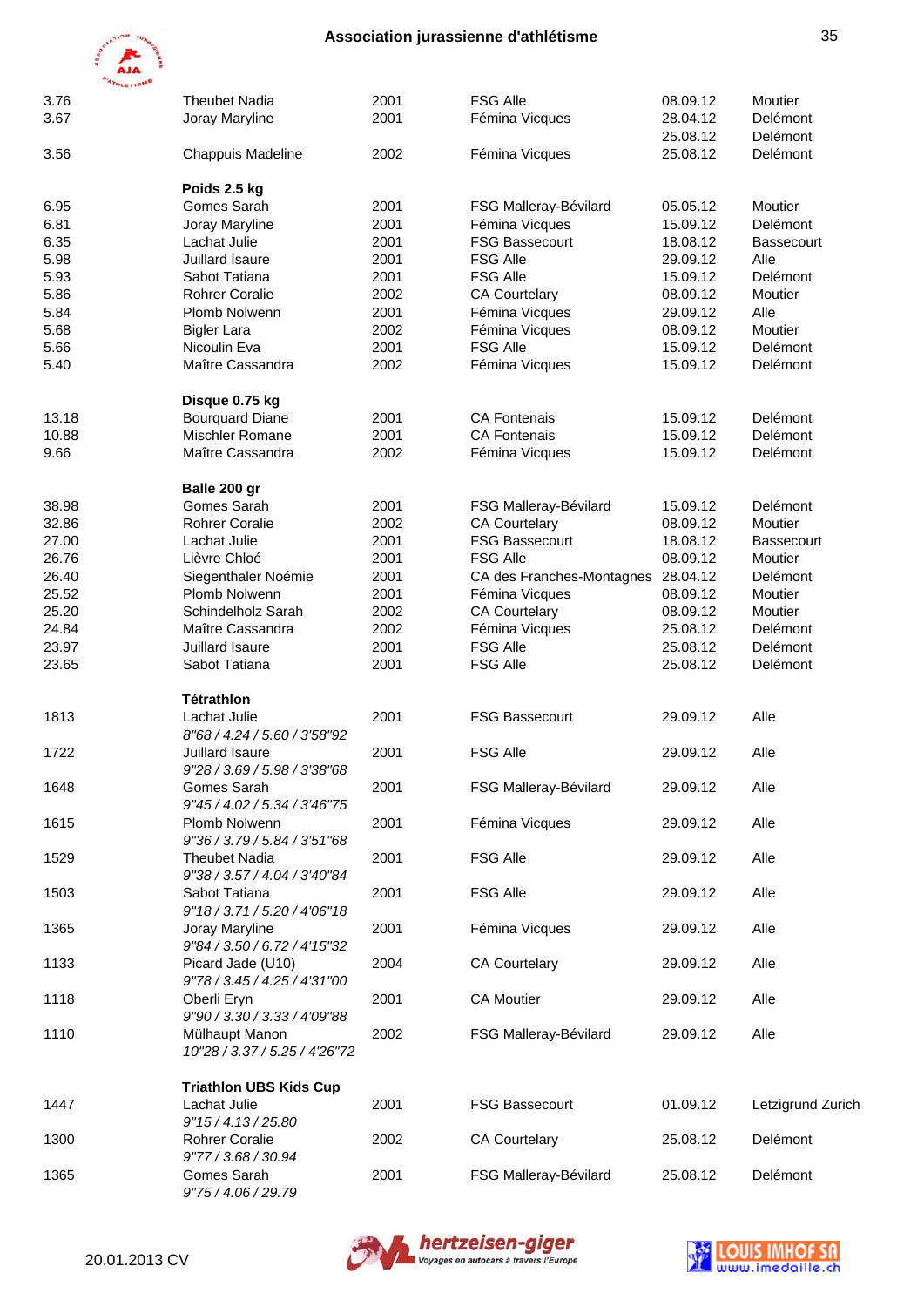

| 1252 | Sabot Tatiana                    | 2001 | <b>FSG Alle</b>       | 25.08.12 | <b>Delémont</b> |
|------|----------------------------------|------|-----------------------|----------|-----------------|
|      | 9''44 / 3.69 / 23.65             |      |                       |          |                 |
|      | Plomb Nolwenn<br>9"57/4.06/20.70 | 2001 | Fémina Vicques        | 25.08.12 | Delémont        |
|      |                                  |      |                       |          |                 |
| 1218 | Juillard Isaure                  | 2001 | <b>FSG Alle</b>       | 25.08.12 | Delémont        |
|      | 9"79/3.85/23.97                  |      |                       |          |                 |
| 1155 | <b>Chalverat Laure</b>           | 2002 | <b>FSG Delémont</b>   | 25.08.12 | Delémont        |
|      | 9"83/3.81/21.12                  |      |                       |          |                 |
| 1147 | <b>Theubet Nadia</b>             | 2001 | <b>FSG Alle</b>       | 25.08.12 | <b>Delémont</b> |
|      | 9"61/3.61/20.45                  |      |                       |          |                 |
|      |                                  |      |                       |          |                 |
| 1092 | Chèvre Audrey                    | 2001 | <b>FSG Bassecourt</b> | 25.08.12 | Delémont        |
|      | 9"66 / 3.46 / 19.60              |      |                       |          |                 |
| 1048 | Joray Maryline                   | 2001 | Fémina Vicques        | 25.08.12 | Delémont        |
|      | 9"89/3.67/17.25                  |      |                       |          |                 |
|      |                                  |      |                       |          |                 |

#### **U10 W - Ecolières C**

| 20.01.2013 CV |                                 |              | hertzeisen-giger<br>Voyages en autocars à travers l'Europe |                      |                   |
|---------------|---------------------------------|--------------|------------------------------------------------------------|----------------------|-------------------|
| 28.01         | Balle 80 gr<br>Picard Jade      | 2004         | <b>CA Courtelary</b>                                       | 08.09.12             | Moutier           |
|               |                                 |              |                                                            |                      |                   |
| 3.45          | Gerber Nina                     | 2003         | <b>FSG Alle</b>                                            | 29.09.12             | Alle              |
| 3.79          | Kottelat Eva                    | 2003         | CA des Franches-Montagnes 29.09.12                         |                      | Alle              |
| 4.25          | Poids 2.5 kg<br>Picard Jade     | 2004         | <b>CA Courtelary</b>                                       | 29.09.12             | Alle              |
| 2.84          | <b>Tuscher Molly</b>            | 2004         | <b>CA Courtelary</b>                                       | 15.09.12             | Delémont          |
| 2.97          | <b>Bigler Noélie</b>            | 2005         | Fémina Vicques                                             | 25.08.12             | Delémont          |
| 2.98          | Perret Mélanie                  | 2005         | <b>FSG Delémont</b>                                        | 15.09.12             | Delémont          |
| 3.04          | Daucourt Louna                  | 2003         | <b>CA Fontenais</b>                                        | 28.04.12             | Delémont          |
| 3.13          | <b>Baour Fiona</b>              | 2005         | <b>CA Fontenais</b>                                        | 15.09.12             | Delémont          |
| 3.26          | Girardin Mélissa                | 2003         | <b>FSG Alle</b>                                            | 25.08.12             | Delémont          |
| 3.35          | Gerber Nina                     | 2003         | <b>FSG Alle</b>                                            | 15.09.12             | Delémont          |
|               |                                 |              |                                                            | 25.08.12             | Delémont          |
| 3.40          | <b>Kottelat Eva</b>             | 2003         | CA des Franches-Montagnes                                  | 18.08.12             | <b>Bassecourt</b> |
| 3.58          | Picard Jade                     | 2004         | <b>CA Courtelary</b>                                       | 15.09.12             | Delémont          |
| 3.65          | Longueur zone<br>Girardin Sarah | 2003         | <b>FSG Alle</b>                                            | 25.08.12             | Delémont          |
| 5'22"62       | <b>Tuscher Molly</b>            | 2004         | <b>CA Courtelary</b>                                       | 15.09.12             | Delémont          |
| 4'51"15       | <b>Bigler Méline</b>            | 2005         | Fémina Vicques                                             | 08.09.12             | Moutier           |
| 4'42"38       | Perret Mélanie                  | 2005         | <b>FSG Delémont</b>                                        | 08.09.12             | Moutier           |
| 4'34"52       | <b>Bigler Noélie</b>            | 2005         | Fémina Vicques                                             | 08.09.12             | Moutier           |
| 4'21"43       | Gerber Nina                     | 2003         | <b>FSG Alle</b>                                            | 13.06.12             | Moutier           |
| 4'10"93       | Kottelat Eva                    | 2003         | CA des Franches-Montagnes                                  | 13.06.12             | Moutier           |
| 3'56"92       | 1000 m<br>Girardin Sarah        | 2003         | <b>FSG Alle</b>                                            | 08.09.12             | Moutier           |
|               |                                 |              |                                                            |                      |                   |
| 10"70         | Gerber Nina                     | 2003         | <b>FSG Alle</b>                                            | 25.08.12             | Delémont          |
| 10"43         | Girardin Mélissa                | 2003         | <b>FSG Alle</b>                                            | 25.08.12             | Delémont          |
| 10"42         | Kottelat Eva                    | 2003         | CA des Franches-Montagnes 25.08.12                         |                      | Delémont          |
| 9"78          | Girardin Sarah<br>Picard Jade   | 2003<br>2004 | <b>FSG Alle</b><br><b>CA Courtelary</b>                    | 25.08.12<br>29.09.12 | Delémont<br>Alle  |
|               | 60 m                            |              |                                                            |                      |                   |
| 9"87          | Perret Mélanie                  | 2005         | <b>FSG Delémont</b>                                        | 15.09.12             | Delémont          |
| 9"47          | Daucourt Louna                  | 2003         | <b>CA Fontenais</b>                                        | 18.08.12             | <b>Bassecourt</b> |
|               | Baour Fiona                     | 2005         | <b>CA Fontenais</b>                                        | 15.09.12             | Delémont          |
| 9"40          | <b>Bigler Noélie</b>            | 2005         | Fémina Vicques                                             | 08.09.12             | Moutier           |
| 9"27          | <b>Bigler Méline</b>            | 2005         | Fémina Vicques                                             | 08.09.12             | Moutier           |
| 8"86          | Gerber Nina                     | 2003         | <b>FSG Alle</b>                                            | 08.09.12             | Moutier           |
| 8"58          | Girardin Mélissa                | 2003         | <b>FSG Alle</b>                                            | 08.09.12             | Moutier           |
| 8"55          | Kottelat Eva                    | 2003         | CA des Franches-Montagnes                                  | 08.09.12             | Moutier           |
| 8"27          | Girardin Sarah                  | 2003         | <b>FSG Alle</b>                                            | 08.09.12             | Moutier           |
| 8"23          | Picard Jade                     | 2004         | <b>CA Courtelary</b>                                       | 08.09.12             | Moutier           |
|               | 50 m                            |              |                                                            |                      |                   |